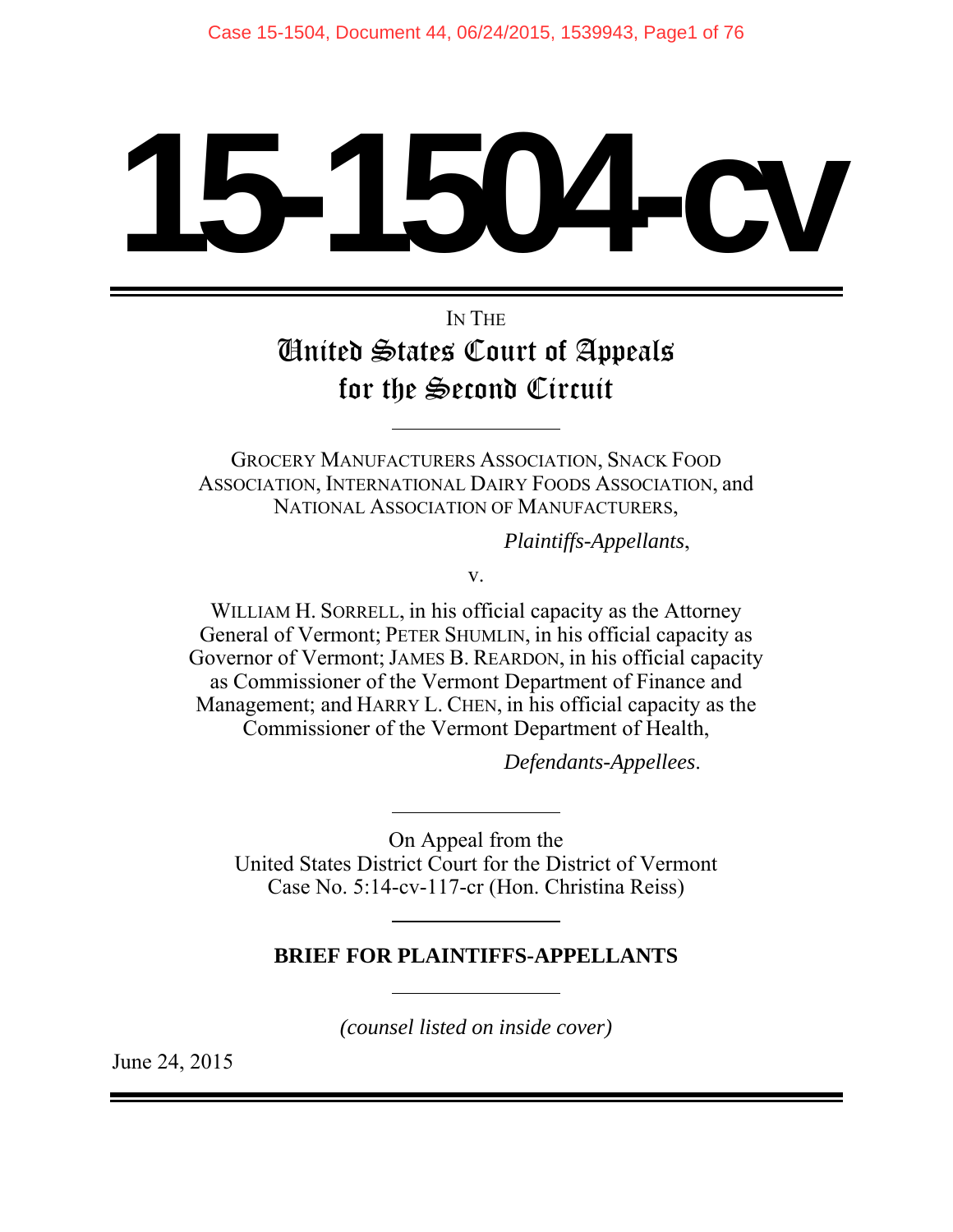MATTHEW B. BYRNE GRAVEL & SHEA, P.C. 76 St. Paul Street Post Office Box 369 Burlington, VT 05401 (802) 658-0220 mbyrne@gravelshea.com CATHERINE E. STETSON *Counsel of Record*  MARY HELEN WIMBERLY MORGAN L. GOODSPEED HOGAN LOVELLS US LLP 555 Thirteenth Street, NW Washington, DC 20004 (202) 637-5600 cate.stetson@hoganlovells.com mary.wimberly@hoganlovells.com morgan.goodspeed@hoganlovells.com

*Counsel for Plaintiffs-Appellants Grocery Manufacturers Association, Snack Food Association, International Dairy Foods Association, and National Association of Manufacturers*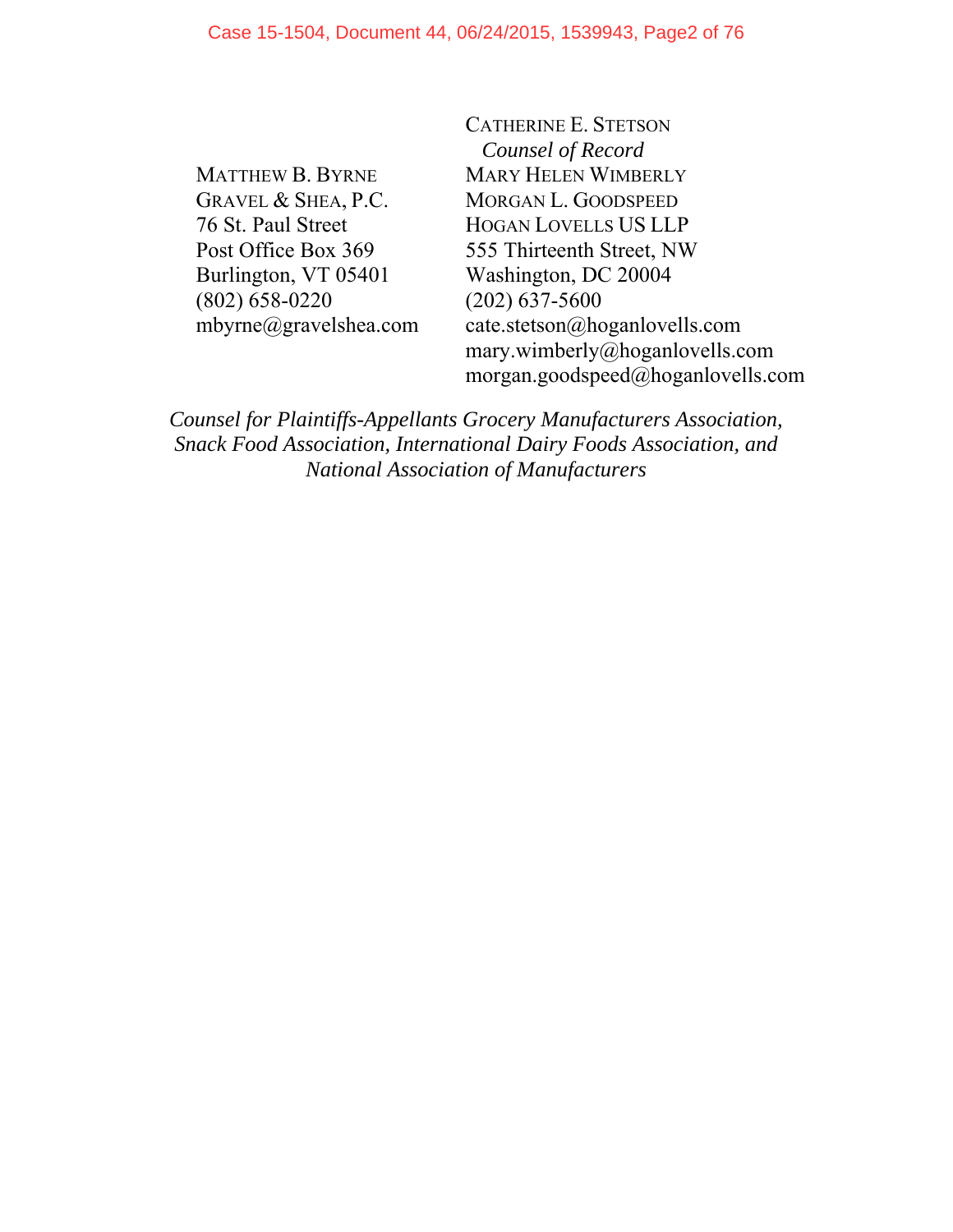#### **CORPORATE DISCLOSURE STATEMENT**

Plaintiffs-Appellants Grocery Manufacturers Association, Snack Food Association, International Dairy Foods Association, and National Association of Manufacturers (the Associations) hereby disclose that each is a nongovernmental trade association, none is owned in whole or in part by a parent corporation or a publicly traded company, and none issues stock.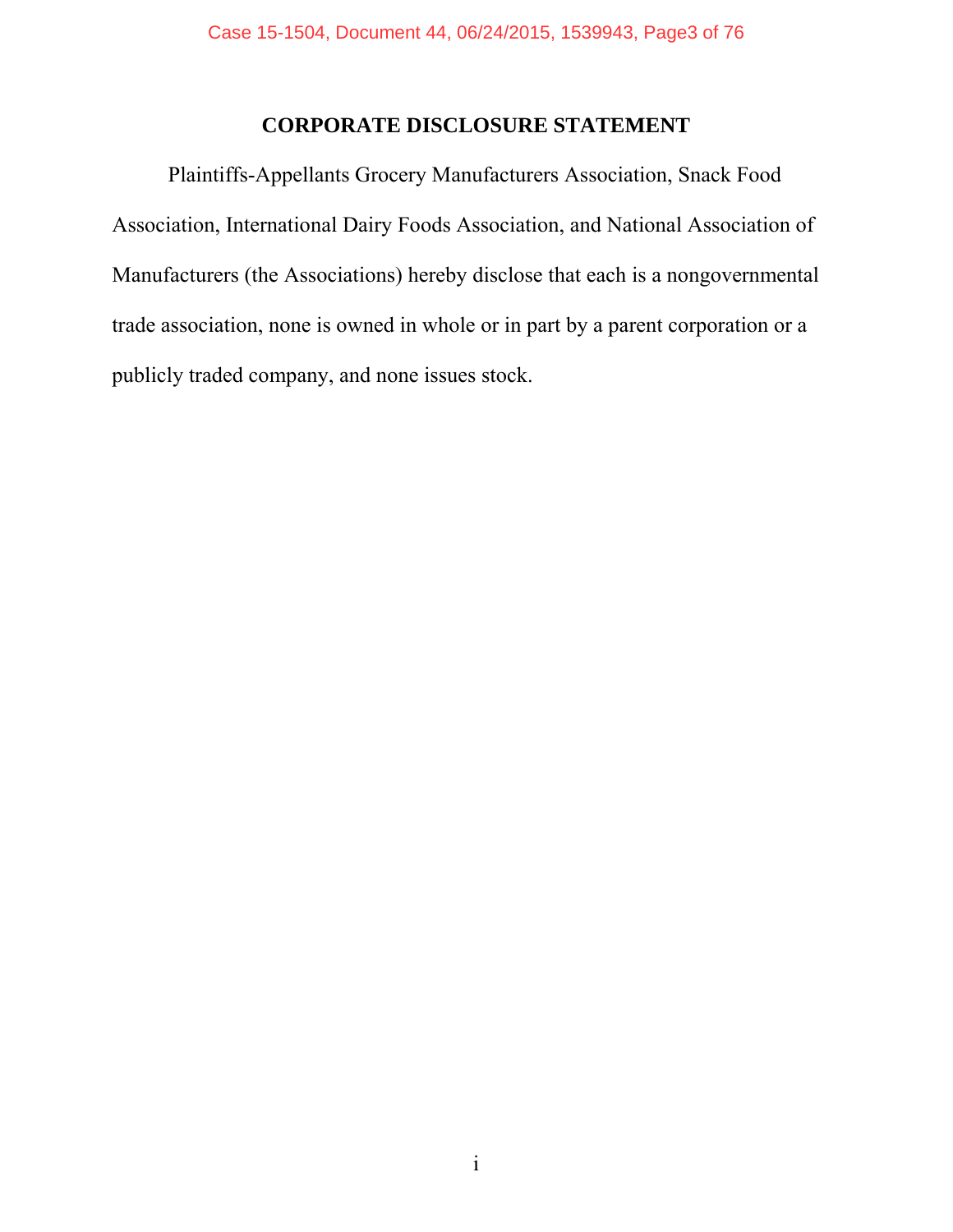# **TABLE OF CONTENTS**

# Page

|                  |                 | PERTINENT CONSTITUTIONAL AND STATUTORY PROVISIONS5                                                                                              |    |
|------------------|-----------------|-------------------------------------------------------------------------------------------------------------------------------------------------|----|
|                  |                 |                                                                                                                                                 |    |
| $\mathbf{I}$ .   |                 |                                                                                                                                                 |    |
|                  | A.              |                                                                                                                                                 |    |
|                  | B.              |                                                                                                                                                 |    |
|                  | $\mathcal{C}$ . |                                                                                                                                                 |    |
|                  | D.              | "An Act to Regulate the Labeling of Genetically Engineered                                                                                      |    |
| $\Pi$ .          |                 |                                                                                                                                                 |    |
|                  | $\mathsf{A}$ .  |                                                                                                                                                 |    |
|                  | <b>B</b> .      |                                                                                                                                                 |    |
|                  |                 |                                                                                                                                                 |    |
|                  |                 |                                                                                                                                                 |    |
|                  |                 |                                                                                                                                                 | 25 |
| $\overline{I}$ . |                 | THE DISTRICT COURT ERRED IN CONCLUDING THAT THE<br>ASSOCIATIONS' FIRST AMENDMENT CHALLENGE TO<br>VERMONT'S GE LABELING MANDATE IS NOT LIKELY TO | 25 |
|                  | A.              | <b>Central Hudson Scrutiny Applies To The GE Labeling</b>                                                                                       | 26 |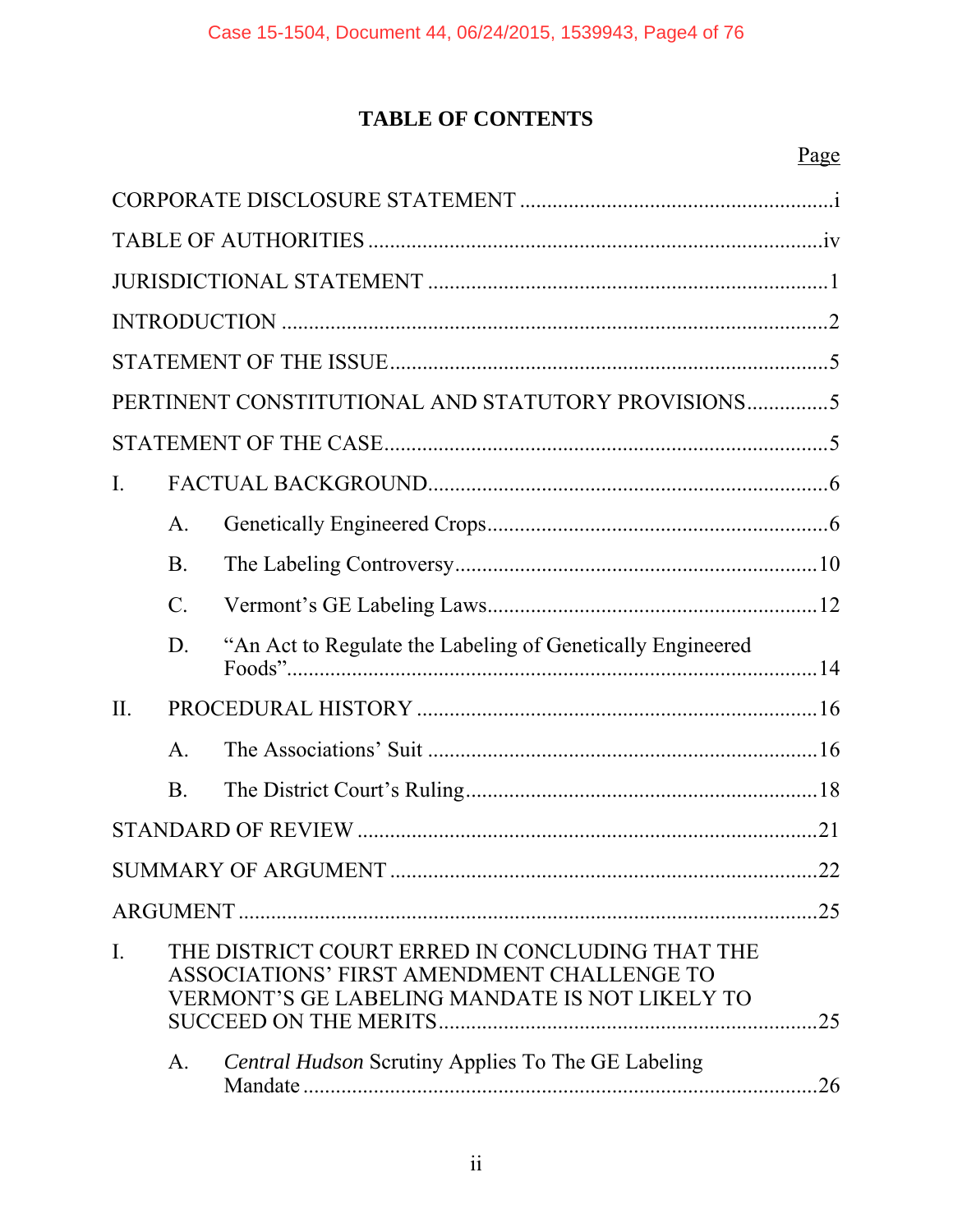# **TABLE OF CONTENTS—Continued**

|      |                 | 1.             |                                                                                                           |  |
|------|-----------------|----------------|-----------------------------------------------------------------------------------------------------------|--|
|      |                 | 2.             | Zauderer Applies Only To Potentially Deceptive Speech 34                                                  |  |
|      | <b>B.</b>       |                | The GE Labeling Mandate Fails Central Hudson Scrutiny36                                                   |  |
|      |                 | 1.             | The Law Does Not Serve A Substantial Governmental                                                         |  |
|      |                 | 2.             | The Law Does Not Directly Advance Vermont's                                                               |  |
|      |                 | 3 <sub>1</sub> | There Is No Reasonable Fit Between The Law And                                                            |  |
|      | $\mathcal{C}$ . |                | The GE Labeling Mandate Fails Even Zauderer's Reasonable-                                                 |  |
|      |                 | 1.             | Zauderer Preserved The Substantial Interest Requirement46                                                 |  |
|      |                 | 2.             | There Is No Reasonable Relationship Between The GE<br>Labeling Mandate And Vermont's Asserted Interests48 |  |
| II.  |                 |                | THE ASSOCIATIONS' MEMBERS ARE BEING IRREPARABLY<br>HARMED IN THE ABSENCE OF A PRELIMINARY                 |  |
|      | $\mathbf{A}$ .  |                | The Loss Of The Associations' Members' Free Speech Rights                                                 |  |
|      | B.              |                | Act 120 Requires The Associations' Members To Change Their                                                |  |
| III. |                 |                | THE OTHER PRELIMINARY-INJUNCTION FACTORS FAVOR                                                            |  |
|      |                 |                |                                                                                                           |  |
|      |                 |                | <b>CERTIFICATE OF COMPLIANCE</b>                                                                          |  |
|      |                 |                |                                                                                                           |  |

CERTIFICATE OF SERVICE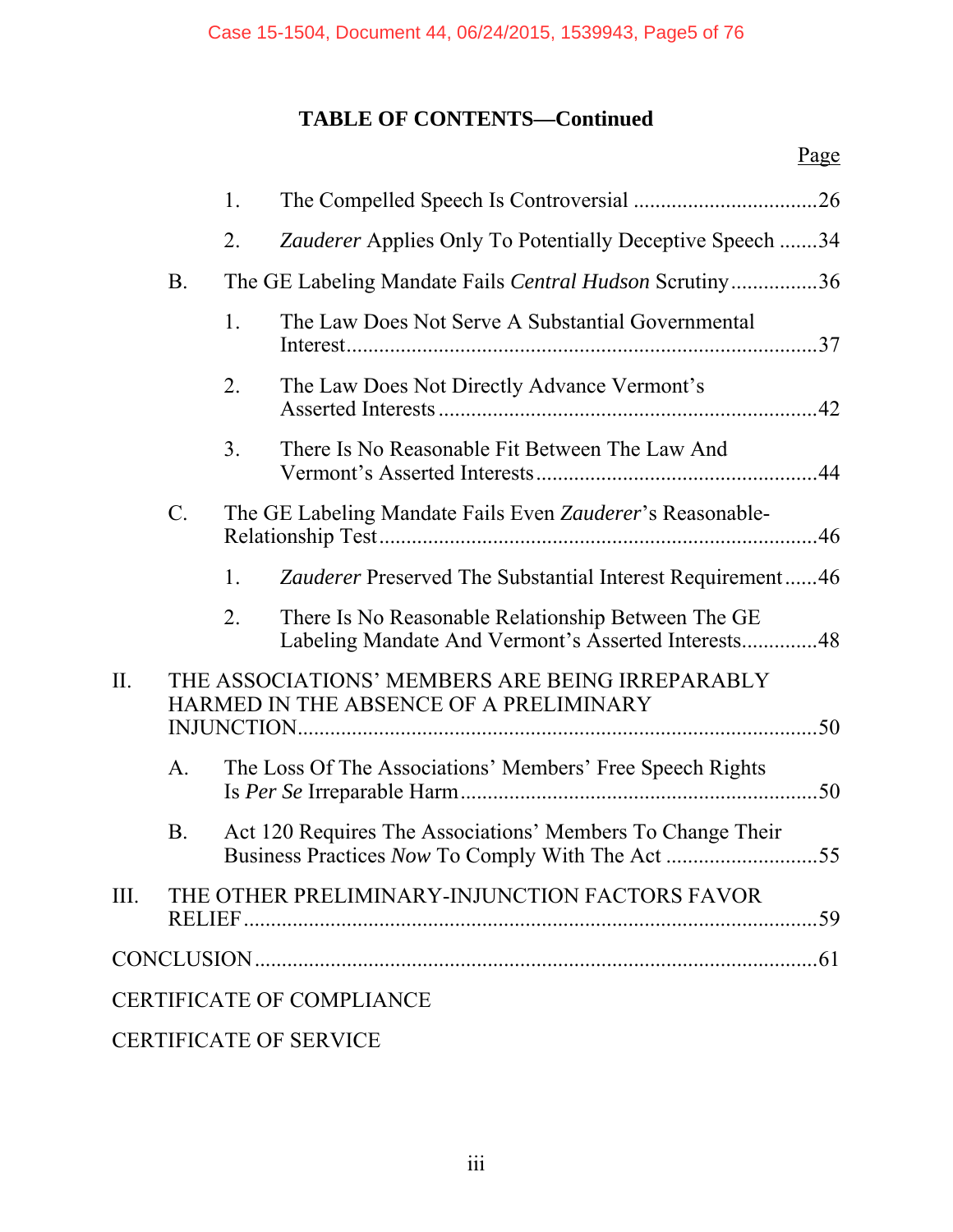# **TABLE OF AUTHORITIES**

| <b>CASES</b>                                                       | Page(s) |
|--------------------------------------------------------------------|---------|
|                                                                    |         |
| Am. Frozen Food Inst. v. United States,                            |         |
| Am. Meat Inst. v. USDA,                                            |         |
| Ashcroft v. ACLU,                                                  |         |
| <b>Bd.</b> of Trs. of State Univ. of New York v. Fox,              |         |
| Briseno v. ConAgra Foods Inc.,                                     |         |
| Central Hudson Gas & Elec. Corp. v. Pub. Serv. Comm'n of New York, |         |
| Conn. Bar Ass'n v. United States,                                  |         |
| CTIA-Wireless Ass'n v. City & Cnty. of San Francisco,              |         |
| Edenfield v. Fane,                                                 |         |
| Edwards v. Aguillard,                                              |         |
| Elrod v. Burns,                                                    |         |
| Entergy Nuclear Vermont Yankee, LLC v. Shumlin,                    |         |
| Entm't Software Ass'n v. Blagojevich,                              |         |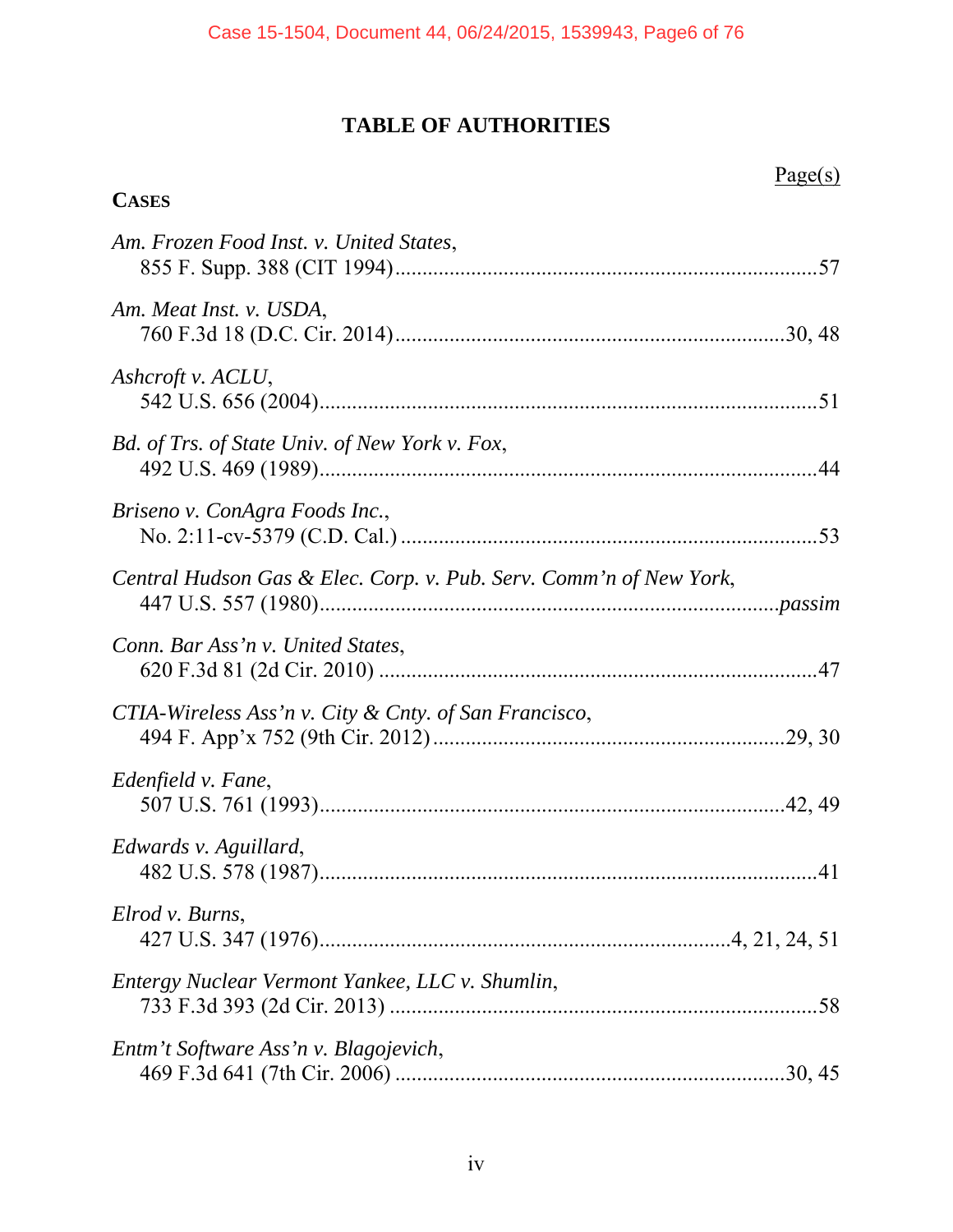| <i>Estate of Thornton v. Caldor,</i>                                                      |  |
|-------------------------------------------------------------------------------------------|--|
| Evergreen Ass'n, Inc. v. City of New York,                                                |  |
| Finkel v. Stratton Corp.,                                                                 |  |
| Freedom Holdings, Inc. v. Spitzer,                                                        |  |
| Gengo v. Frito-Lay N. Am., Inc.,                                                          |  |
| Global Network Commc'ns, Inc. v. City of New York,                                        |  |
| Greater New Orleans Broad. Ass'n v. United States,                                        |  |
| Grocery Mfrs. Ass'n v. Sorrell,<br>No. 5:14-cv-117-cr, -- F. Supp. 3d --, 2015 WL 1931142 |  |
| Hurley v. Irish-Am. Gay, Lesbian & Bisexual Grp. of Boston,                               |  |
| In re $R.M.J.,$                                                                           |  |
| Int'l Dairy Foods Ass'n v. Amestoy,                                                       |  |
| Johanns v. Livestock Mktg. Ass'n,                                                         |  |
| Milavetz, Gallop & Milavetz, P.A. v. United States,                                       |  |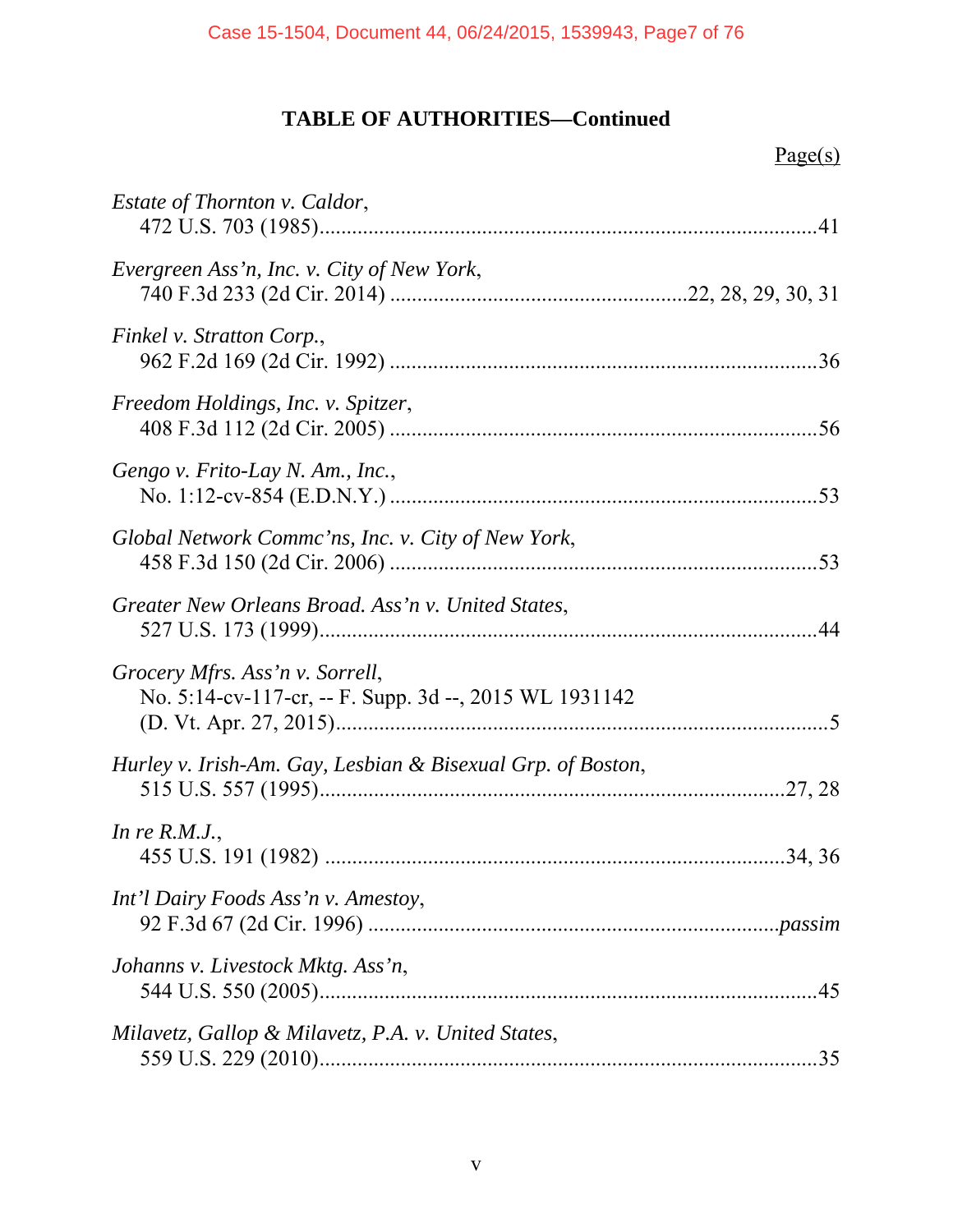| N.Y. Progress & Prot. PAC v. Walsh,                                                                                                                                            |     |
|--------------------------------------------------------------------------------------------------------------------------------------------------------------------------------|-----|
| N.Y. State Rest. Ass'n v. N.Y.C. Bd. of Health,                                                                                                                                |     |
| Nat'l Ass'n of Mfrs. v. SEC,<br>748 F.3d 359 (D.C. Cir. 2014), overruled in part on other grounds by<br>Am. Meat Inst. v. U.S. Dep't of Agric., 760 F.3d 18 (D.C. Cir. 2014)30 |     |
| Nat'l Elec. Mfrs. Ass'n v. Sorrell,                                                                                                                                            |     |
| Nelson v. Campbell Soup Co.,                                                                                                                                                   |     |
| Nken v. Holder,                                                                                                                                                                |     |
| Nordic Windpower USA, Inc. v. Jacksonville Energy Park, LLC,                                                                                                                   |     |
| Riley v. Nat'l Fed'n of the Blind of North Carolina, Inc.,                                                                                                                     |     |
| Rubin v. Coors Brewing Co.,                                                                                                                                                    |     |
| Safelite Grp., Inc. v. Jepsen,                                                                                                                                                 |     |
| Salinger v. Colting,                                                                                                                                                           | .55 |
| Sorrell v. IMS Health,                                                                                                                                                         | .39 |
| Thompson v. W. States Med. Ctr.,                                                                                                                                               |     |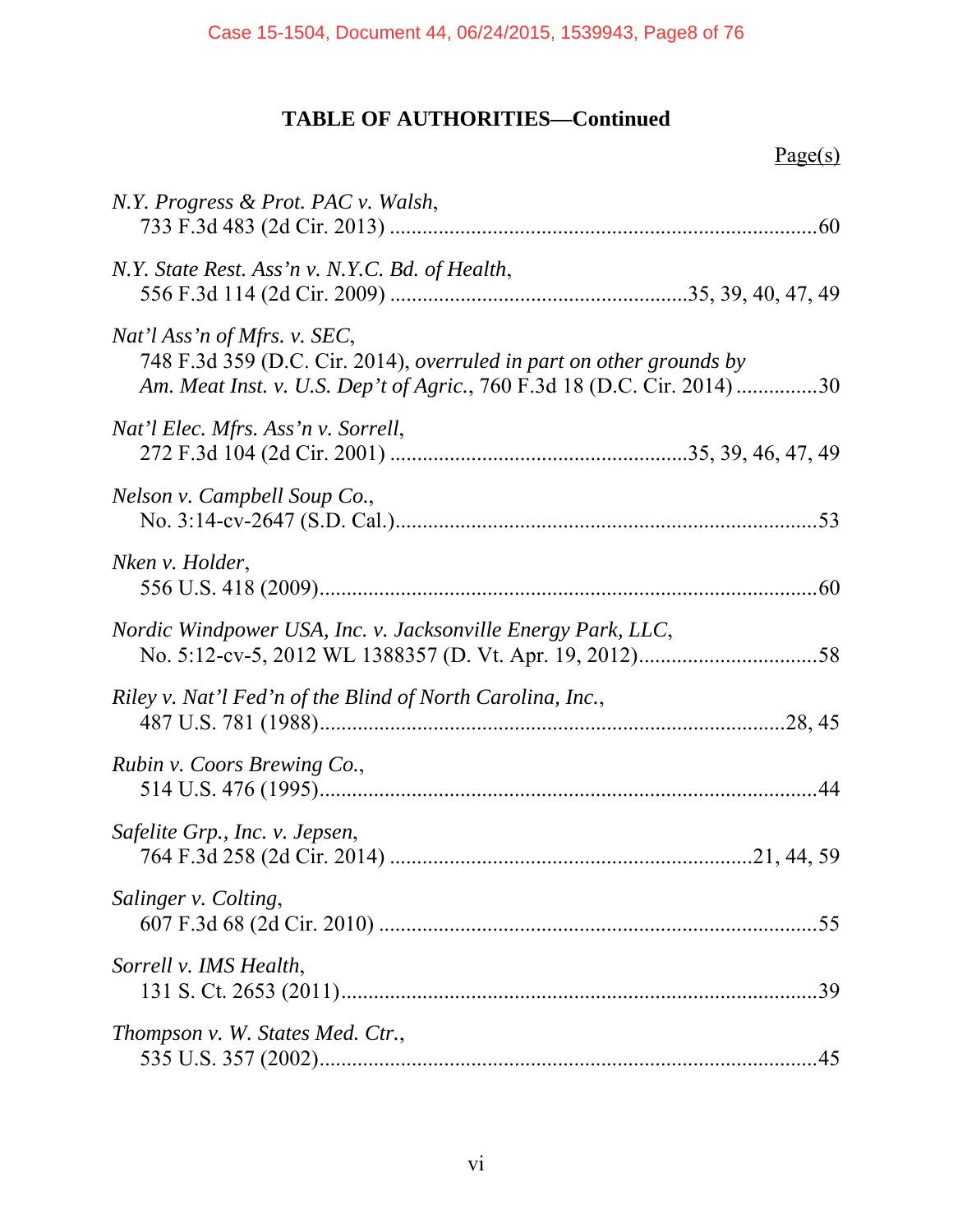| W. Va. State Bd. of Educ. v. Barnette,      |  |
|---------------------------------------------|--|
| Zauderer v. Office of Disciplinary Counsel, |  |
| <b>CONSTITUTIONAL PROVISION</b>             |  |
|                                             |  |
| <b>FEDERAL STATUTES</b>                     |  |
|                                             |  |
|                                             |  |
| <b>VERMONT STATUTES AND BILLS</b>           |  |
|                                             |  |
|                                             |  |
|                                             |  |
|                                             |  |
|                                             |  |
|                                             |  |
|                                             |  |
|                                             |  |
|                                             |  |
|                                             |  |
|                                             |  |
|                                             |  |
|                                             |  |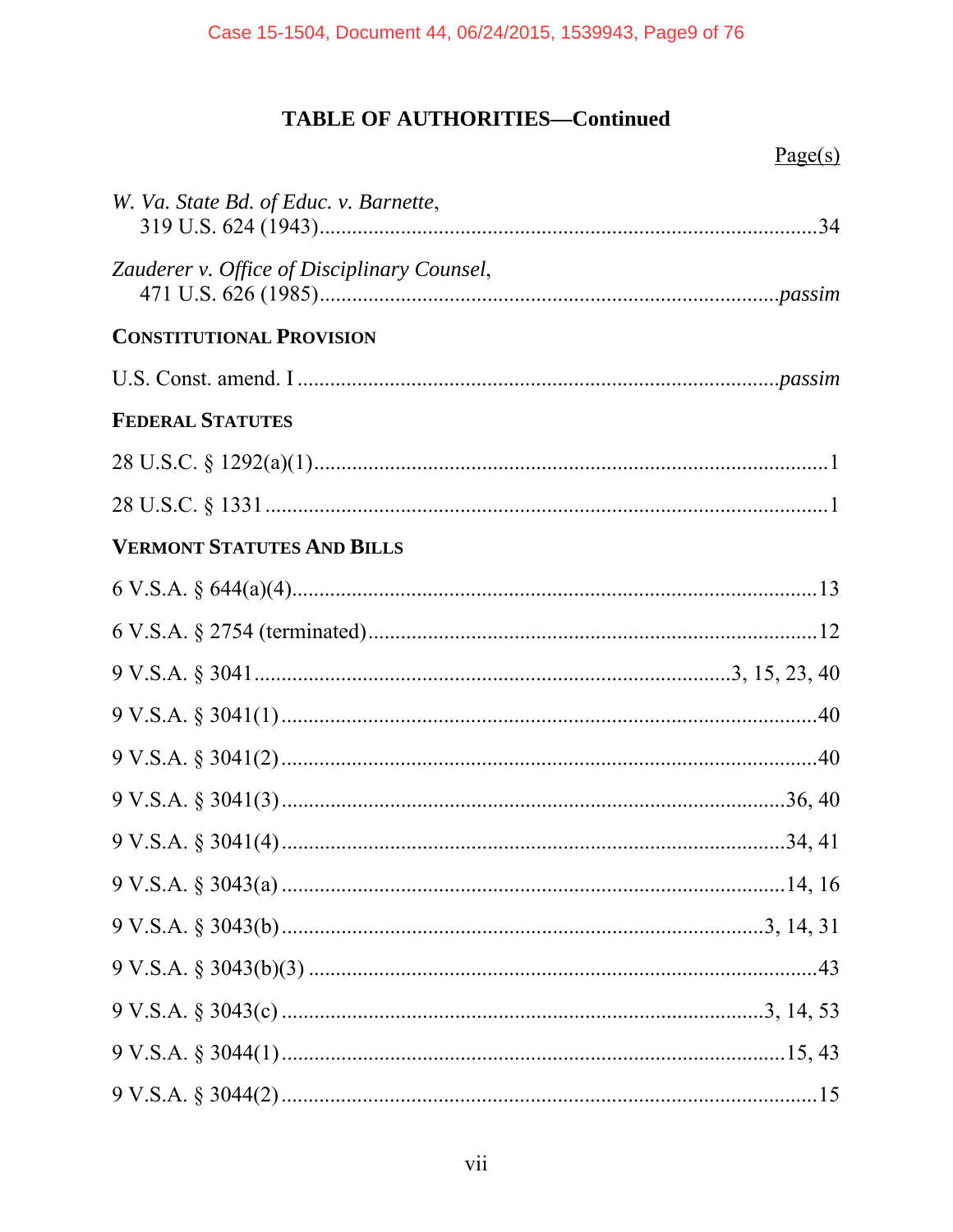#### $Page(s)$

| An Act to Regulate the Labeling of Genetically Engineered Foods, |  |
|------------------------------------------------------------------|--|
|                                                                  |  |
|                                                                  |  |
|                                                                  |  |

## **FEDERAL LEGISLATIVE AND REGULATORY MATERIALS**

| Agric., Rural Dev., FDA, and Related Agencies Appropriations for 2015:<br>Hearing Before the Subcomm. on Agric., Rural Dev., FDA, and Related<br>Agencies of the H. Comm. on Appropriations, 113th Cong. (2015) |         |
|-----------------------------------------------------------------------------------------------------------------------------------------------------------------------------------------------------------------|---------|
|                                                                                                                                                                                                                 |         |
| FDA, Statement of Policy: Foods Derived from New Plant Varieties,                                                                                                                                               |         |
| Nat'l Framework for the Review and Labeling of Biotech. in Food: Hearing<br>Before the Subcomm. on Health of the H. Comm. on Energy and<br>Commerce, 113th Cong. (2015) (written testimony of Todd Daloz, Vt.   | .32, 42 |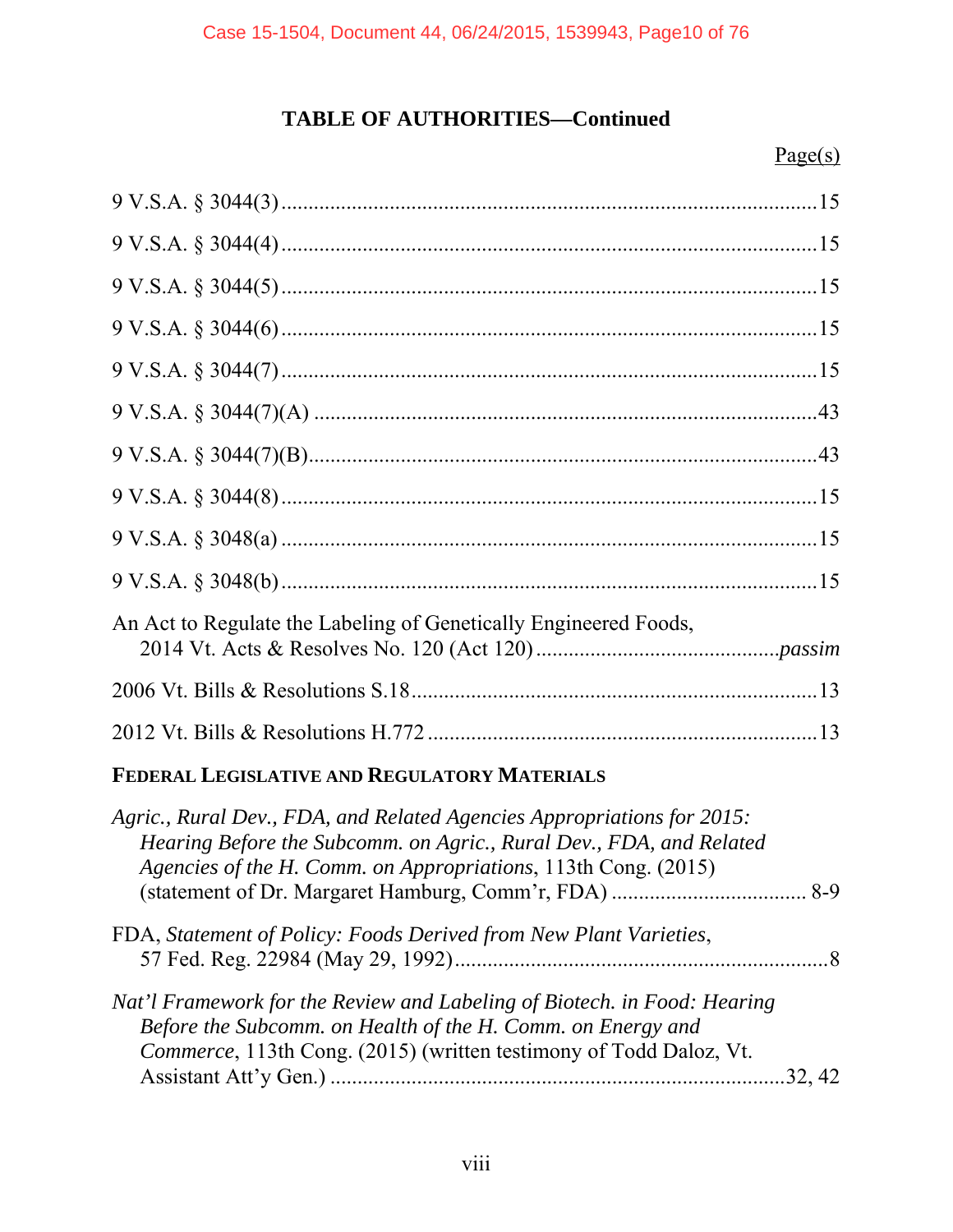| Press Release, USDA Secretary Vilsack Addresses American Farm Bureau                                                                                                                                                                                                 |  |
|----------------------------------------------------------------------------------------------------------------------------------------------------------------------------------------------------------------------------------------------------------------------|--|
| USDA, Genetically Engineered Varieties of Corn, Upland Cotton, and<br>Soybeans, by State and for the United States 2000-2014,                                                                                                                                        |  |
| White House Office of Science and Technology Policy, Coordinated<br>Framework for Regulation of Biotechnology, 51 Fed. Reg. 23302                                                                                                                                    |  |
| <b>VERMONT REGULATORY MATERIALS</b>                                                                                                                                                                                                                                  |  |
|                                                                                                                                                                                                                                                                      |  |
|                                                                                                                                                                                                                                                                      |  |
|                                                                                                                                                                                                                                                                      |  |
|                                                                                                                                                                                                                                                                      |  |
| GMA Comments on Draft Preliminary Regulations to Implement Act 120                                                                                                                                                                                                   |  |
| Vt. Agency of Agric., Food & Mkts., Reported Genetically Engineered Seed                                                                                                                                                                                             |  |
| <b>OTHER AUTHORITIES</b>                                                                                                                                                                                                                                             |  |
| Am. Ass'n for the Adv. of Science, Statement of the Board of Directors on<br>the Labeling of Genetically Modified Foods (Oct. 20, 2012),                                                                                                                             |  |
| Brandon R. McFadden & Jayson L. Lusk, Cognitive Biases in the<br>Assimilation of Scientific Information on Global Warming and<br>Genetically Modified Food, 54 Food Policy 35 (July 2015),<br>http://goo.gl/c9zB6W (free draft available at http://goo.gl/1odCLr) 10 |  |
| Br. of Defs.-Appellees, <i>Int'l Dairy Foods Ass'n v. Amestoy</i> ,                                                                                                                                                                                                  |  |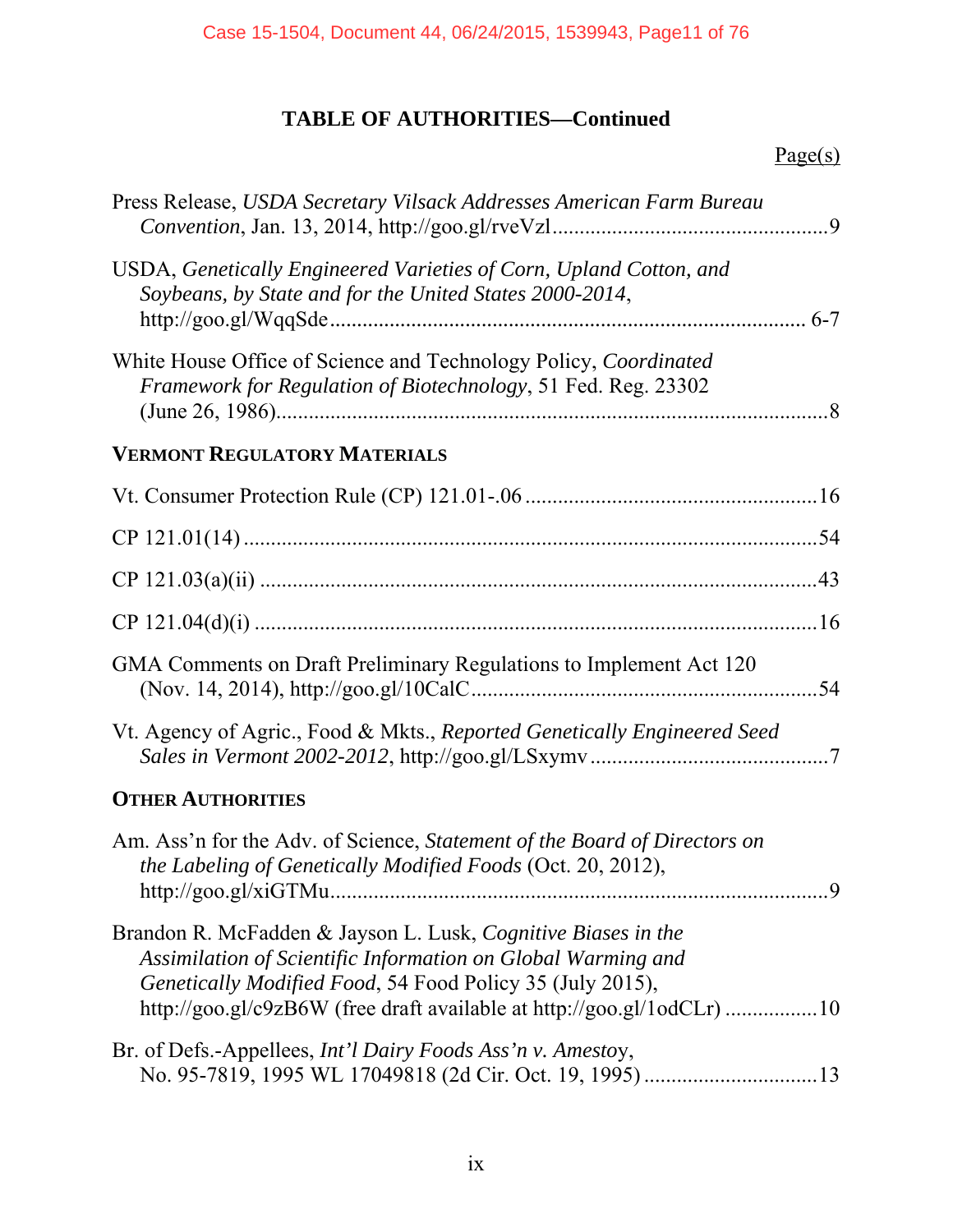| Cass R. Sunstein, Don't Mandate Labeling for Gene-Altered Foods,                                                                               | .33 |
|------------------------------------------------------------------------------------------------------------------------------------------------|-----|
| Dan D'Ambrosio, The Battle Over GMOs, Burlington Free Press,                                                                                   |     |
|                                                                                                                                                |     |
| Food: Our Favorite Subject, Clif Bar, http://goo.gl/UKYA5n                                                                                     |     |
| GMO Labeling Law in Vermont Could Be Thwarted by Federal Judge,                                                                                |     |
| G-M-Over It, Chipotle, https://goo.gl/mUt7Kj (last visited June 24, 2015) 11                                                                   |     |
| Gordon Dritschilo, Shumlin: GMO Labeling Good, Bill Bad, Rutland                                                                               |     |
| Henry I. Miller & Jeff Stier, Mandatory Labeling of Genetically Engineered<br>Foods Deserves A Warning Label Of Its Own, Forbes, Oct. 9, 2013, | 31  |
| James E. McWilliams, The Price of Your Right to Know, Slate,                                                                                   |     |
| Joanna Rothkopf, Vermont Now Requires GMO Labels, and the Change Is<br>Tougher than It Sounds, Bustle, Apr. 25, 2014, http://goo.gl/tmmMJT     | .32 |
| Joel Achenbach, Why Do So Many Reasonable People Doubt Science?,                                                                               |     |
| Madeline Ostrander, Can GMOs Help Feed a Hungry World?, The Nation,                                                                            |     |
| Non-GMO Shopping Guide, http://goo.gl/GI6jZO                                                                                                   |     |
| Our Non-GMO Standards, Ben & Jerry's, http://goo.gl/ncUwpr                                                                                     |     |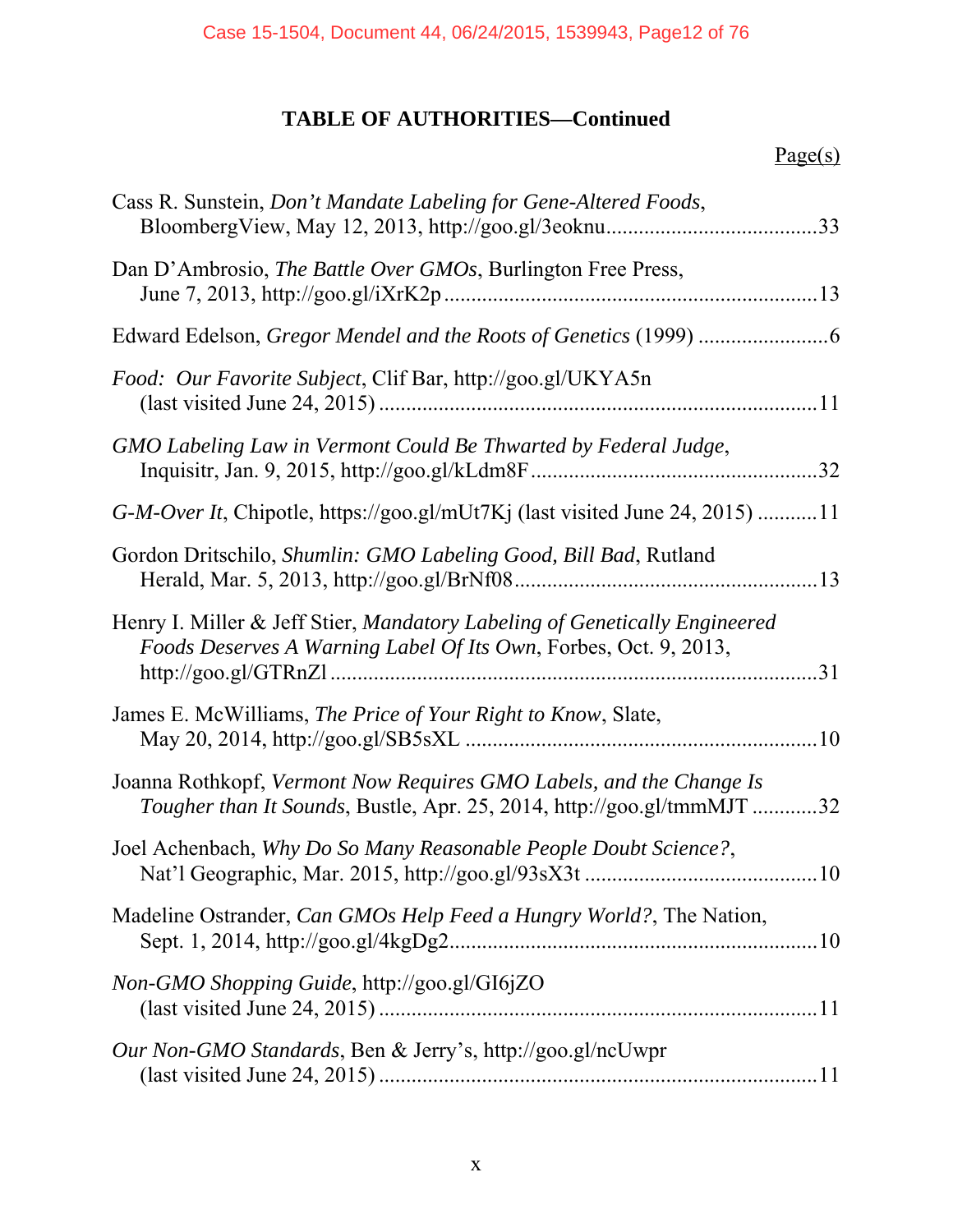| Pamela Ronald, The Case for Engineering Our Food (Mar. 2015),                                                                               |  |
|---------------------------------------------------------------------------------------------------------------------------------------------|--|
| Quick Start Guide: How to Shop if You're Avoiding GMOs, Whole Foods                                                                         |  |
| Rastafari Worship and Customs, BBC, http://goo.gl/bCr7up                                                                                    |  |
| Stephanie Strom, U.S. Approves SunOpta System for Detecting Genetically<br>Modified Crops, N.Y. Times, May 15, 2015, http://goo.gl/HO35t111 |  |
| Steven Savage, Why Would the USDA Get Involved in a 15th Century                                                                            |  |
| Ted D. Sheely, Genetic Engineering Helps Plants Survive in Drought,                                                                         |  |
| Transgenic Plants for Food Security in the Context of Development,<br>PAS Study Week, Vatican City, 15-19 May 2009, http://goo.gl/eIt2QF34  |  |
| U.S. Trade Rep., Executive Summary of the First U.S. Submission, EC-<br>Measures Affecting the Approval and Marketing of Biotech Products,  |  |
| Verified Products, Non-GMO Project, http://goo.gl/vag1Uh                                                                                    |  |
| Vermont Passes Bill to Require Warning Labels for Genetically Modified                                                                      |  |
| Vilsack Pokes at Major EU TTIP Red Lines at GMOs, Hormone Beef,                                                                             |  |
| Warning Labels for Safe Stuff, Economist, Nov. 2, 2013,                                                                                     |  |
| Will Coggin, Federal Standard Needed for GMOs, The Hill, May 7, 2014,                                                                       |  |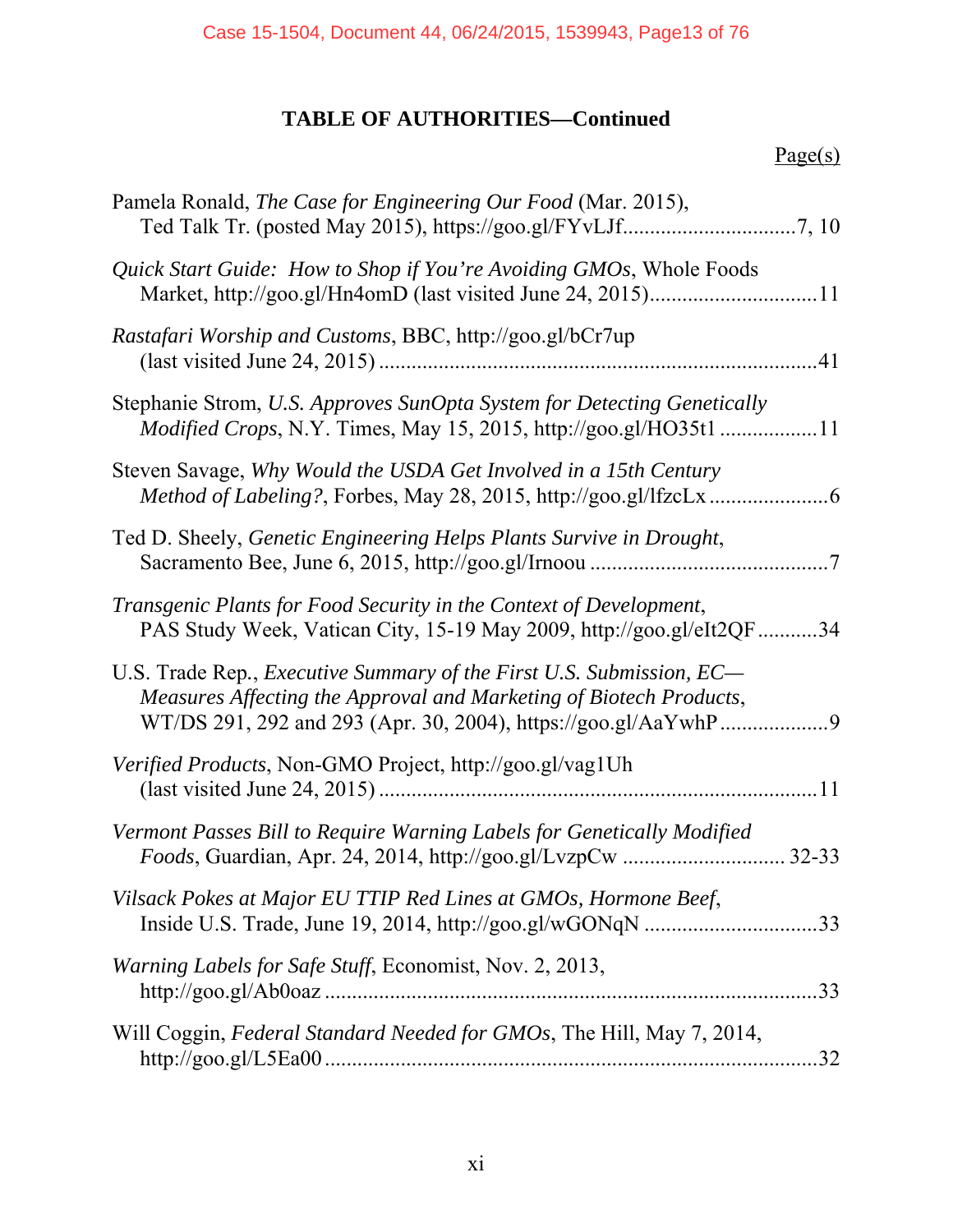IN THE United States Court of Appeals for the Second Circuit

No. 15-1504

 $\overline{a}$ 

GROCERY MANUFACTURERS ASSOCIATION, SNACK FOOD ASSOCIATION, INTERNATIONAL DAIRY FOODS ASSOCIATION, and NATIONAL ASSOCIATION OF MANUFACTURERS,

*Plaintiffs-Appellants*,

v.

WILLIAM H. SORRELL, in his official capacity as the Attorney General of Vermont; PETER SHUMLIN, in his official capacity as Governor of Vermont; JAMES B. REARDON, in his official capacity as Commissioner of the Vermont Department of Finance and Management; and HARRY L. CHEN, in his official capacity as the Commissioner of the Vermont Department of Health,

*Defendants-Appellees*.

On Appeal from the United States District Court for the District of Vermont Case No. 5:14-cv-117-cr (Hon. Christina Reiss)

#### **BRIEF FOR PLAINTIFFS-APPELLANTS**

#### **JURISDICTIONAL STATEMENT**

The District Court had jurisdiction over this case pursuant to 28 U.S.C.

§ 1331. It denied the Associations' preliminary-injunction motion on April 27,

2015*.* The Associations timely appealed from that order on May 6, 2015. This

Court has jurisdiction under 28 U.S.C. § 1292(a)(1).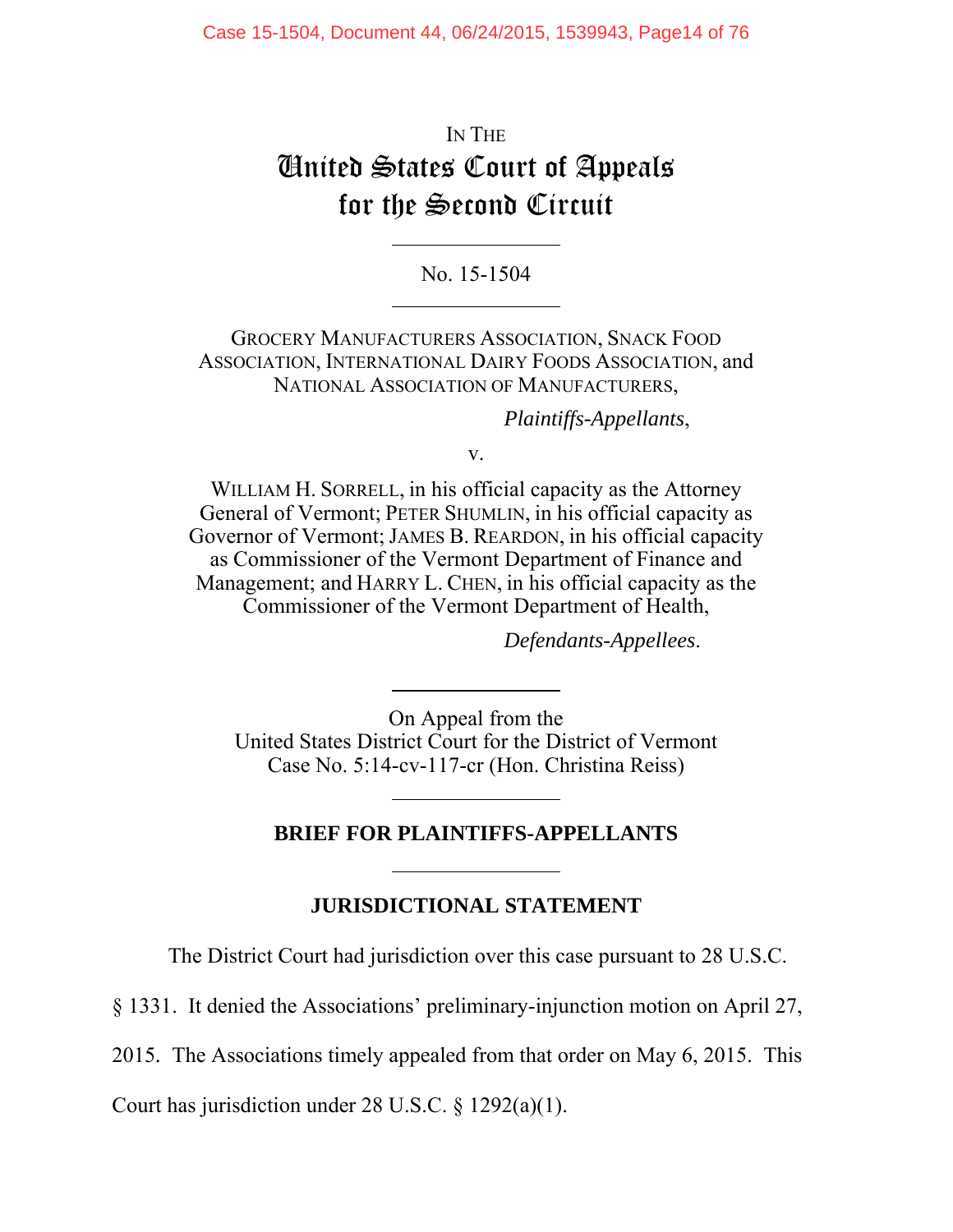#### **INTRODUCTION**

This is a First Amendment appeal involving the current social and political controversy over genetic engineering. Genetic engineering (sometimes called "GE") is the modern-day equivalent of age-old agricultural breeding techniques. The vast majority of certain common crops grown in the United States, like corn and soy, are now genetically engineered. The benefits of genetic engineering are many: we can now make foods less likely to cause allergic reactions in sensitive people, or make plants resistant to disease. And the Nation's foremost scientific and medical organizations, both public and private, repeatedly have confirmed that commercially available GE crops are safe for human consumption.

As with virtually any new technology, however, there are those who oppose it. Notwithstanding study after authoritative study, those consumers seek to avoid GE ingredients. The market in turn has responded to their preferences: Tens of thousands of products boast a "seal of approval" created by the independent Non-GMO Project. Many also bear the USDA Organic label (which does not permit the use of GE ingredients), or make a similar claim. And some companies have committed to using ingredients derived only from non-GE sources, or to informing consumers which of their products contain GE ingredients.

The State of Vermont, however, concluded that all those voluntary, marketdriven options were not enough. It elected to wade into the GE debate by passing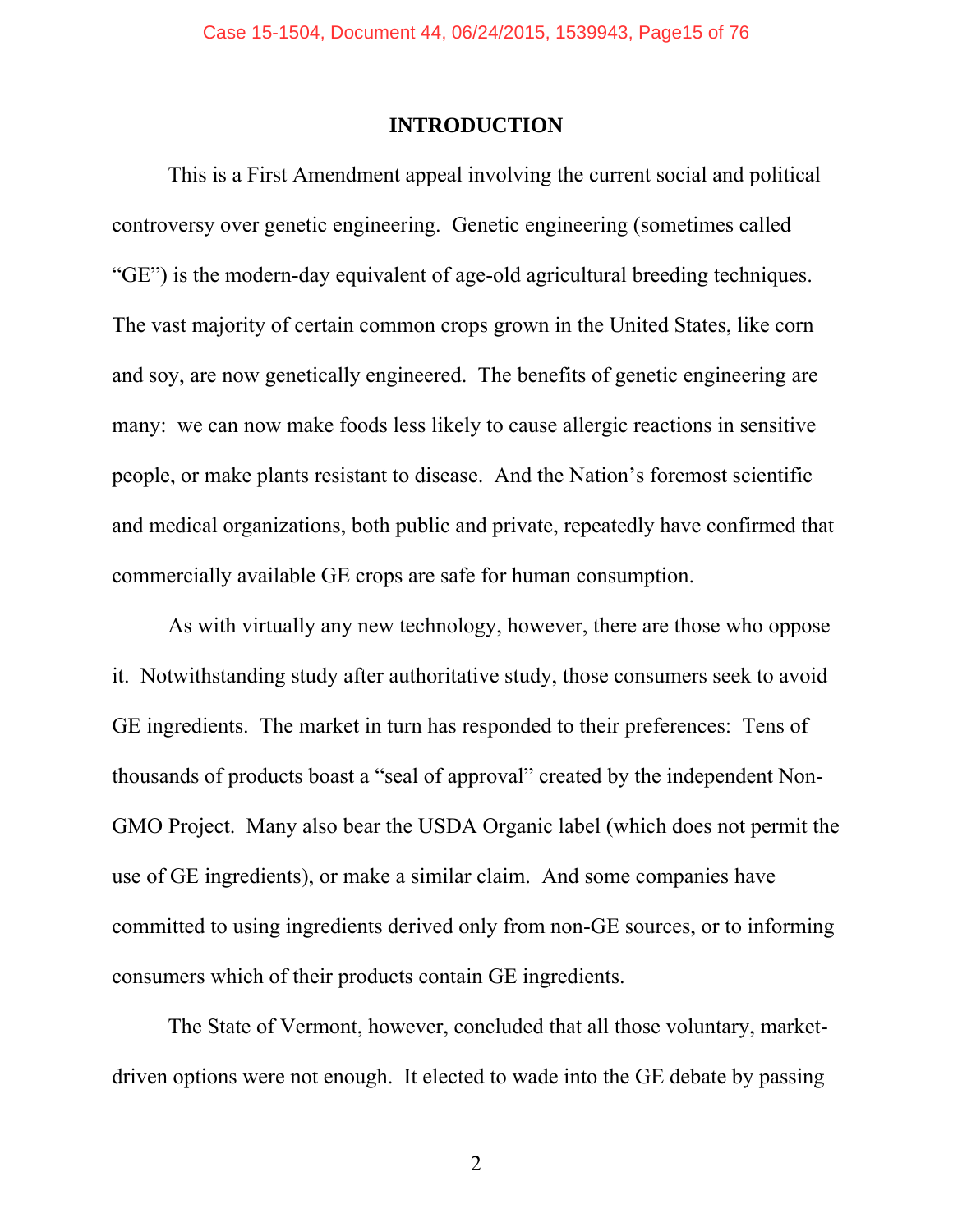Act 120, a first-of-its-kind law regulating the labeling of foods containing GE ingredients. Act 120 requires food manufacturers to include on certain products with GE ingredients a label warning consumers that the products are or may be "produced with genetic engineering." 9 V.S.A. § 3043(b). It also prohibits manufacturers from using the word "natural" (or "words of similar import") to describe those products. *Id.* § 3043(c). The state legislature explained that the law assists consumers in making "informed decisions" about the potential health or environmental effects of the food they purchase, or in acting "for religious reasons." *Id.* § 3041.

Therein lies the First Amendment problem. This Court has already instructed Vermont that it cannot trammel manufacturers' free-speech rights to appease "consumer curiosity." *Int'l Dairy Foods Ass'n v. Amestoy*, 92 F.3d 67, 74 (2d Cir. 1996). So in Act 120—and in the inevitable litigation challenging the law as violating the First Amendment—the State offered a mash-up of justifications, commingling its consumer-curiosity rationale with vague assertions of unspecified "risks." The legislature was careful, however, not to promote *Vermont's own* health, safety, or environmental agenda, given the overwhelming scientific and medical consensus—not to mention that Vermont allows products with GE ingredients to be sold. (Nor, of course, could the legislature purport to be advancing *Vermont's own* religious agenda, given the Establishment Clause.) The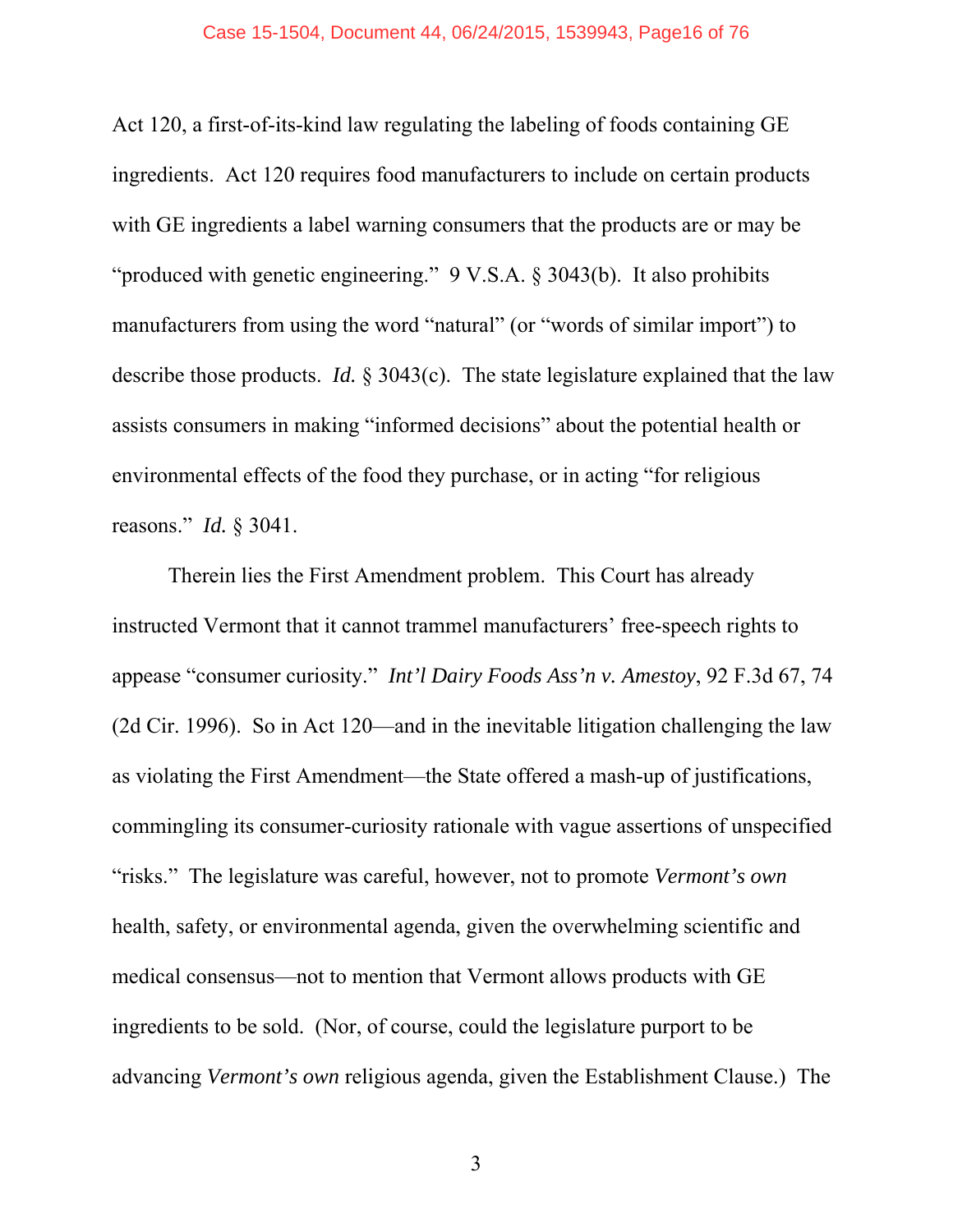resulting law thus is just the constitutionally deficient *Amestoy* law with a fresh coat of paint.

The District Court, however, distinguished Act 120 from the virtually identical law rejected in *Amestoy* by gesturing toward some purported "scientific debate" that might in turn motivate consumers' curiosity. JA78. That was wrong; a state's invocation of a lopsided "debate" cannot remotely suffice to establish a substantial state interest. And despite invoking that "debate" as justification for the law, the court simultaneously deemed the disclosure mandate "uncontroversial," JA73-76, leading it to apply a uniquely low level of First Amendment scrutiny that has no place in the current heated social and political discussion about genetic engineering.

As for Act 120's speech prohibition, the District Court held that Vermont's ban on the use of the word "natural" to describe foods containing GE ingredients was likely unconstitutional: The State had been unable to justify its speech ban by pointing to any universal meaning of the word "natural" or by proving how using "natural" to describe GE-derived foods was misleading. The District Court failed, however, to issue a preliminary injunction, concluding that the Associations had not adequately shown irreparable harm. That was wrong, too. The "loss of First Amendment freedoms, for even minimal periods of time, unquestionably constitutes irreparable injury." *Elrod v. Burns*, 427 U.S. 347, 373 (1976).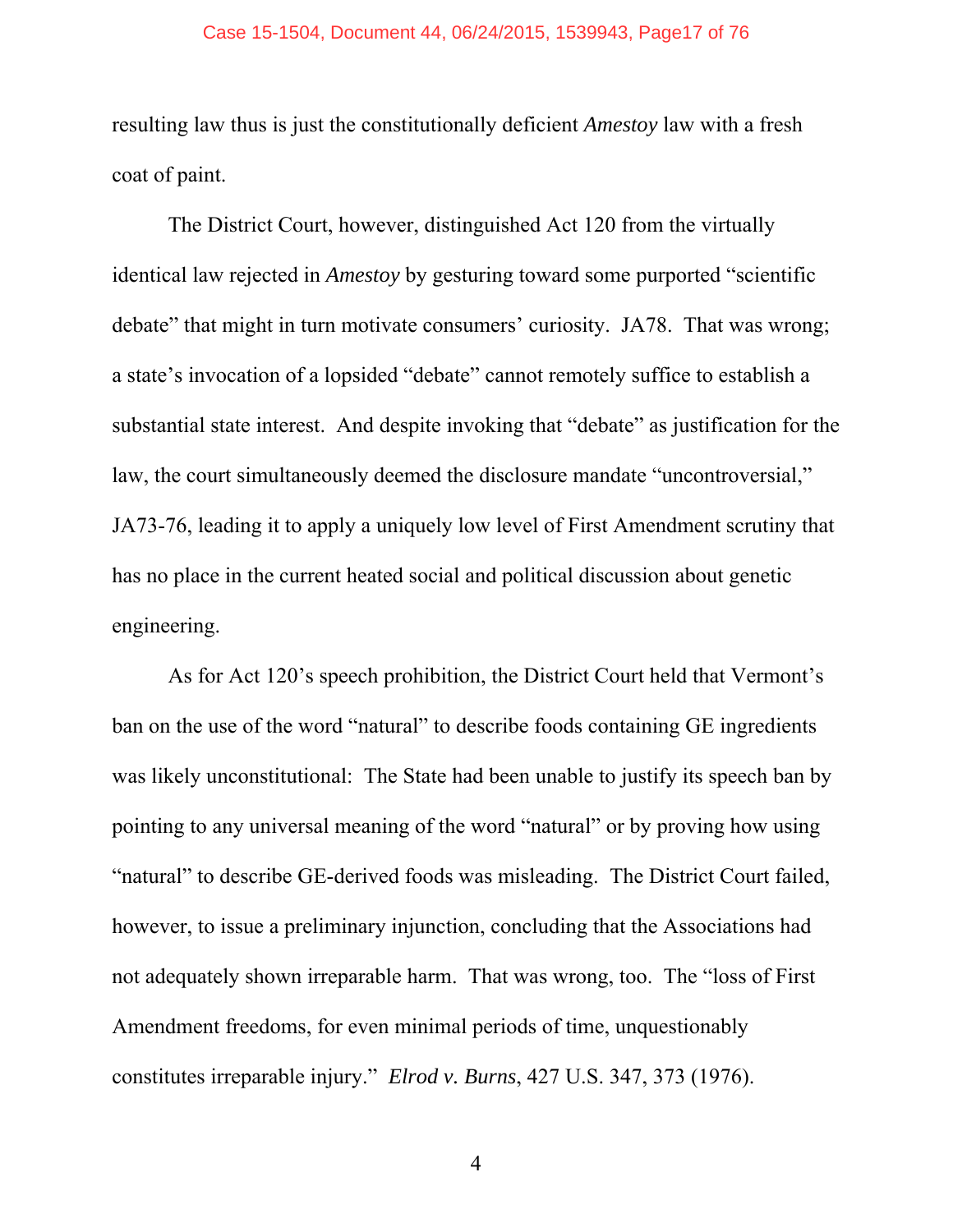Act 120 deals two blows to the First Amendment—a compelled disclosure

on the one hand, and a ban on speech on the other. Because the Associations are

likely to succeed in their First Amendment challenges to both prongs of the law,

Act 120 should have been preliminarily enjoined.

## **STATEMENT OF THE ISSUE**

Whether the District Court erred in denying the Associations' motion for a

preliminary injunction against enforcement of Act 120.

## **PERTINENT CONSTITUTIONAL AND STATUTORY PROVISIONS**

The First Amendment states:

Congress shall make no law respecting an establishment of religion, or prohibiting the free exercise thereof; or abridging the freedom of speech, or of the press; or the right of the people peaceably to assemble, and to petition the Government for a redress of grievances.

U.S. Const. amend I.

Vermont's Act 120 is reproduced in the Joint Appendix at JA144-161.

## **STATEMENT OF THE CASE**

This case involves a constitutional challenge to Vermont's Act 120. In the

decision on appeal, Chief Judge Christina Reiss of the U.S. District Court for the

District of Vermont denied the Associations' motion for a preliminary injunction.

*Grocery Mfrs. Ass'n v. Sorrell*, No. 5:14-cv-117-cr, -- F. Supp. 3d --, 2015 WL

1931142 (D. Vt. Apr. 27, 2015).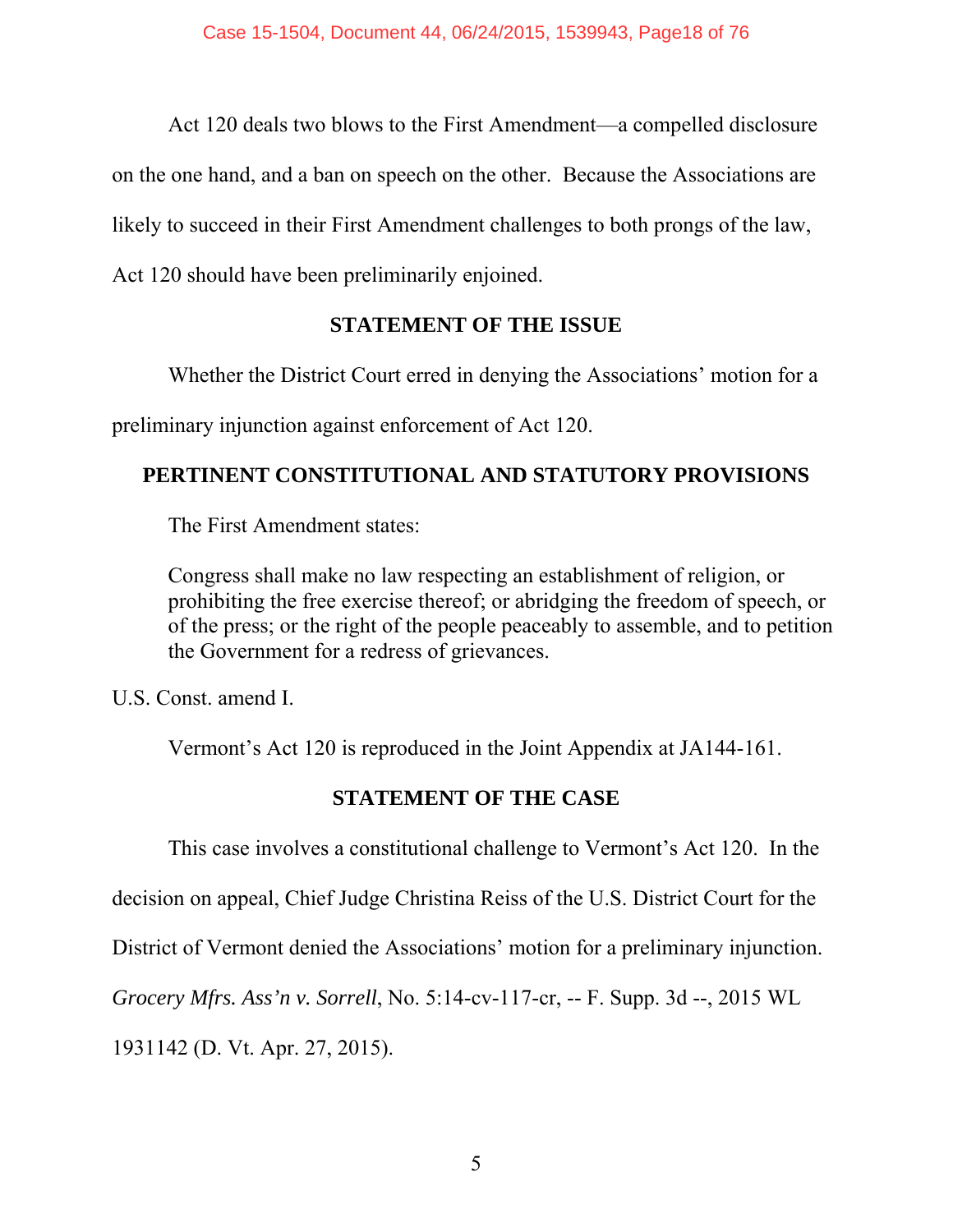#### **I. FACTUAL BACKGROUND**

#### **A. Genetically Engineered Crops**

1. Over 150 years ago, a monk named Gregor Mendel conducted a series of experiments on pea plants. As generations of schoolchildren remember, Mendel hybridized plants with different traits—seed shape, length of stem, flower color, and the like—by selectively cross-pollinating those plants by hand with other varieties, and then recording the dominant and recessive traits that resulted. *See* Edward Edelson, *Gregor Mendel and the Roots of Genetics* (1999).

Genetic engineering is modern-day Mendel: rather than hand-pollinating pea plants, genetic engineering of crops involves transferring genes from one plant into the genome of another to encourage a desired trait. McHughen Decl. ¶¶ 27-31 (Dist. Ct. Dkt. 33-2); *see also* Steven Savage, *Why Would the USDA Get Involved in a 15th Century Method of Labeling?*, Forbes, May 28, 2015, http://goo.gl/lfzcLx (noting that "virtually all crops have been 'genetically modified' in many ways for centuries"). Scientists for many years have used genetic engineering to create hardier varieties of popular staple crops. McHughen Decl.  $\P$  34-40. Last year, at least ninety percent of the corn, soybeans, and cotton planted in the United States (and in Vermont) were from GE varieties. *See* USDA, *Genetically Engineered Varieties of Corn, Upland Cotton, and Soybeans, by State and for the United States*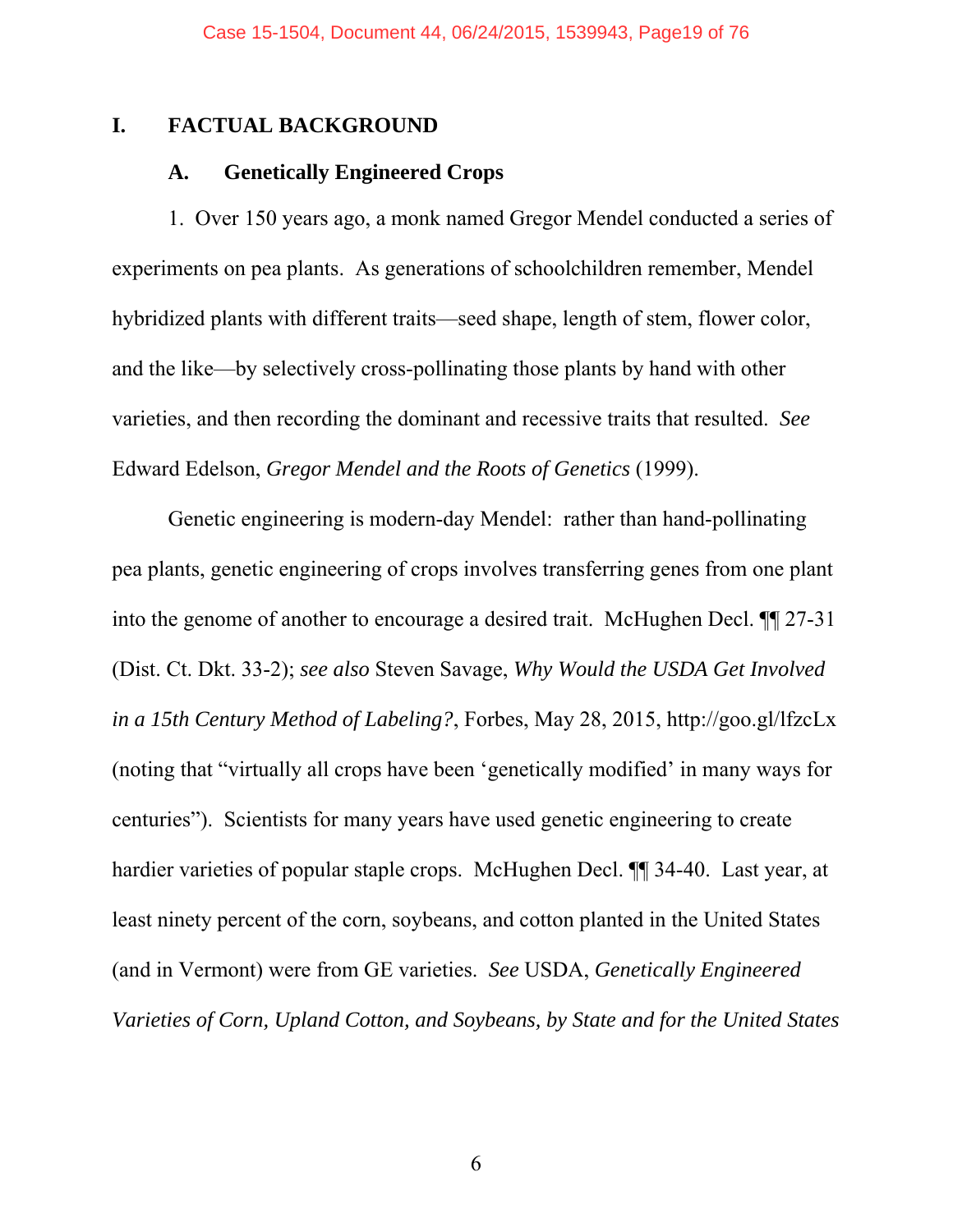*2000-2014*, http://goo.gl/WqqSde; Vt. Agency of Agric., Food & Mkts., *Reported Genetically Engineered Seed Sales in Vermont 2002-2012*, http://goo.gl/LSxymv.

GE varieties of basic crops are prevalent for good reason. Genetic engineering can produce crops that are more resistant to drought, or are more productive food sources. *See, e.g.*, Ted D. Sheely, *Genetic Engineering Helps Plants Survive in Drought*, Sacramento Bee, June 6, 2015, http://goo.gl/Irnoou ("The future of drought-tolerant plants and crops due to genetic engineering show[s] vast promise for California farmers and our state."); Pamela Ronald, *The Case for Engineering Our Food* (Mar. 2015), Ted Talk Tr. (posted May 2015), https://goo.gl/FYvLJf ("genetic engineering can be used to fight pests and disease," "to reduce the amount of insecticides," and "to reduce malnutrition").

GE crops enter the food supply just as other crops do. The plant creates a food—say, an ear of corn—which can be sold at retail as a raw commodity or processed further into food ingredients like starches and oils. The ingredients may be sold as they are, or manufactured into multi-ingredient foods. *See* Blasgen Decl. ¶¶ 7-9 (Dist. Ct. Dkt. 33-3).

2. The federal government regulates United States agricultural crops through several interlocking statutory and regulatory schemes. Three federal agencies share principal authority over food crops: the USDA's Animal Plant and Health Inspection Service regulates to prevent the spread of plant pests and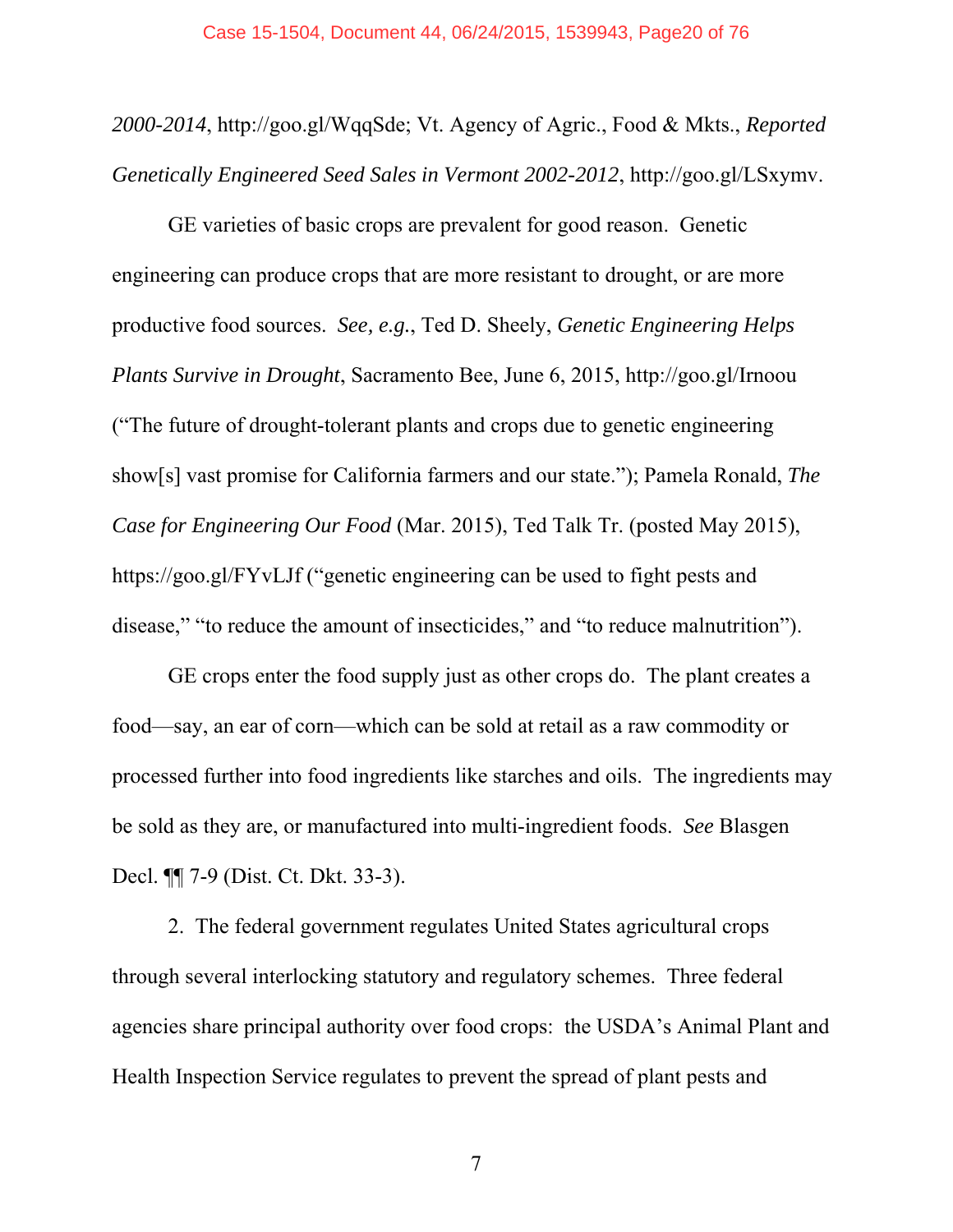#### Case 15-1504, Document 44, 06/24/2015, 1539943, Page21 of 76

diseases; the EPA regulates associated pesticide use; and the FDA regulates food safety and labeling. In addition, the USDA's Food Safety and Inspection Service regulates the safety and labeling of meat and poultry products, including those with plant-based ingredients. *See* McHughen Decl. ¶¶ 55-68.

The agencies coordinate and sequence review at each stage, so that "[b]y the time a genetically engineered product is ready for commercialization, it will have undergone substantial review and testing during the research phase, and thus, information regarding its safety should be available." White House Office of Science and Technology Policy, *Coordinated Framework for Regulation of Biotechnology*, 51 Fed. Reg. 23302, 23304 (June 26, 1986). Foods produced from GE plant varieties, as a class, do not occupy any special regulatory status, because there is no evidence that they vary in their objective characteristics "in any meaningful or uniform way." FDA, *Statement of Policy: Foods Derived from New Plant Varieties*, 57 Fed. Reg. 22984, 22991 (May 29, 1992).

3. The federal government has consistently and uniformly concluded that foods derived from GE crops are as safe as those derived from non-GE crops. *See, e.g.*, *id.* ("FDA is not aware of any information showing that \* \* \* foods developed by the new techniques present any different or greater safety concern than foods developed by traditional plant breeding."); *Agric., Rural Dev., FDA, and Related Agencies Appropriations for 2015: Hearing Before the Subcomm. on Agric., Rural*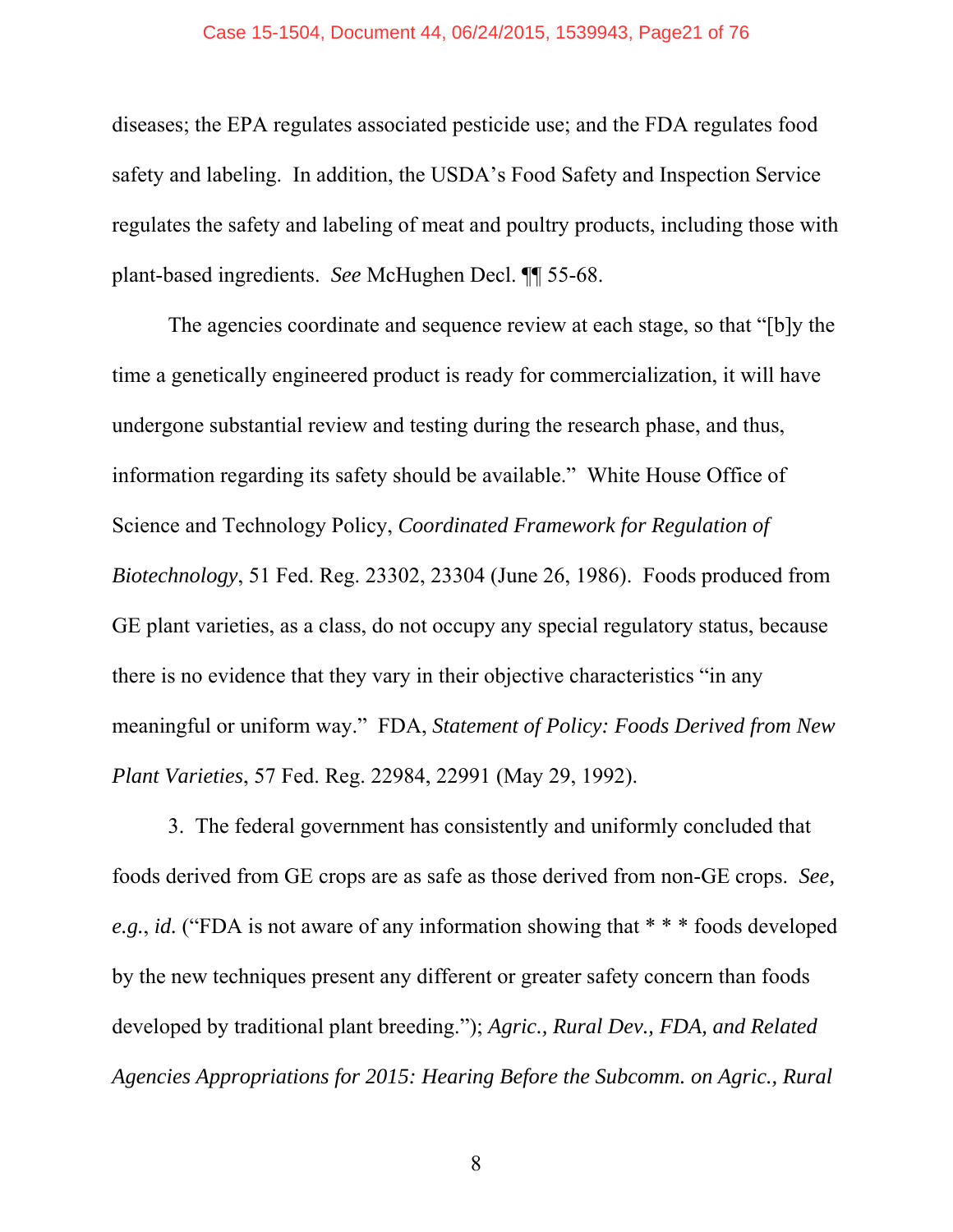*Dev., FDA, and Related Agencies of the H. Comm. on Appropriations*, 113th Cong. 936 (2015) (statement of Dr. Margaret Hamburg, Comm'r, FDA) ("very credible scientific organizations \* \* \* have looked hard at this issue over a long period of time," and FDA "ha[s] not seen evidence of safety risks associated with genetically modified foods"); Press Release, *USDA Secretary Vilsack Addresses American Farm Bureau Convention*, Jan. 13, 2014, http://goo.gl/rveVzl ("There are no studies that reflect that there is any safety concern" with GE crops); U.S. Trade Rep*.*, *Executive Summary of the First U.S. Submission, EC—Measures Affecting the Approval and Marketing of Biotech Products*, WT/DS 291, 292 and 293, at 2 ¶ 11 (Apr. 30, 2004), https://goo.gl/AaYwhP ("[T]he safety of biotech products has been confirmed by scientific reports under the auspices of renowned international institutions \* \* \* , as well as independent scientists in the United States, Africa and Europe."). The federal government's consistent conclusion also comports with the conclusion of every other authoritative United States medical and scientific entity: "The science is quite clear" that GE crops are no less safe than comparable non-GE crops. Am. Ass'n for the Adv. of Science, *Statement of the Board of Directors on the Labeling of Genetically Modified Foods* (Oct. 20, 2012), http://goo.gl/xiGTMu. Thousands of studies and decades of close regulatory scrutiny confirm as much. *See* McHughen Decl. ¶¶ 69-74, 93-101 (and sources cited therein, including the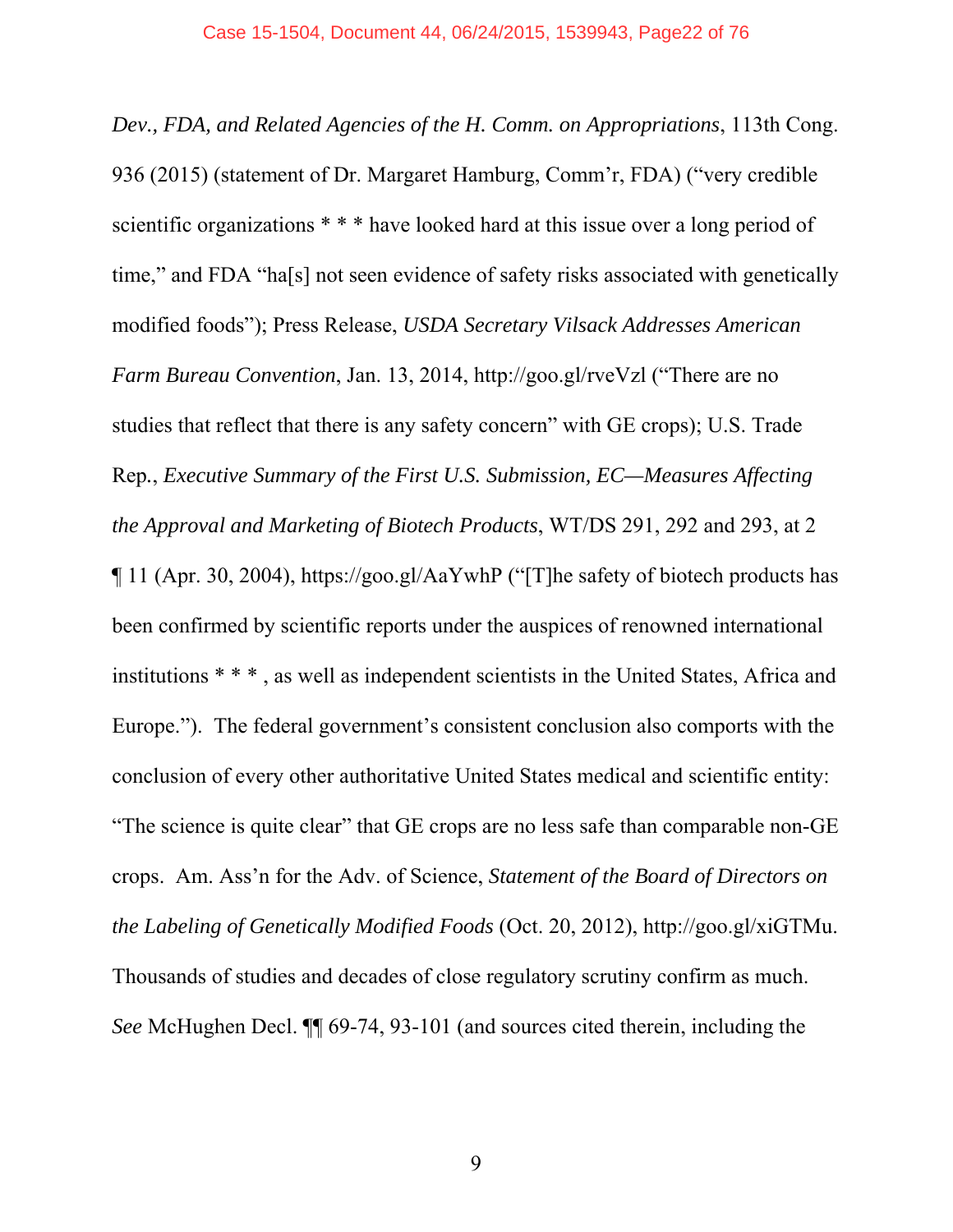National Academy of Sciences, the American Medical Association, and the European Commission).

## **B. The Labeling Controversy**

 $\overline{a}$ 

1. Every credible scientific and medical entity agrees with the federal regulators' uniform conclusion that GE ingredients are safe. Some consumers nevertheless disagree.<sup>1</sup> This is not the first time, nor will it be the last, that science and medicine counsel in one direction, yet some subset of popular belief maintains the opposite. Other examples of the phenomenon are not difficult to come by from the belief that vaccines cause autism to the belief that fluoridated water causes cancer. *See* Joel Achenbach, *Why Do So Many Reasonable People Doubt Science?*, Nat'l Geographic, Mar. 2015, http://goo.gl/93sX3t. In any event, the

<sup>1</sup> *See* Madeline Ostrander, *Can GMOs Help Feed a Hungry World?*, The Nation, Sept. 1, 2014, http://goo.gl/4kgDg2 (noting the "supercharged" "political fight over GMOs"); *see also* Brandon R. McFadden & Jayson L. Lusk, *Cognitive Biases in the Assimilation of Scientific Information on Global Warming and Genetically Modified Food*, 54 Food Policy 35 (July 2015), http://goo.gl/c9zB6W (free draft available at http://goo.gl/1odCLr) (finding that even when consumers are presented with uncontroverted research showing the safety of GE-derived foods, some still maintain that such foods are unsafe); James E. McWilliams, *The Price of Your Right to Know*, Slate, May 20, 2014, http://goo.gl/SB5sXL ("The overwhelming scientific consensus is that GMOs are safe to eat. That hasn't prevented the disingenuous association of genetic modification with maladies ranging from cancer, autism, impotence, allergies, and infertility to farmer suicides in India."); Ronald, *The Case for Engineering Our Food*, *supra* ("What scares me most about the loud arguments and misinformation about plant genetics is that the poorest people who most need the technology may be denied access because of the vague fears and prejudices of those who have enough to eat.").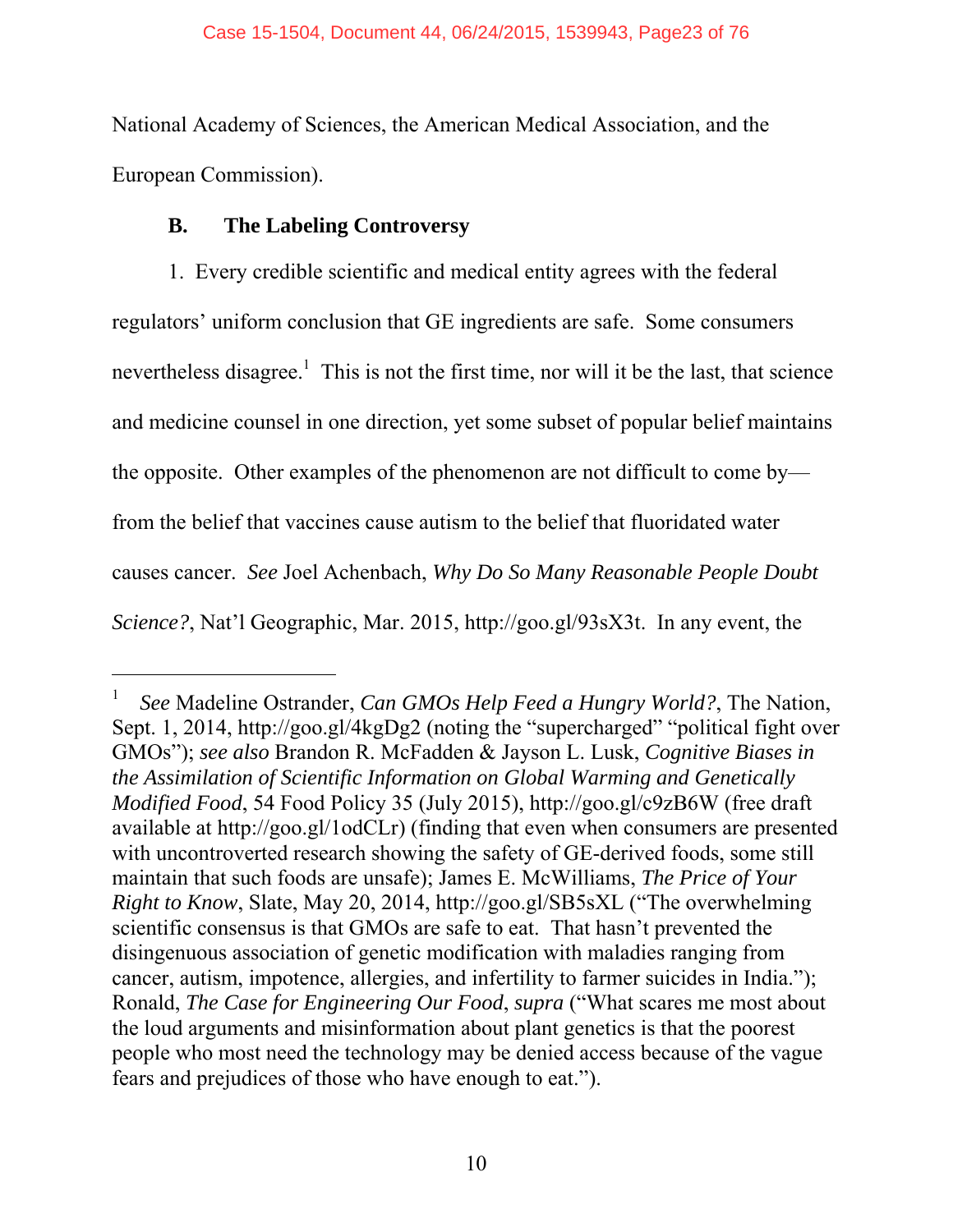market has responded to consumers who maintain that GE ingredients are suspect. To name just a few examples, stores like Whole Foods publish shopping guides for customers who want to avoid purchasing foods with GE ingredients. $2$  Independent organizations like the Non-GMO Project provide comprehensive lists of non-GE products, restaurants, and retailers, and supply food producers with a "seal of approval" they can place on labeling for food made with only non-GE ingredients. $3$ The USDA allows qualifying food products without GE ingredients to bear a "USDA Organic" label, and it has recently announced that it has verified a private company's "Non-GMO" process under its Process Verified Program. *See* Stephanie Strom, *U.S. Approves SunOpta System for Detecting Genetically Modified Crops*, N.Y. Times, May 15, 2015, http://goo.gl/HO35t1. Information for those who wish to avoid GE ingredients in their foods is thus readily available.

2. Some companies, such as Ben & Jerry's,  $^{4}$  Clif Bars,  $^{5}$  and Chipotle,  $^{6}$  have committed to using only ingredients from non-GE sources. Other companies view GE ingredients as no different from any other kind of ingredients. Many of those

l

<sup>2</sup> http://goo.gl/Hn4omD (last visited June 24, 2015).

<sup>3</sup> *See, e.g.*, http://goo.gl/vag1Uh (last visited June 24, 2015) (Non-GMO Project); http://goo.gl/GI6jZO (last visited June 24, 2015) (Non-GMO Shopping Guide).

<sup>4</sup> http://goo.gl/ncUwpr (last visited June 24, 2015).

<sup>5</sup> http://goo.gl/UKYA5n (last visited June 24, 2015) ("Do Clif Bars contain GMOs or bioengineered ingredients?").

<sup>6</sup> https://goo.gl/mUt7Kj (last visited June 24, 2015).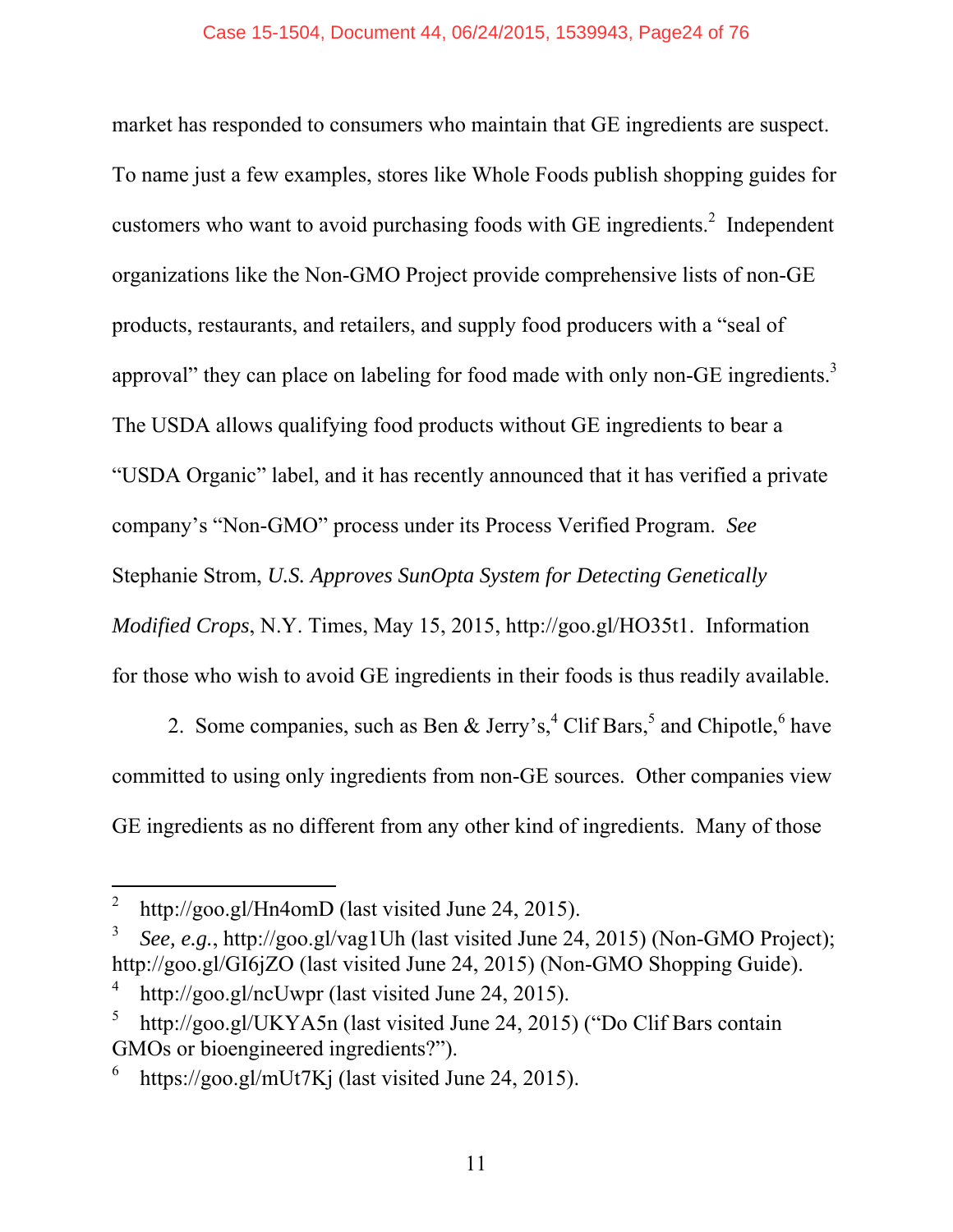companies are members of the Associations. *See, e.g.*, Adams Decl. ¶ 32 (Dist. Ct. Dkt. 33-6); Hermansky Decl. ¶ 34 (Dist. Ct. Dkt. 33-9); Morgan Decl. ¶¶ 29-30 (Dist. Ct. Dkt. 33-10). These companies sell food products that contain corn, soy, and other ingredients derived from GE plants. *E.g.*, Blasgen Decl. ¶ 18; Adams Decl. ¶ 12; Morgan Decl. ¶ 16. They also sometimes use the word "natural" on their labels when they advertise their products. *E.g.*, Morgan Decl. ¶ 18; *see*  Hermansky Decl. ¶ 18 (Dist. Ct. Dkt. 33-9). These food manufacturers convey their commercial message to consumers through their labeling decisions. Adams Decl. ¶ 10; Baxter Decl. ¶ 7 (Dist. Ct. Dkt. 33-7); Bradley Decl. ¶ 9 (Dist. Ct. Dkt. 33-8); Hermansky Decl. ¶ 10; Morgan Decl. ¶ 8.

#### **C. Vermont's GE Labeling Laws**

Vermont has entered the GE-labeling fray before. In 1994, for example, it passed a law requiring special labeling for milk produced from cows treated with recombinant bovine somatotrophin (rBST), a genetically engineered hormone. 6 V.S.A. § 2754 (terminated) (rBST law). Although the FDA had rejected mandatory rBST labels—rBST is identical to BST naturally produced by cows some objectors insisted that there was room for debate about the safety of milk from rBST-treated cows. *See Amestoy*, 92 F.3d at 76-77 & n.3 (Leval, J., dissenting). The State thus decided to require labels in light of "consumer concern" about the safety of rBST and some consumers' "philosophical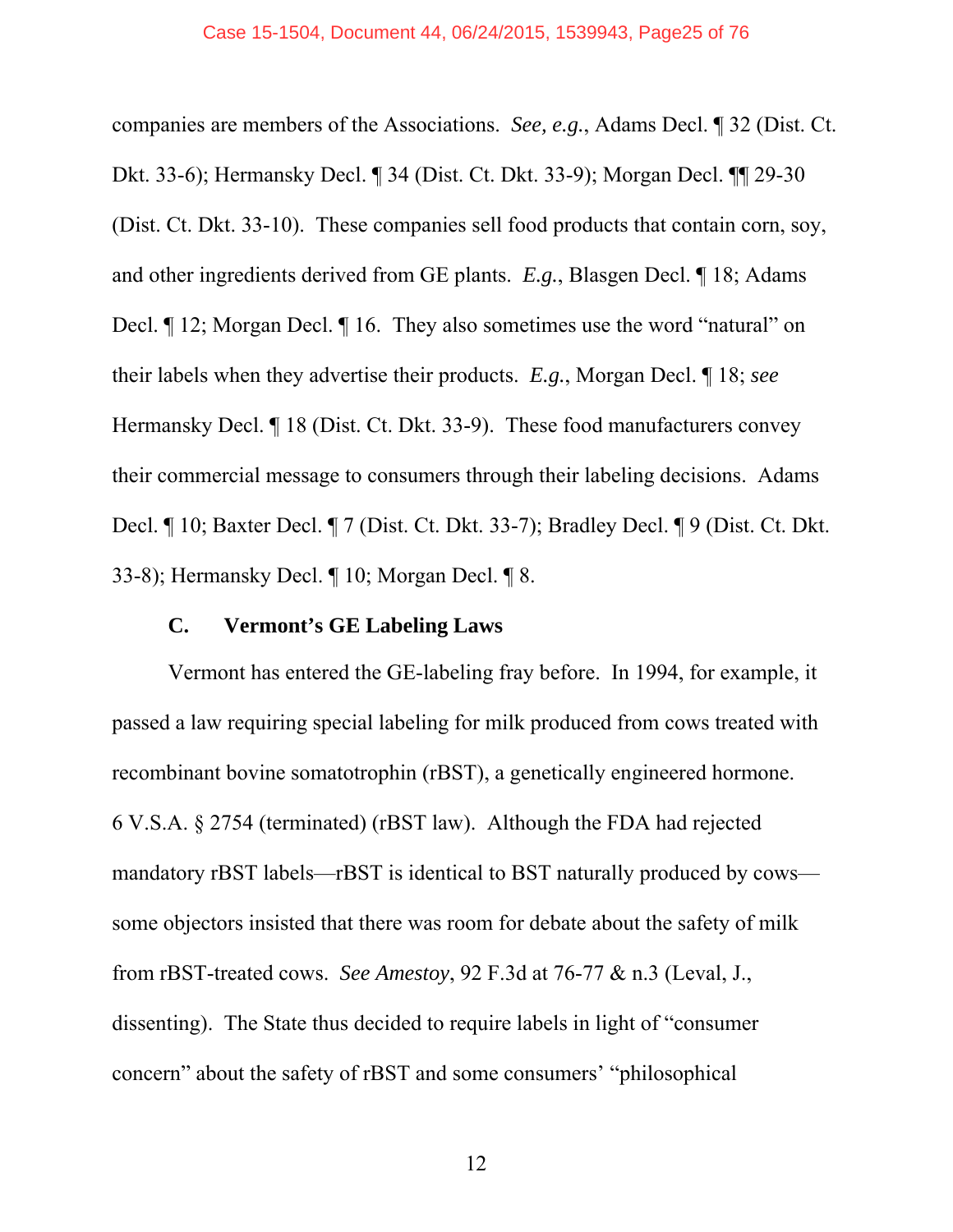#### Case 15-1504, Document 44, 06/24/2015, 1539943, Page26 of 76

opposition" to rBST. Br. of Defs.-Appellees, *Int'l Dairy Foods Ass'n v. Amesto*y, No. 95-7819, 1995 WL 17049818, at \*13 (2d Cir. Oct. 19, 1995). This Court nevertheless found the rBST law unconstitutional, explaining that consumer interest is insufficient justification for compelling speech. *Amestoy*, 92 F.3d at 74.

Two decades and several other failed labeling attempts later, $\frac{7}{1}$  the General Assembly passed Act 120. When the bill was first introduced in the House, Governor Shumlin observed that it "resembled" the rBST law, which had been "called unconstitutional for some very good reasons." Gordon Dritschilo, *Shumlin: GMO Labeling Good, Bill Bad*, Rutland Herald, Mar. 5, 2013, http://goo.gl/BrNf08. The Attorney General, for his part, warned that "there's going to be a [legal] fight" over the law. Dan D'Ambrosio, *The Battle Over GMOs*, Burlington Free Press, June 7, 2013, http://goo.gl/iXrK2p.

Nevertheless, the bill passed both Houses. In May 2014, Governor Shumlin signed Act 120 into law.

l

<sup>7</sup> *See* 6 V.S.A. § 644(a)(4) (requiring labeling of GE seed; never enforced); 2006 Vt. Bills & Resolutions S.18 (making manufacturers of GE seed liable for crop "drift"; vetoed); 2012 Vt. Bills & Resolutions H.772 (declaring food misbranded if it did not identify that it had been "produced with genetic engineering"; did not make it to a vote).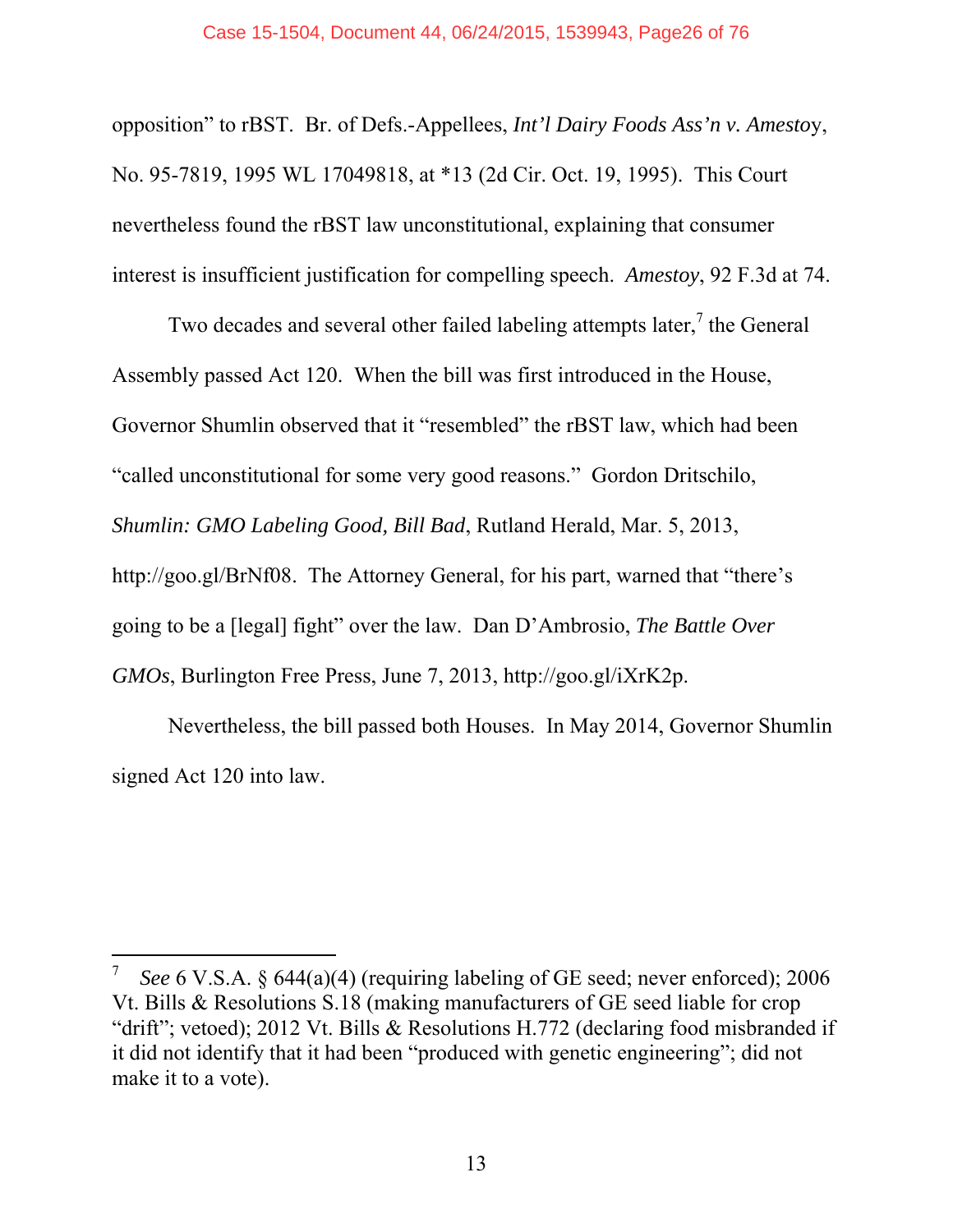## **D. "An Act to Regulate the Labeling of Genetically Engineered Foods"**

Act 120 requires a "food offered for sale by a retailer after July 1, 2016" to be labeled as "produced entirely or in part from genetic engineering if it is \*\*\* entirely or partially produced with genetic engineering." 9 V.S.A. § 3043(a). The Act prescribes the text of the labels. *Id.* § 3043(b). Raw GE commodities must be designated as "produced with genetic engineering," while processed foods containing GE ingredients may be designated as either "produced," "may be produced," or "partially produced" with genetic engineering. *Id.* The Attorney General, through rulemaking, may require alternate wording "in a manner consistent with requirements in other jurisdictions," or may require a "disclaimer" that the FDA "does not consider foods produced from genetic engineering to be materially different from other foods." Act 120, § 3. The Act further provides that "a manufacturer of a food produced entirely or in part from genetic engineering shall not label the product on the package, in signage, or in advertising as 'natural,' 'naturally made,' 'naturally grown,' 'all natural,' or any words of similar import that would have a tendency to mislead a consumer." 9 V.S.A. § 3043(c).

The General Assembly's several stated purposes for enacting Act 120 are informational: The Act proclaims the State's intent to promote "informed" consumer decisions based on "potential health risks," "potential environmental effects of the production of food from genetic engineering," or "religious reasons,"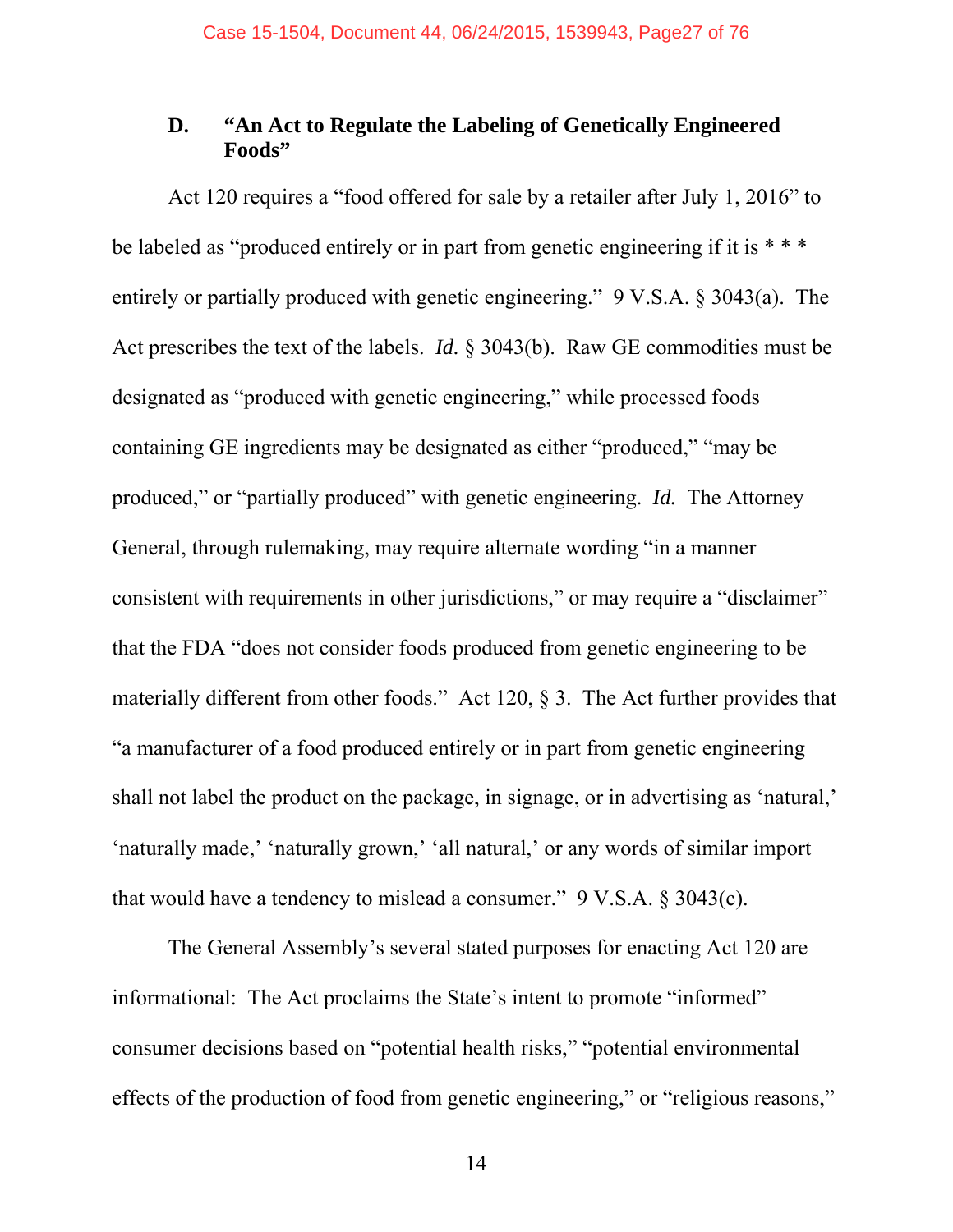#### Case 15-1504, Document 44, 06/24/2015, 1539943, Page28 of 76

with those decisions made free from "decept [ive]" assertions that foods tied in some way to genetic engineering are "natural." *Id.* § 3041.

But the State wishes to inform its consumers only some of the time. The Act exempts processed food sold for immediate consumption and food sold at restaurants, regardless of content. *Id.* § 3044(7). It exempts food produced "without the knowing or intentional use" of GE plant varieties, regardless of content. *Id.* § 3044(2), (6). It exempts products derived from an animal, even if the animal consumed feed from GE crops. *Id.* § 3044(1). And it exempts a number of other categories in addition. *See id.* § 3044(3) (processing aids and enzymes); *id.* § 3044(4) (alcohol); *id.* § 3044(5) ("genetically engineered materials" no more than 0.9% by weight); *id.* § 3044(8) (medical food).

For those manufacturers who do not fall within an exemption, penalties for non-compliance can add up quickly: \$1,000 per day, per product. *Id.* § 3048(a). The Attorney General is authorized to investigate potential violations of Act 120 and to bring enforcement suits. *Id.* § 3048(b). The law does not clearly indicate whether consumers have a private right of action as well. *See id.* ("Consumers shall have the same rights and remedies as provided under [Vermont's Consumer Protection Act].").<sup>8</sup>

-

<sup>8</sup> Act 120 (§ 3) also authorizes the Attorney General to adopt implementing regulations. The Attorney General issued a final rule in April 2015. *See* Vt.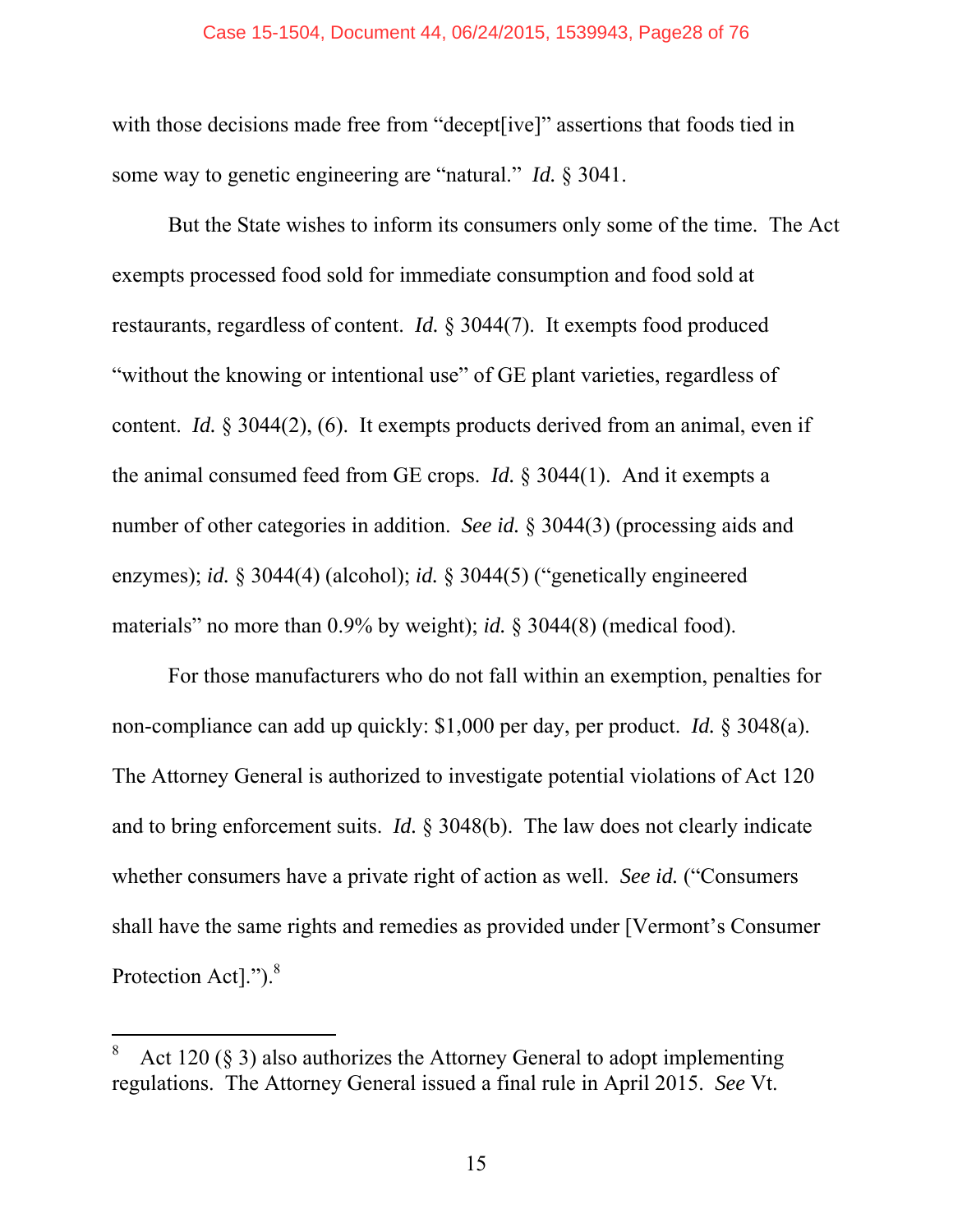#### **II. PROCEDURAL HISTORY**

 $\overline{a}$ 

#### **A. The Associations' Suit**

As Attorney General Sorrell predicted, *see supra* at 13, Vermont soon found itself in court. The four appellant Associations brought suit against the State a few weeks after the Act was signed into law, articulating a number of constitutional claims and seeking declaratory and injunctive relief against enforcement of Act 120. They argued that the law was preempted by several federal laws that prohibit misbranded food and dictate a variety of food labeling practices, including the Federal Food, Drug, and Cosmetic Act (FDCA); the Nutrition Labeling and Education Act (NLEA); the Federal Meat Inspection Act (FMIA); and the Poultry Products Inspection Act (PPIA). The Associations also raised a Commerce Clause claim based on Act 120's regulation of out-of-state business, disproportionate burden on out-of-state entities, and disruption of the movement of food in interstate commerce. They also brought a Due Process vagueness challenge to the opaque ban on "words of similar import" to the word "natural."

Consumer Protection Rule (CP) 121.01-.06. Among other things, the rule creates a presumption of uncertain import. Specifically, any non-compliant "packaged, processed food" offered for sale before January 1, 2017 "is presumed to have been packaged and distributed prior to July 1, 2016 \* \* \* unless there is evidence that the food was distributed on or after July 1, 2016." CP 121.04(d)(i). The statute, of course, applies to any "food offered for sale by a retailer after July 1, 2016," 9 V.S.A. § 3043(a), so the effect of this rule is unclear.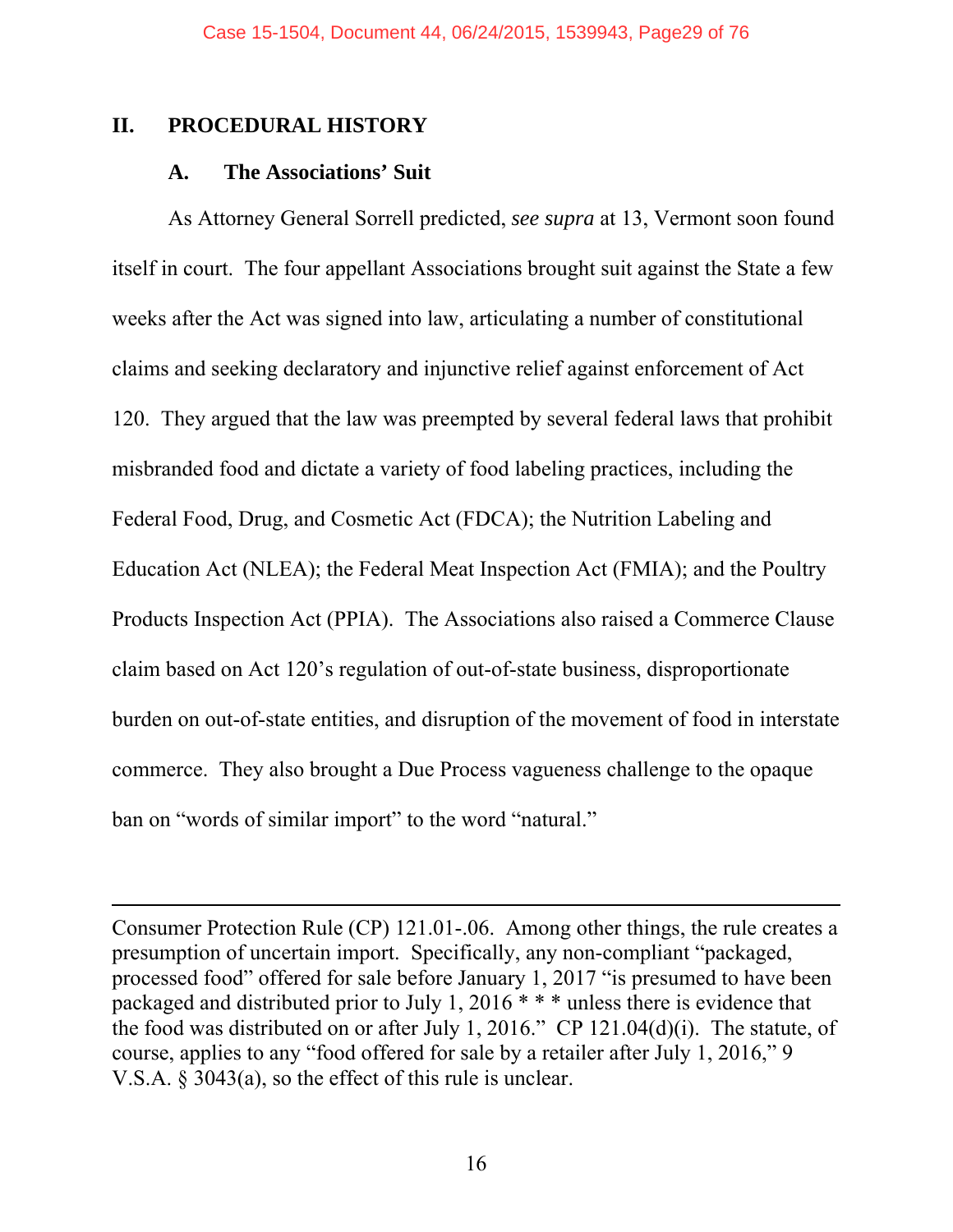Most importantly for this appeal, the Associations raised two First Amendment challenges. First, they explained that the GE labeling mandate cannot survive the First Amendment scrutiny applicable to commercial speech under *Central Hudson Gas & Electric Corp. v. Public Service Commission of New York*, 447 U.S. 557 (1980). Among other flaws, Vermont had failed to assert a substantial state interest in light of *Amestoy*'s holding that "consumer curiosity alone is not a strong enough state interest to sustain the compulsion of even an accurate, factual statement \* \* \* in a commercial context." 92 F.3d at 74. Second, the Associations argued that the "natural" ban failed under *Central Hudson* as well.

The State moved to dismiss. According to Vermont, the GE labeling mandate compels a purely factual disclosure and is therefore subject to a lesser First Amendment standard. *See Zauderer v. Office of Disciplinary Counsel*, 471 U.S. 626, 650-651 (1985). Under that lesser standard, Vermont claimed that the labeling requirement is "reasonably related," *id.* at 651, to its interest in increasing consumer awareness of potential health and environmental risks. As for the "natural" ban, Vermont asserted that the term "natural" is inherently misleading when applied to foods with GE ingredients, meaning that the First Amendment did not protect the manufacturers' speech.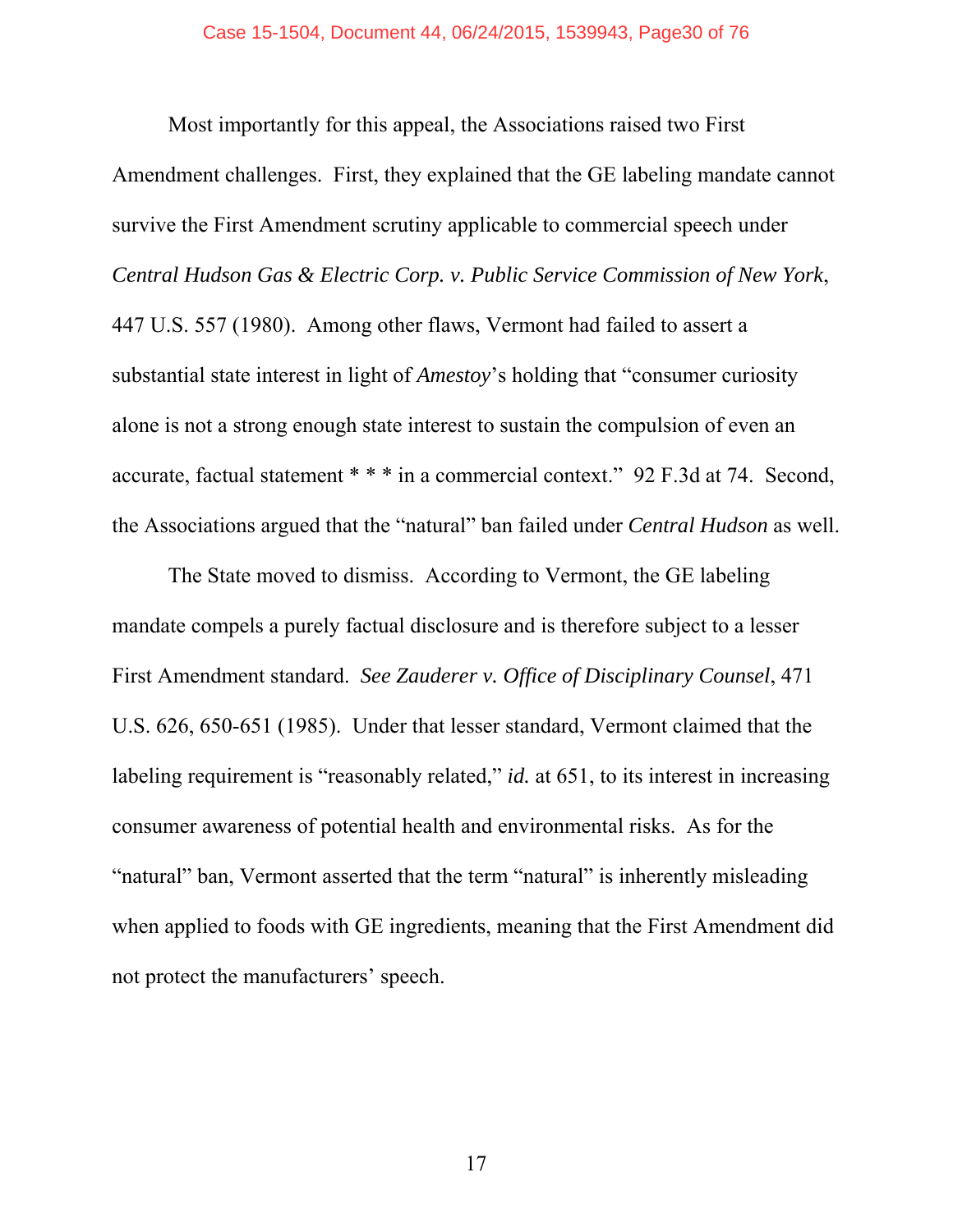After negotiations with the State over the effective date of the Act proved unsuccessful, the Associations in September 2014 moved for a preliminary injunction against implementation or enforcement of the Act.

#### **B. The District Court's Ruling**

The District Court heard argument in early January 2015. In late April, it granted in part and denied in part the State's motion to dismiss, and denied the Associations' motion for a preliminary injunction.

On preemption, the court found neither express nor conflict preemption under the FDCA or the NLEA, meaning that multiple States may adopt different labeling requirements despite federal agencies' general regulatory authority over the contents of labels. JA48-57. It held that the FMIA and PPIA would in fact preempt the application of Act 120 to meat and poultry products, but that there was insufficient evidence the Associations' members "actually manufacture GE food products that are non-exempt under 120 and subject to the FMIA or PPIA." JA62. The court also dismissed the Commerce Clause claim to the extent it relied on disproportionate costs for out-of-state entities and burdensome effects on interstate commerce. JA42-45. It refused to dismiss, however, the portion of the Commerce Clause claim alleging that Vermont had attempted to regulate out-of-state advertising and signage. JA42. And the court sided with the Associations on their void-for-vagueness challenge as well. JA94-99.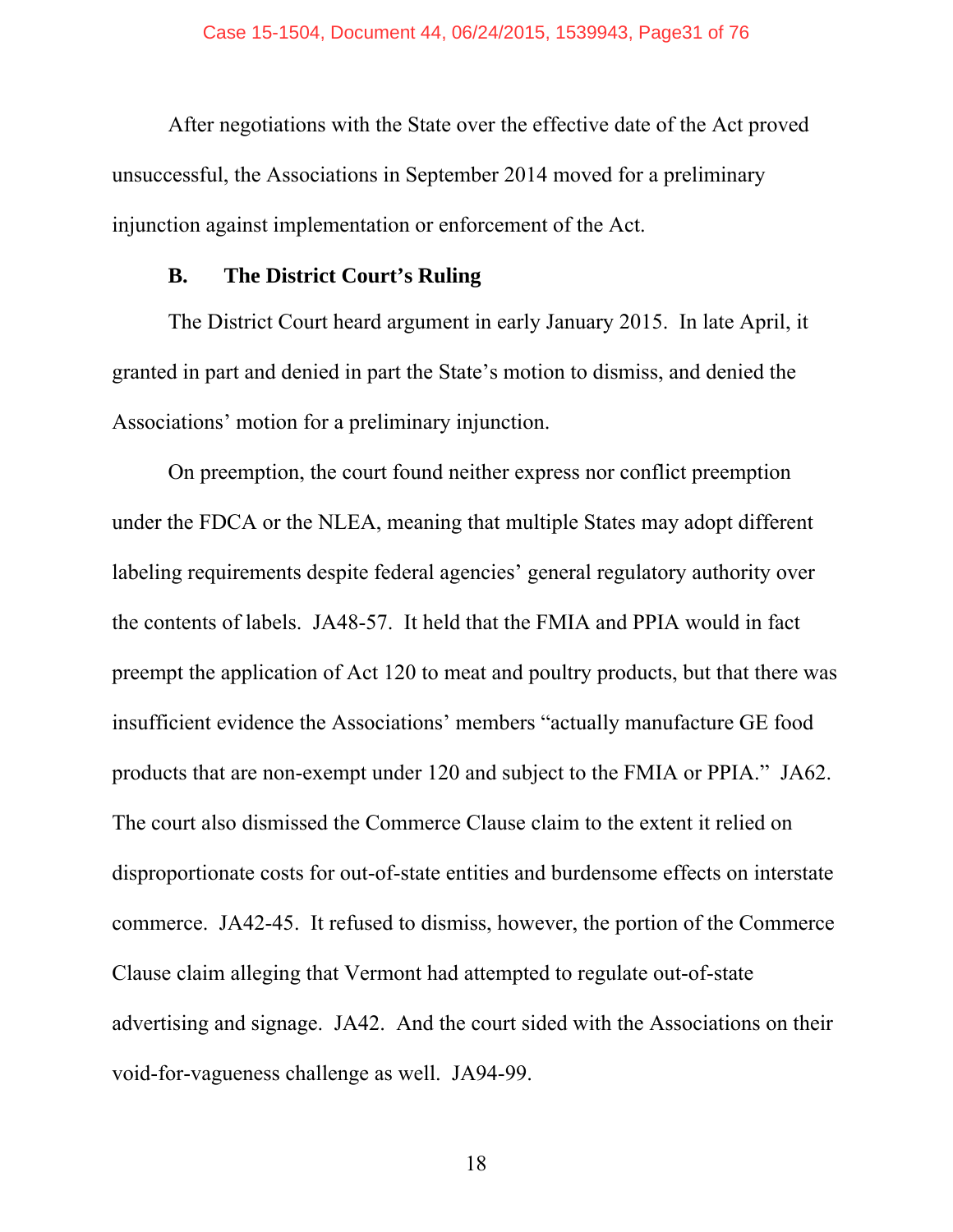As for GMA's First Amendment claims: Although twice acknowledging that the legal question of what level of scrutiny applied to Act 120's labeling mandate was "subject to reasonable debate," JA79; *see also* JA84, the District Court concluded that the Associations were not likely to succeed on the merits of their First Amendment challenge to Act 120's compelled-speech provision. The court rested that ruling—however tentatively offered, given the acknowledged close legal question—on three basic conclusions.

*First*, the court recognized that the Associations' "characterization of the GE disclosure requirement as mandating a 'controversial' disclosure appears unassailable." JA73. That in turn would have rendered the *Zauderer* standard inapplicable to the State's speech mandate; *Zauderer*'s more accommodating standard applies only to "purely factual *and* uncontroversial" disclosures. 471 U.S. at 651 (emphasis added).But the District Court nevertheless concluded that "[b]ecause Act 120's GE disclosure requirement mandates the disclosure of only factual information—whether a food product contains GE ingredients—in conjunction with a purely commercial transaction, it does not require the disclosure of 'controversial' information." JA76.

*Second*, the court deemed *Amestoy* inapplicable, reducing its reach to those cases where the State "*concede[s]* that its only purpose in enacting the disclosure requirement was to satisfy consumer curiosity." JA77 (emphasis added). With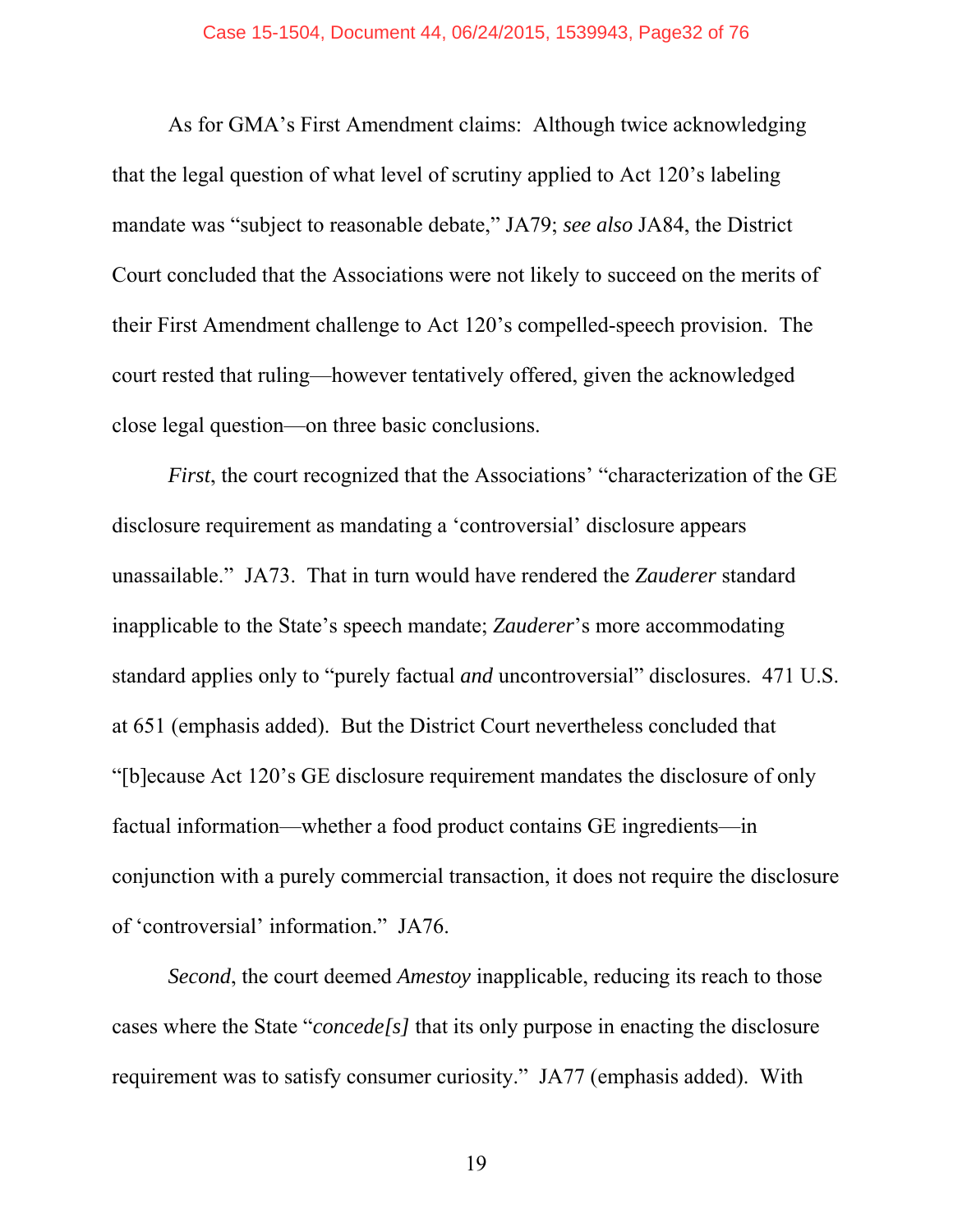#### Case 15-1504, Document 44, 06/24/2015, 1539943, Page33 of 76

that limitation, it was enough for the court that the State had "emphasize[d] that it is *not making* the concessions it made in [*Amestoy*]," JA78 (emphasis in original), and that the State had presented some minimal evidence supporting its purported additional interests. Notably, the court did not require the State to expressly *affirm* the additional interests it mentioned; it was sufficient that they had been raised somewhere, by someone, in the legislative record. *See id.* The court admitted that "some of the State's interests arguably border on the appeasement of consumer curiosity." *Id.*

*Third* and finally, the District Court held that the State had met its low burden under *Zauderer*, 471 U.S. at 651, to demonstrate the constitutionality of the labeling mandate by showing a reasonable relationship between its supposed substantial interest and the compelled speech. Even though the court took no issue with the Associations' evidence showing that "the studies on which the State relies" to legitimatize consumer concern that GE-derived foods might present health, safety, and environmental risks are " 'outdated, retracted, or debunked,' " the court concluded that those studies were nevertheless "real"—and being "real," therefore sufficed to support the labeling mandate. JA82.

As for the Act's prohibition of the use of the word "natural" and similar terminology on GE-derived foods, however, the court *agreed with the Associations* that their First Amendment challenge was likely to succeed: the State had not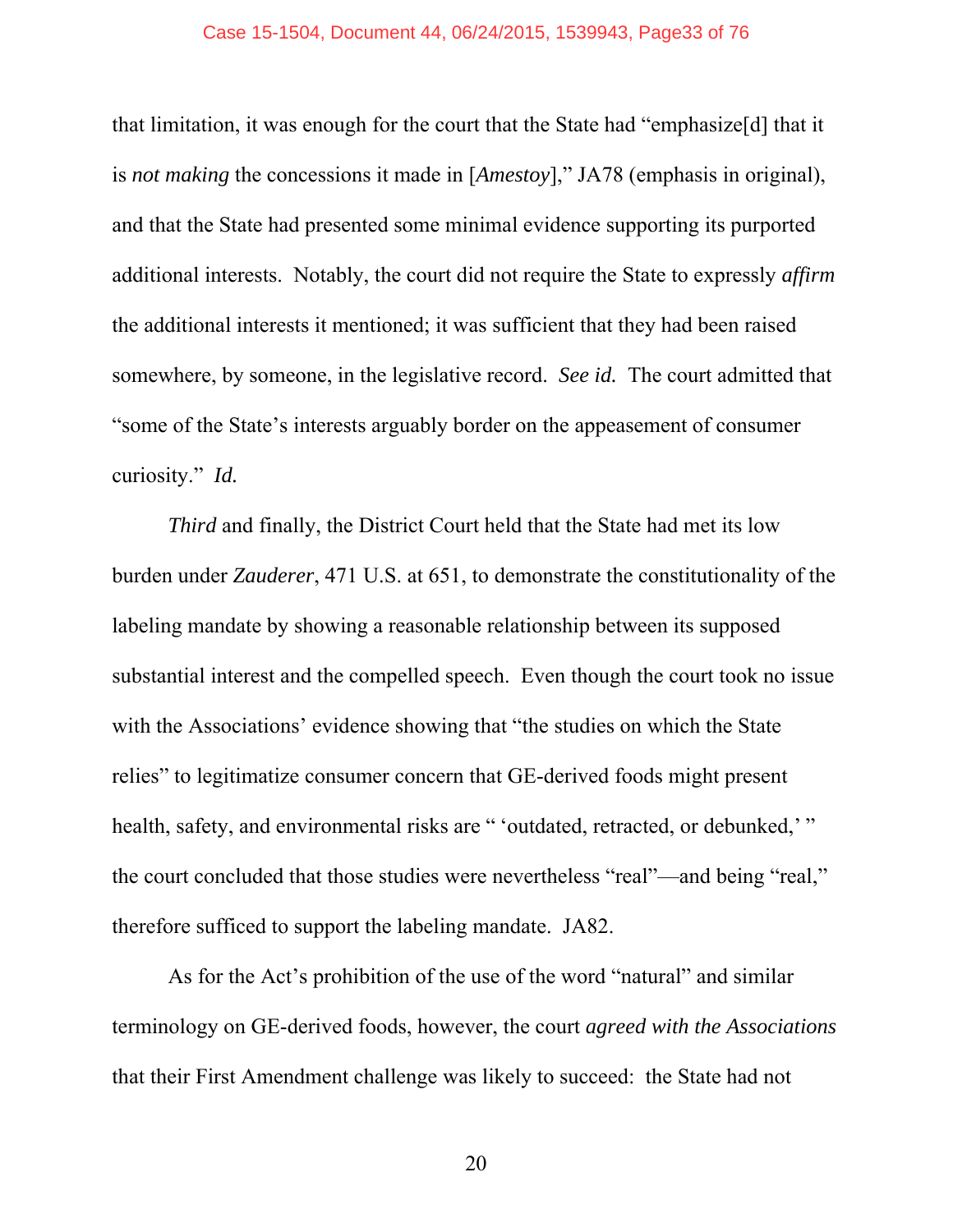shown that the use of "natural" on labeling was inherently or actually misleading, and the prohibition did not withstand *Central Hudson* scrutiny. JA86-94.

It is a fundamental constitutional principle that "[t]he loss of First Amendment freedoms, for even minimal periods of time, unquestionably constitutes irreparable injury." *Elrod*, 427 U.S. at 373. But the District Court did not enjoin Act 120 (or any part of it). Instead, it concluded that the Associations had not sufficiently supported the contention that their members' "use of the 'natural' terminology \* \* \* will be chilled prior to trial," or that their members "must make material changes in the way they conduct business" in advance of the enforcement deadline. JA101. The court therefore denied the Associations' request for injunctive relief.

The Associations appealed. *See* JA171-172.

#### **STANDARD OF REVIEW**

This Court "review[s] a district court's denial of a motion for a preliminary injunction for abuse of discretion," but it "review[s] the district court's legal conclusions de novo." *Safelite Grp., Inc. v. Jepsen*, 764 F.3d 258, 261 (2d Cir. 2014). In addition, because this is a First Amendment case, the "appellate court has an obligation to make an independent examination of the whole record in order to make sure that the judgment does not constitute a forbidden intrusion on the field of free expression." *Id.* (quotation marks omitted).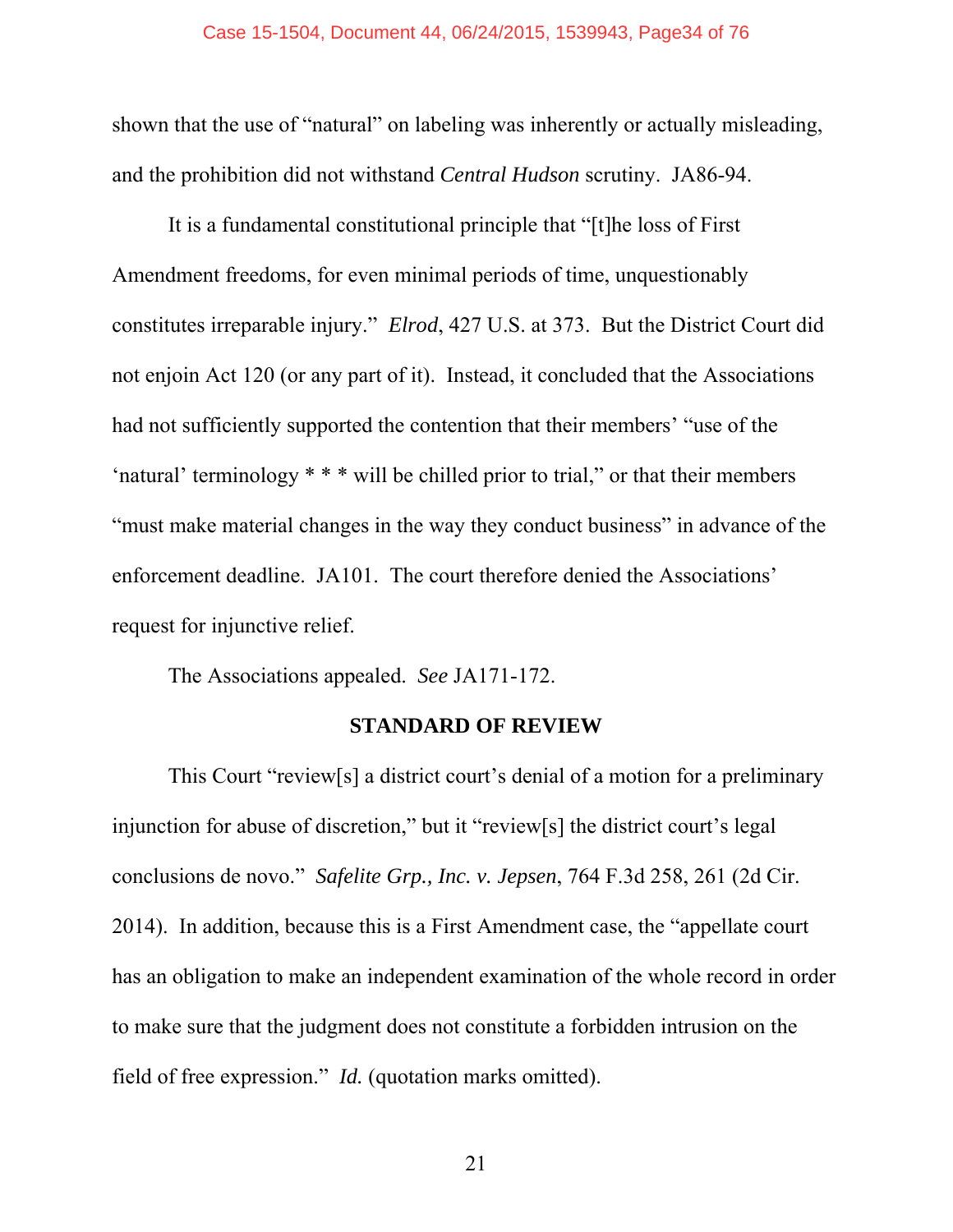#### **SUMMARY OF ARGUMENT**

Both of Act 120's speech-regulating elements—the labeling mandate and the "natural" ban—are unconstitutional and should be enjoined.

**The Labeling Mandate.** The District Court erred in concluding that Act 120's labeling mandate was likely constitutional under *Zauderer*. *Zauderer* applies only to "purely factual and uncontroversial" disclosures. 471 U.S. at 651. A label warning customers that a product may be "produced with genetic engineering" may be factual at some level of objective abstraction; but it is certainly not "uncontroversial." Requiring manufacturers to highlight the presence (or possible presence) of GE ingredients conveys that there is something to be noted about that particular attribute of the product—put another way, that GE-derived foods are different from other foods. Some people fervently believe as much. Others (along with every single reputable United States government, medical, and scientific organization) believe otherwise. The disclosure mandate thus thrusts manufacturers into a heated social and political debate, if a one-sided scientific one. It requires the precise type of *factual* disclosure that this Court has explained is nevertheless *controversial*, and therefore falls outside of *Zauderer*'s purview. *See Evergreen Ass'n, Inc. v. City of New York*, 740 F.3d 233 (2d Cir. 2014).

Under either *Central Hudson* or *Zauderer*, moreover, the labeling mandate fails because it does not serve a substantial state interest. This Court explained in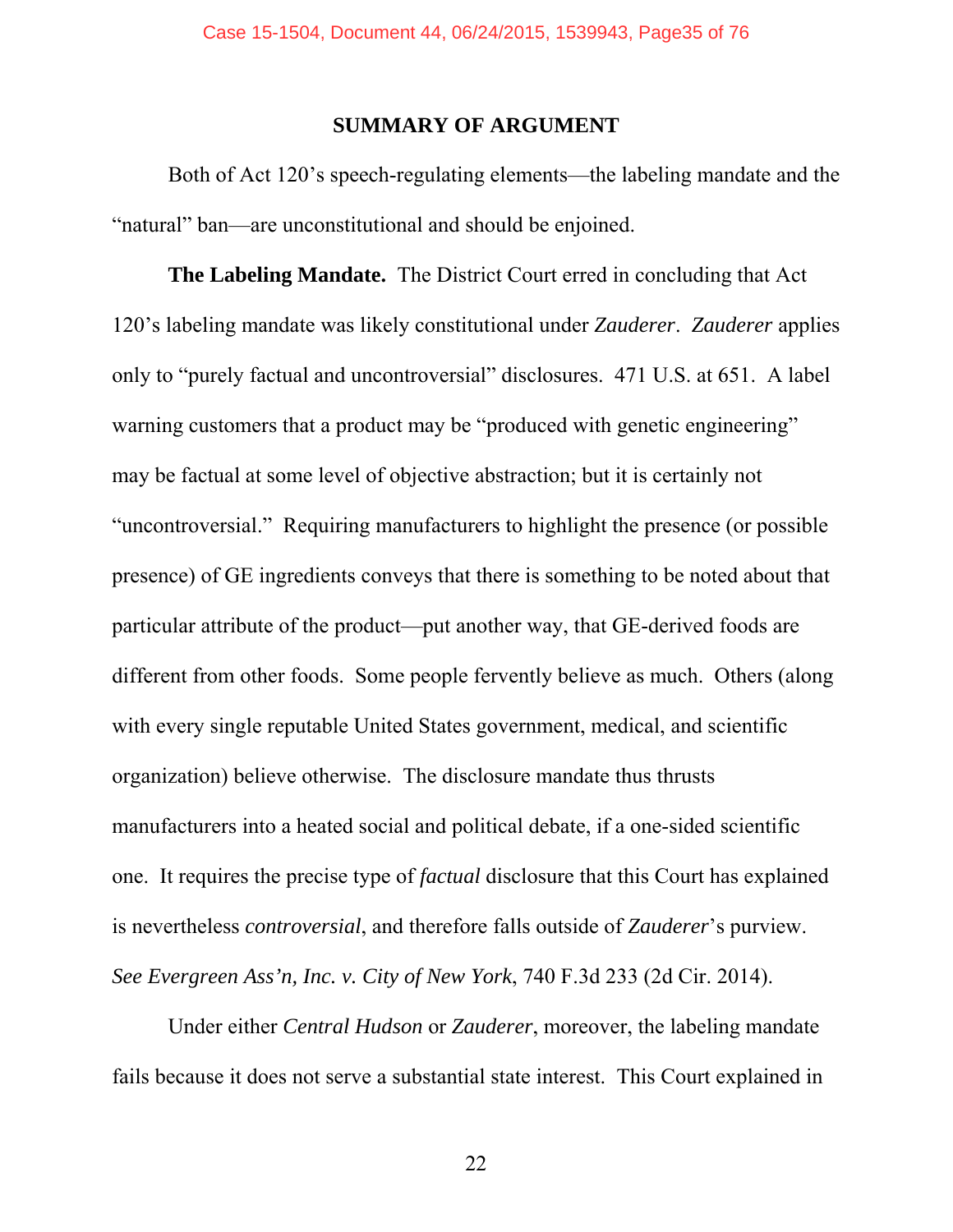*Amestoy* that "consumer curiosity alone is not a strong enough state interest to sustain the compulsion of even an accurate, factual statement." 92 F.3d at 74. Yet the State offers nothing more than the same consumer-curiosity interest rejected in *Amestoy*, gussied up with the thinnest of justifications: Instead of relying on general "consumer curiosity," the State simply lists the reasons *why* a consumer might be curious about GE-derived food—including public health, food safety, and environmental impact—without actually adopting any of those concerns. *See* 9 V.S.A. § 3041. The State cannot surmount *Amestoy* by pointing to its citizens' purported interest in speculative health and safety or environmental risks; that is just a more sharply drawn invocation of consumer curiosity, and an impermissibly derivative reference to *someone else's* potential interest in health, safety, and the environment.

The labeling mandate fares no better under the other *Central Hudson* prongs. It does not directly advance any real government interests because it is vague, misleading, and riddled with exceptions. Nor is there a reasonable fit between the First Amendment burden Act 120 imposes and the State's tenuous objectives.

Finally, even under *Zauderer*, the labeling mandate cannot survive. *Zauderer* requires that the State's choices be reasonable. It is decidedly *un*reasonable to compel speech contrary to the conclusion of every professionally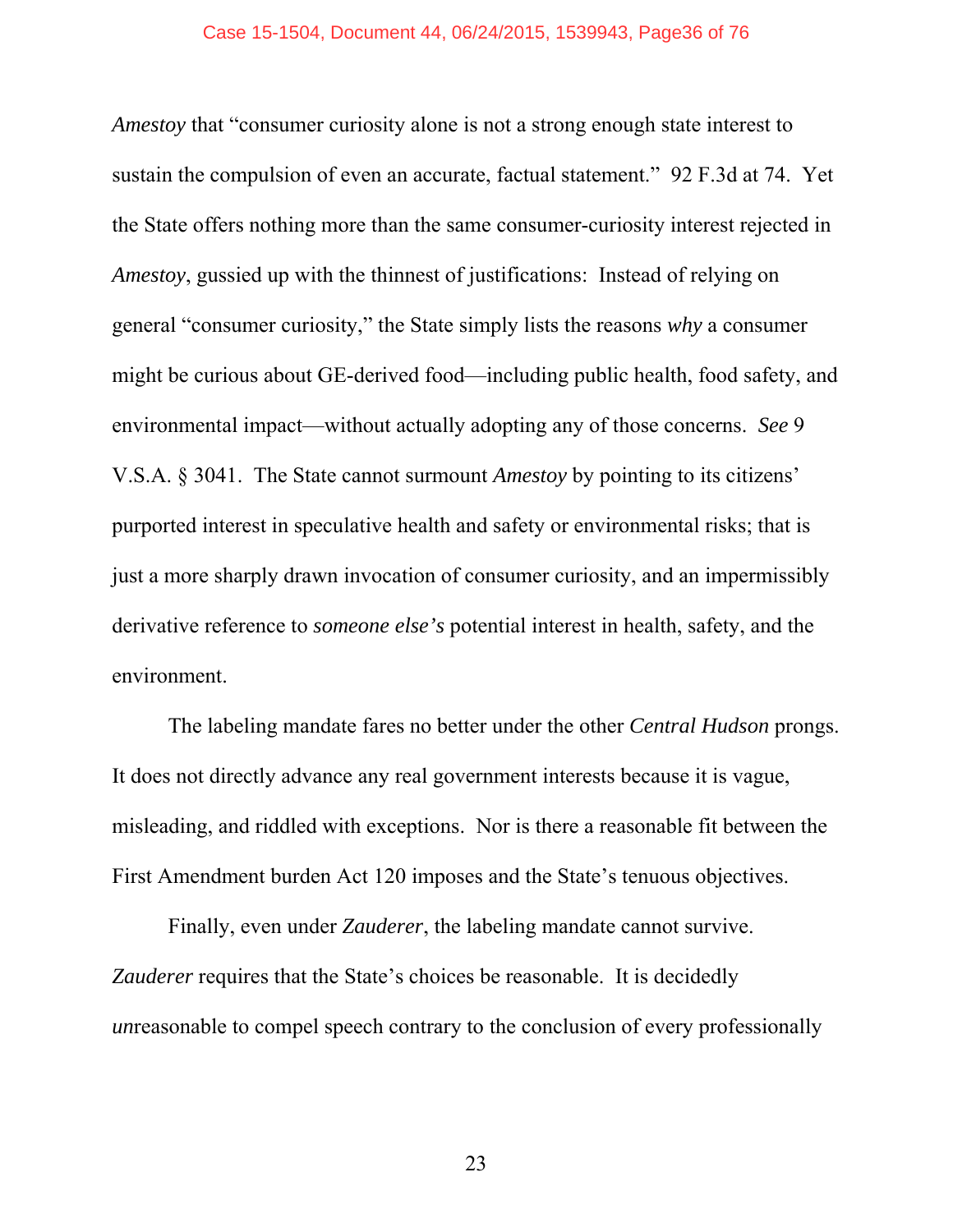recognized scientific and medical organization, and to do so while at the same time *disclaiming* any type of warning message.

**The Natural Ban and the Lack of Injunction.** The District Court correctly concluded that the "natural" ban violates the First Amendment. And it is settled law that such "loss of First Amendment freedoms, for even minimal periods of time, unquestionably constitutes irreparable injury." *Elrod*, 427 U.S. at 373. But the court nevertheless stopped short of granting an injunction, concluding that the Associations' members would not suffer irreparable harm because there was insufficient proof that they have labels implicated by the ban on labeling foods containing GE ingredients as "natural." That finding overlooks a number of declarations demonstrating otherwise. The Associations' members who use the term "natural" on their labels will find their First Amendment rights chilled absent a preliminary injunction.

In addition to suffering *per se* First Amendment harms, the Associations' members will be obligated to fundamentally change their business operations in anticipation of Act 120's taking effect. To comply with both the labeling mandate and the "natural" ban, the Associations' members will make and are making vast structural changes to their inventory, production, and distribution systems. Those major costs will not be recouped if they ultimately prevail on the merits. Nor will the Associations' members have any way to remedy the reputational harms they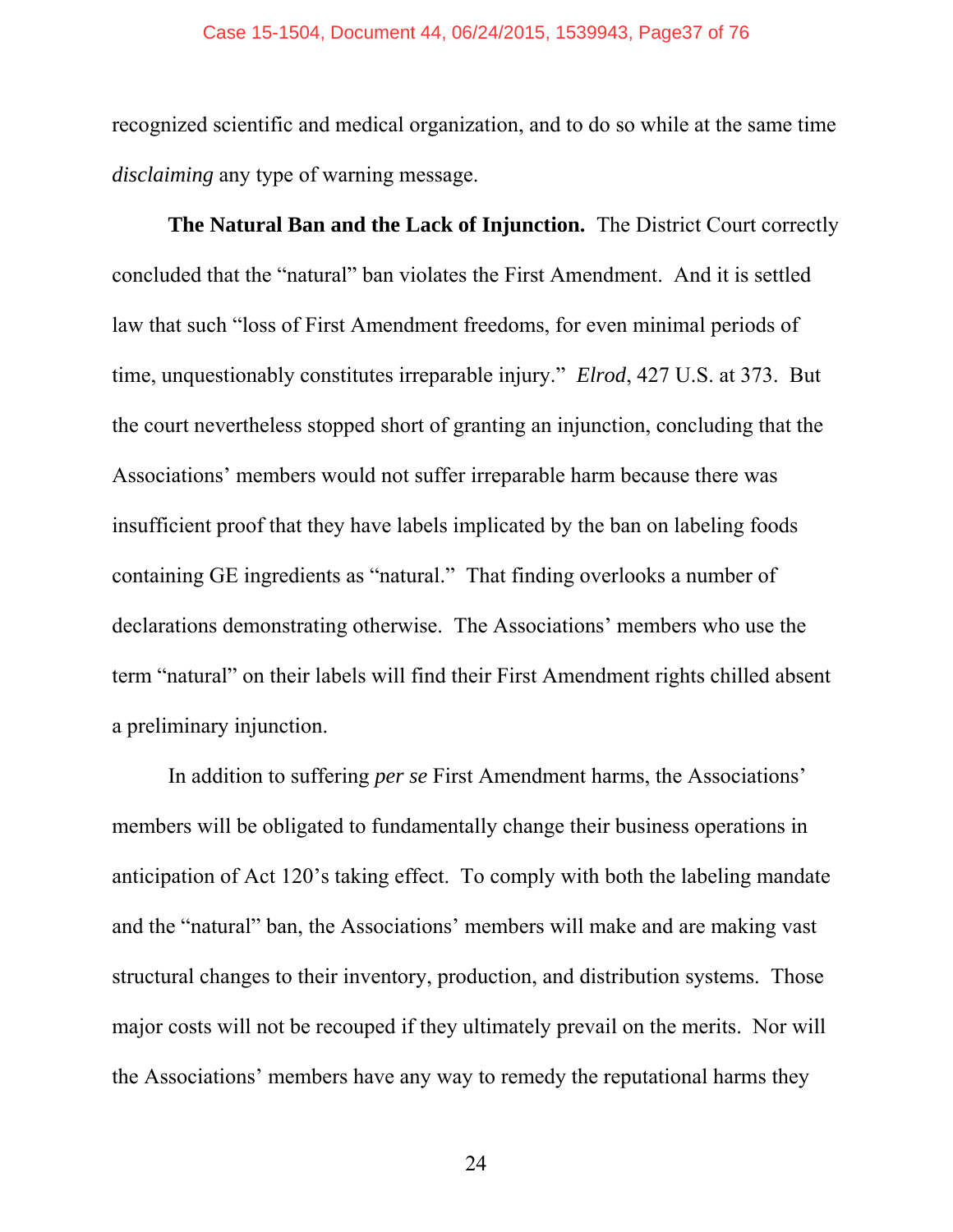will suffer from warning customers in Vermont—on their own labels, no less—that their products are somehow different from their products in other states and from other, non-labeled products.

This Court should conclude that the Associations' First Amendment challenges to both the labeling mandate and the "natural" ban are likely to succeed on the merits. And without a preliminary injunction, both the labeling mandate and the "natural" ban will cause irreparable harm. Finally, the remaining preliminary-injunction factors also favor relief. The District Court's denial of a preliminary injunction should be reversed.

# **ARGUMENT**

# **I. THE DISTRICT COURT ERRED IN CONCLUDING THAT THE ASSOCIATIONS' FIRST AMENDMENT CHALLENGE TO VERMONT'S GE LABELING MANDATE IS NOT LIKELY TO SUCCEED ON THE MERITS.**

The District Court observed that "whether intermediate scrutiny applies to Act 120's GE disclosure requirement presents a question of law" that "is subject to reasonable debate." JA79; *see also* JA84 (observing that "the appropriate level of scrutiny is a contested question of law"). It ultimately sided with Vermont, however, concluding that intermediate scrutiny was "not warranted" in this case. JA79.

The District Court was correct that the appropriate standard of scrutiny is a legal question. It just answered the question wrong.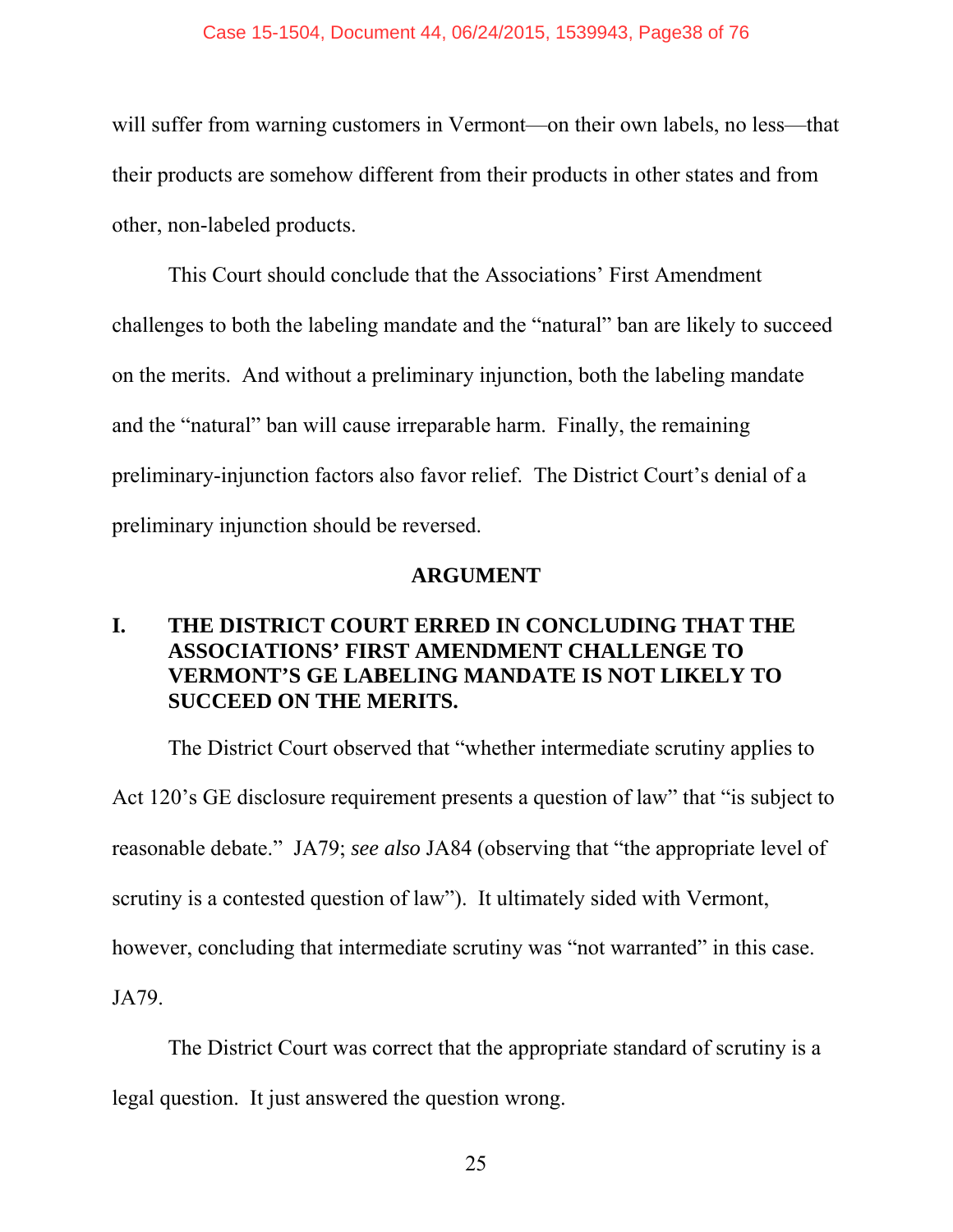### **A.** *Central Hudson* **Scrutiny Applies To The GE Labeling Mandate.**

### **1. The Compelled Speech Is Controversial.**

*Zauderer* made clear that its uniquely low standard of First Amendment scrutiny was appropriate because the compelled disclosure at issue—a benign disclaimer stating that contingency-fee clients could owe costs—involved "purely factual and uncontroversial information." 471 U.S. at 651. Act 120 is not "uncontroversial" like the disclosure in *Zauderer*. *Zauderer*'s relaxed reasonablerelationship test thus does not apply; *Central Hudson* does.

It is difficult to point to a current topic *more* hotly debated in many circles than genetic engineering of crops: Hundreds of thousands of news articles and blog entries and Facebook posts and Twitter tweets and Marches On Monsanto collectively attest to the intensity of the current controversy. Proponents of GEderived foods note the lack of any documentation about ill effects. Opponents maintain that there nevertheless may be risks that have gone unidentified by everyone, often because regulators are supposedly beholden to industry groups. The social debate continues, at a fast clip, and at high decibel levels. That hot debate presumably is why the District Court observed at the January motions hearing that it was "unpersuaded at this point that all that Act 120 requires is uncontroversial factual \* \* \* disclosures because I don't think this is an area in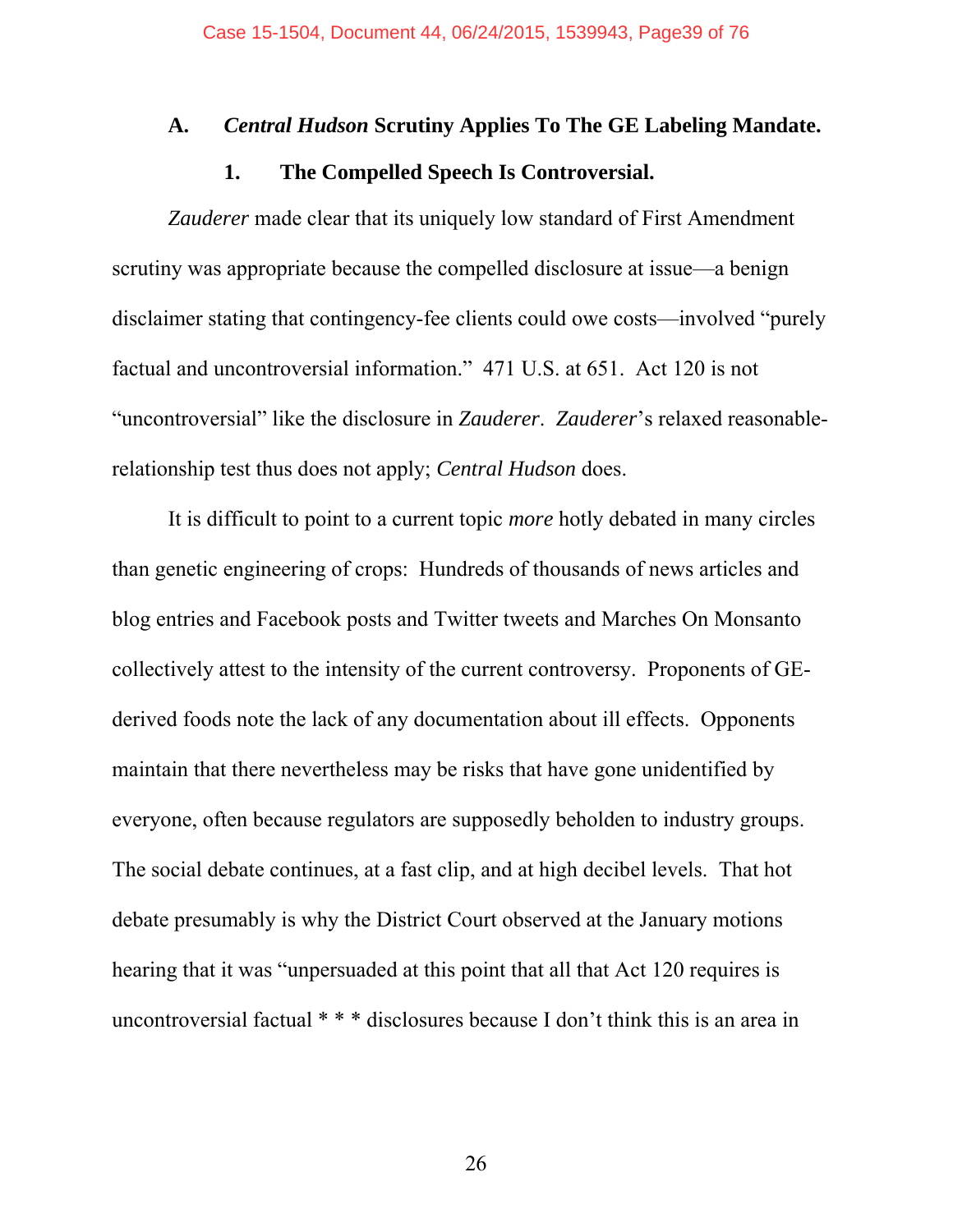which there is no controversy." Jan. 17, 2015 Motions Hr'g Tr. 21:10-14 (Dist. Ct. Dkt. 87). Quite right.

But when late April came around, the court changed its mind. In denying the Associations' preliminary-injunction motion, the court concluded that it could assess Act 120's labeling mandate under *Zauderer*, because the mandate supposedly compels only "purely factual and uncontroversial information." 471 U.S. at 651. *See* JA76. Not so. The court's analysis erroneously conflates "factual" with "uncontroversial," and it contradicts the very precedent on which the court purported to rely.

The District Court concluded that "[b]ecause Act 120's GE disclosure requirement mandates the disclosure of only factual information—whether a food product contains GE ingredients—in conjunction with a purely commercial transaction, it does not require the disclosure of 'controversial' information." *Id.* It thus held as a matter of law that all *facts* compelled in the commercial-speech context are *un*controversial. But that is not how it works. *Zauderer* is limited to those circumstances where a state "require[s] the dissemination of 'purely factual *and* uncontroversial information.' " *Hurley v. Irish-Am. Gay, Lesbian & Bisexual Grp. of Boston*, 515 U.S. 557, 573 (1995) (emphasis added) (quoting *Zauderer*, 471 U.S. at 651). If factual information were *per se* uncontroversial, *Hurley* could have ended the sentence after the word "factual." It did not. The Court instead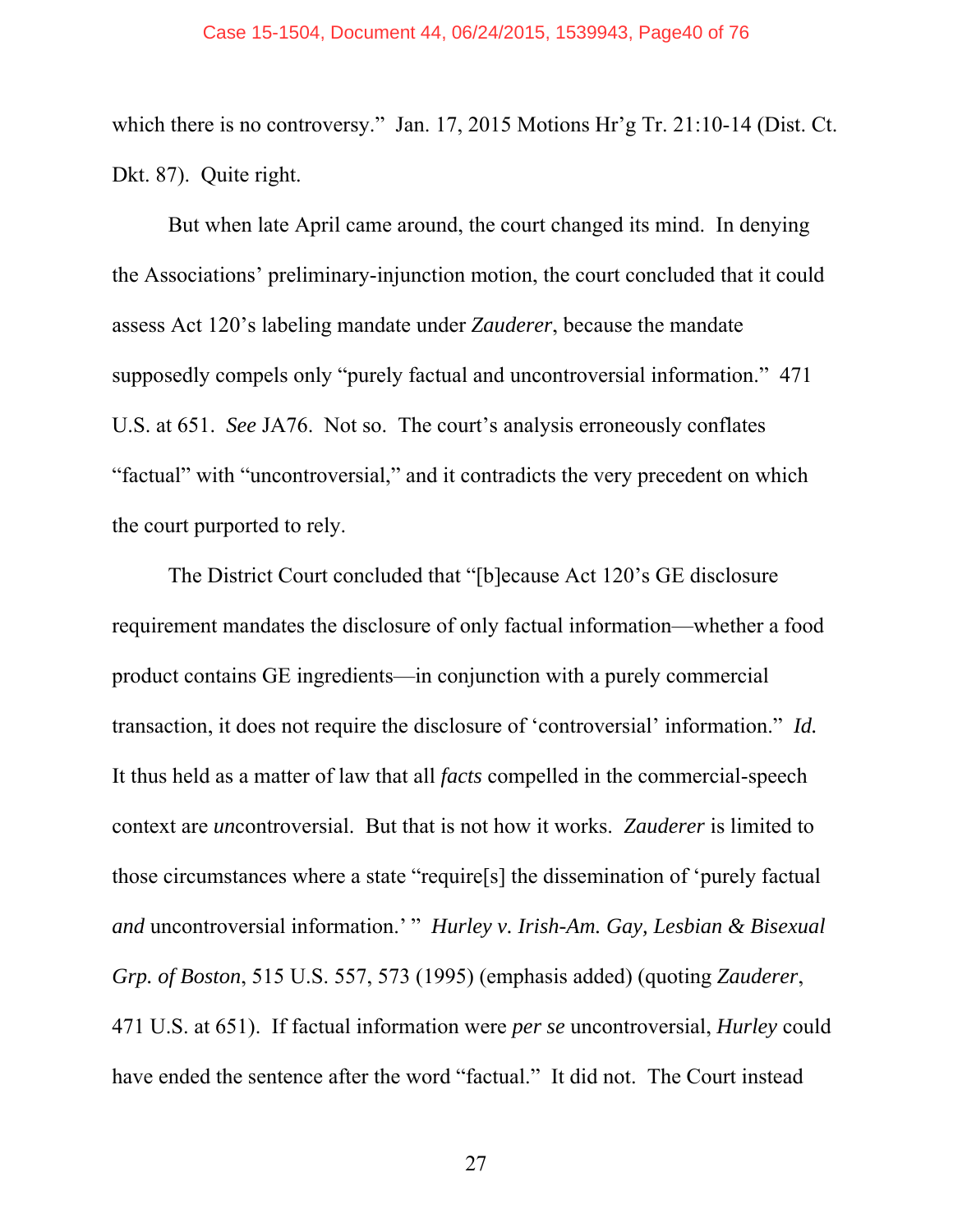made clear that its use of the conjunctive was intentional: "[i]ndeed this general rule, that the speaker has the right to tailor the speech, applies not only to expressions of value, opinion, or endorsement, *but equally to statements of fact the speaker would rather avoid*." *Id.* (emphasis added).

Compelled factual statements can and often do convey an implicit controversial message, "compel[ling] affirmance of a belief with which the speaker disagrees." *See id.*; *cf. Riley v. Nat'l Fed'n of the Blind of North Carolina, Inc.*, 487 U.S. 781, 797 (1988) (recognizing that "compelled statements of opinion" cannot neatly be distinguished from "compelled statements of 'fact' "). *Zauderer*'s "uncontroversial" requirement thus ensures that a disclosure will not be subject to a uniquely low level of scrutiny when it may convey an implicit message. *See Evergreen*, 740 F.3d at 245 n.6 (noting that compelled disclosure about abortion would require pregnancy centers "to mention controversial services that some pregnancy service centers, such as Plaintiffs in this case, oppose").

The District Court did not follow those consistent teachings. Instead, citing several of this Court's (and other courts of appeals') precedents, the court distinguished compelled commercial *opinions* from compelled commercial *facts*. *See* JA75 (concluding that "compelled commercial information must also be 'opinion-based' before it can be said to convey a 'controversial' governmental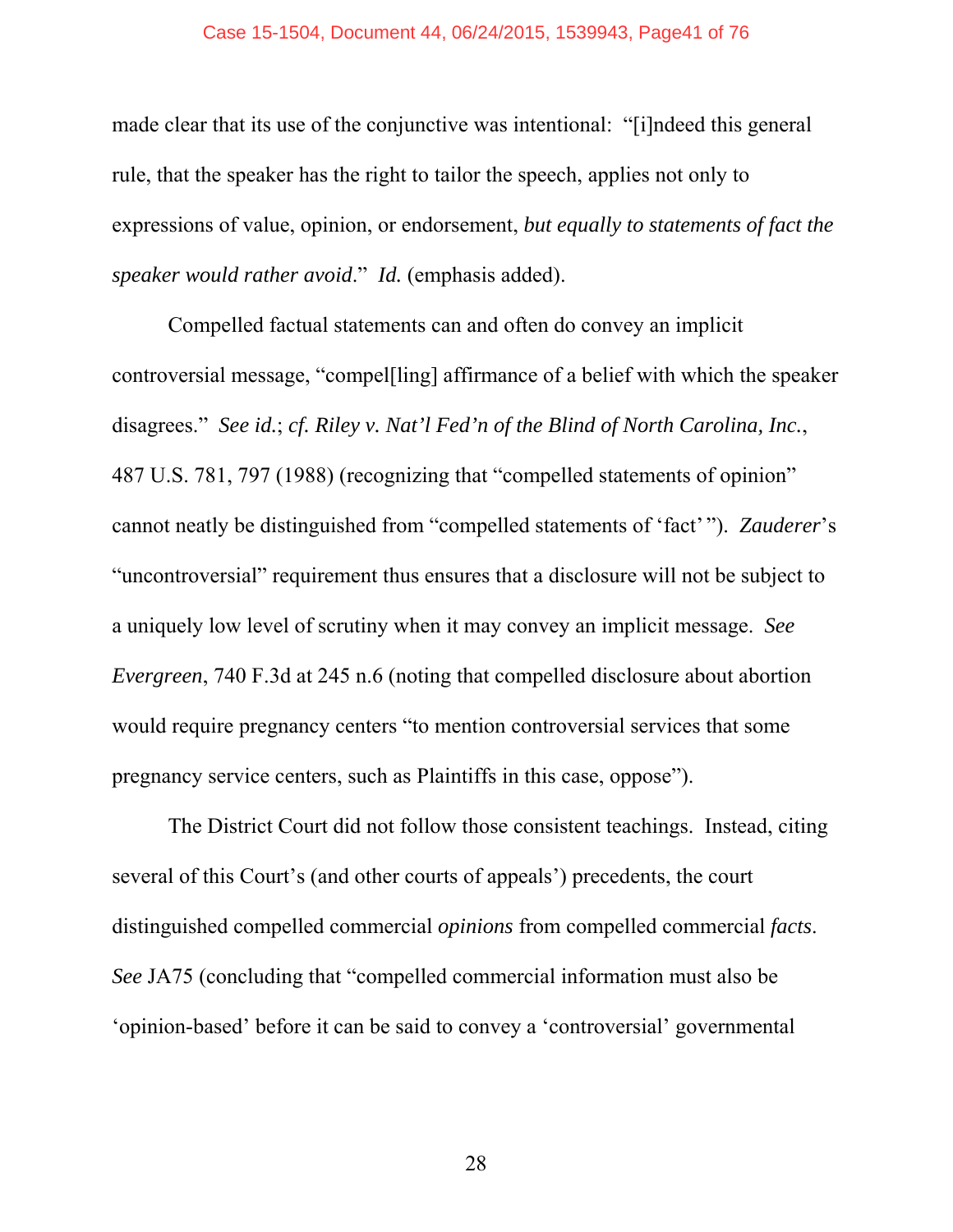message"). The case law does no such thing: Facts, like opinions, may be controversial, depending on the context in which they are stated.

Take, for example, the first case the District Court cites on this topic, *Evergreen*, 740 F.3d 233. *See* JA74. *Evergreen* held that a state could constitutionally require pregnancy-services centers to disclose whether they had a licensed medical provider on staff—what this Court described as a "brief, bland, and non-pejorative disclosure" that conveyed a "neutral message." 740 F.3d at 249, 250. The District Court focused on that holding. *See* JA74-75. It failed to account, however, for *Evergreen*'s opposite conclusion concerning the requirement that the centers "disclose whether or not they provide or provide referrals for abortion, emergency contraception, or prenatal care." 740 F.3d at 249. The *Evergreen* Court explained that this latter disclosure—*although factual and accurate*—was controversial because it "requires centers to mention controversial services that some pregnancy services centers, such as Plaintiffs in this case, oppose." *Id.* at 245 n.6. Stated differently, the factual disclosure had the effect of "mandat[ing] discussion of controversial political topics." *Id.* at 250.

*CTIA-Wireless Ass'n v. City & County of San Francisco*, 494 F. App'x 752 (9th Cir. 2012), which the District Court also cited, applies the same principle. There, the Ninth Circuit affirmed a preliminary injunction barring enforcement of a San Francisco ordinance that required cell-phone companies to make disclosures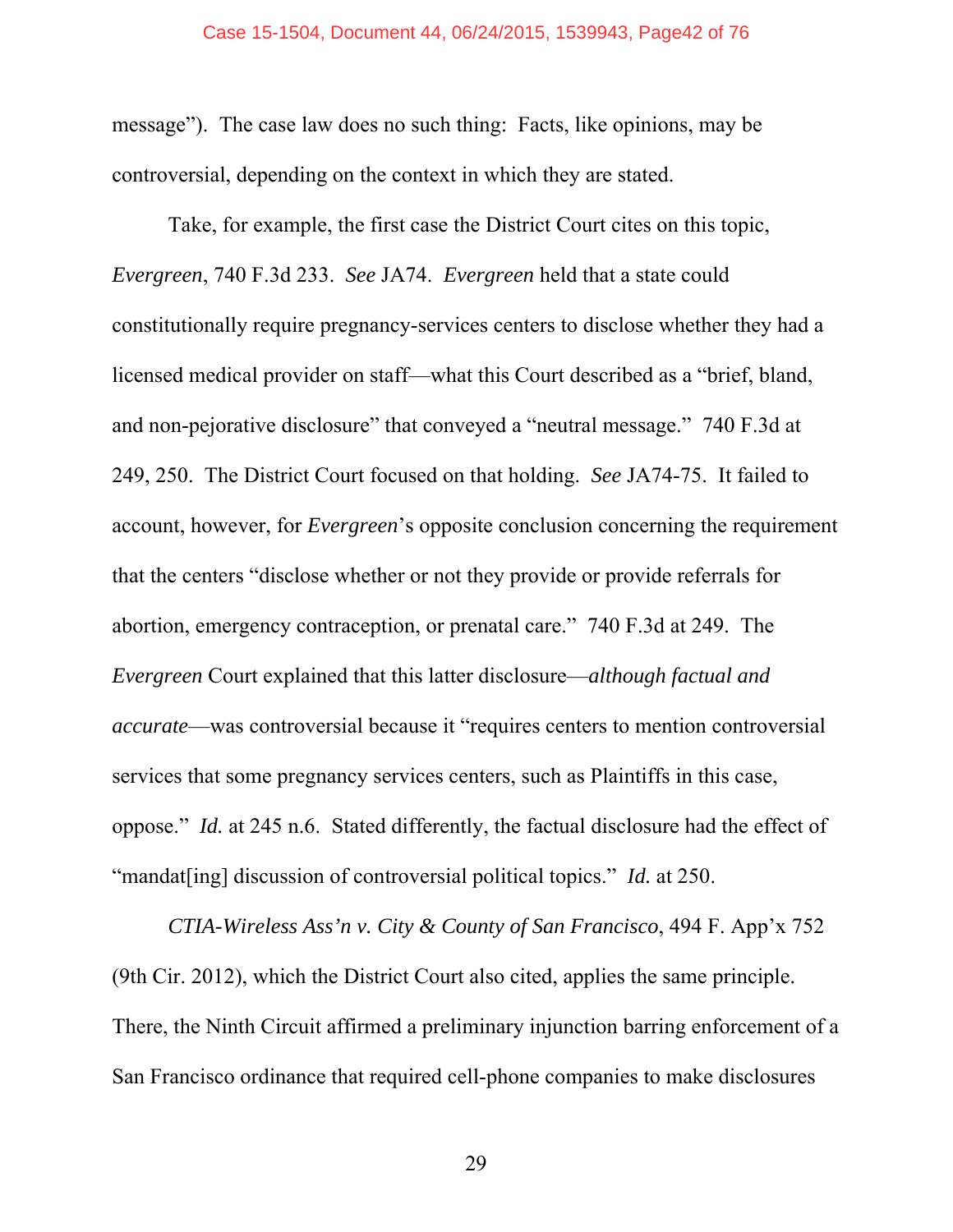#### Case 15-1504, Document 44, 06/24/2015, 1539943, Page43 of 76

about radio-frequency emissions. *See id.* at 754. Similar to *Evergreen*, the *CTIA* court recognized that even "factual statements" that are "accurate and not misleading" can convey "more than just facts." *Id.* at 753. And the language compelled by the city's ordinance—recommending "what consumers should do if they want to reduce exposure to radiofrequency energy emissions"—"could prove to be interpreted by consumers as expressing San Francisco's opinion that using cell phones is dangerous." *Id.* The implicit message was a warning, and one that was controversial given the "debate in the scientific community about the health effects of cell phones." *Id.* at 753-754 (quotation marks omitted).<sup>9</sup>

Vermont's GE labeling mandate fits neatly in line with these cases. Just as in *Evergreen*, the law "mandate[s] the discussion of controversial political topics," 740 F.3d at 250; namely, the bona fides of genetic engineering. And just as in *CTIA*, the law conveys "more than just facts," 494 F. App'x at 753. At best, it suggests that manufacturers attach relevance to information that is scientifically irrelevant; at worst, it constitutes a politically motivated warning.

 $\overline{a}$ 

<sup>9</sup> *See also, e.g.*, *Nat'l Ass'n of Mfrs. v. SEC*, 748 F.3d 359, 371 (D.C. Cir. 2014) ("conflict free" label "conveys moral responsibility for the Congo war"), *overruled in part on other grounds by Am. Meat Inst. v. USDA*, 760 F.3d 18 (D.C. Cir. 2014); *Entm't Software Ass'n v. Blagojevich*, 469 F.3d 641, 653 (7th Cir. 2006) (signs explaining video game ratings were controversial because they "communicate that any video games in the store can be properly judged pursuant to" such ratings).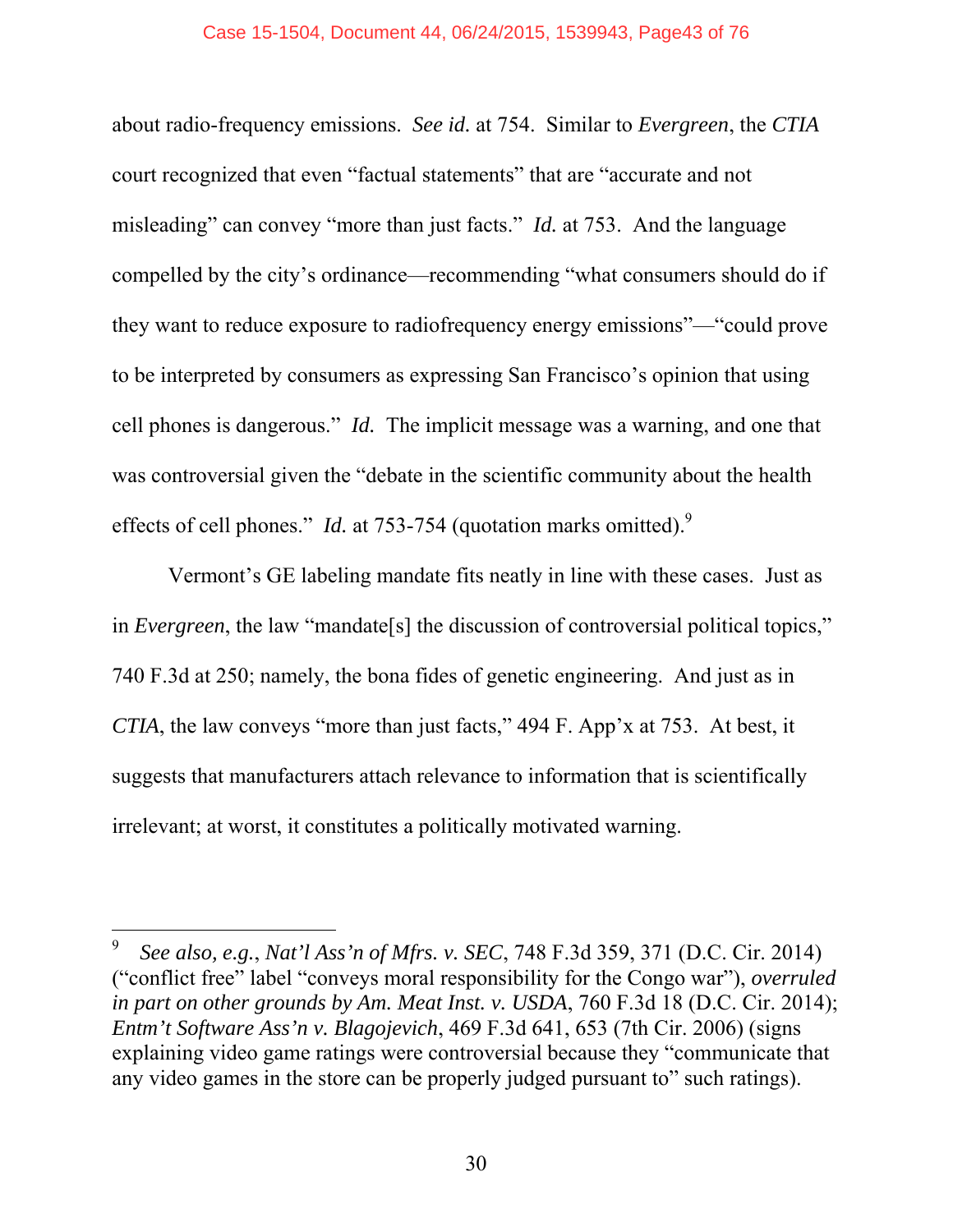Act 120's requirement that manufacturers label their covered products as being "produced with genetic engineering," *see* 9 V.S.A. § 3043(b), tells consumers that the labeled products are distinctive for that reason. Labeling a product as having been (or possibly having been) produced with genetic engineering suggests the difference matters, and it "stigmatizes those products." Henry I. Miller & Jeff Stier, *Mandatory Labeling of Genetically Engineered Foods Deserves A Warning Label Of Its Own*, Forbes, Oct. 9, 2013,

http://goo.gl/GTRnZl.<sup>10</sup> Vermont's labeling mandate turns a can of soda, a gum wrapper, or a bag of chips into a forced host for the controversial message that genetic engineering is different.

The District Court waved away this issue, reasoning that the food manufacturers could counteract any negative implications from the State's mandated label by *also* including their own positive message on the food label. JA76. But that is precisely the problem: the food manufacturers do not wish to be drawn into that debate *on their labels*, and the First Amendment protects them from that prospect. *See Evergreen*, 740 F.3d at 250. Act 120 effectively forces companies to further engage with a political topic of the State's choice, and on the

 $\overline{a}$ 

 $10$  To see why, consider a factual statement less subject to controversy: "Contains" raw or undercooked ingredients." Noting the presence of raw ingredients conveys to the consumer that the product poses a greater health risk than products with fully cooked ingredients.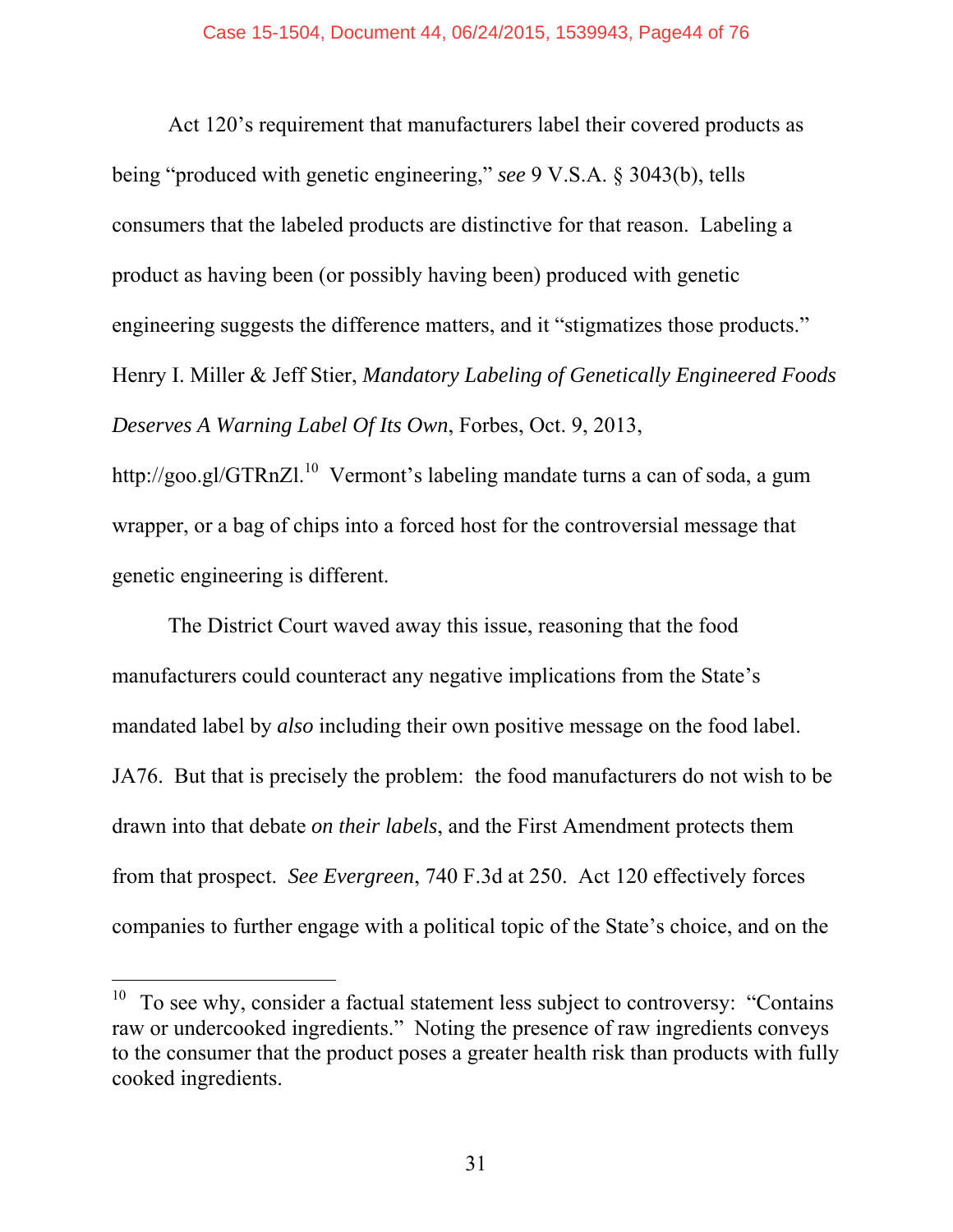State's terms. *See Nat'l Framework for the Review and Labeling of Biotech. in Food: Hearing Before the Subcomm. on Health of the H. Comm. on Energy and Commerce*, 113th Cong. 9 (2015) (written testimony of Todd Daloz, Vt. Assistant Att'y Gen.) (suggesting that manufacturers in their labeling can offer their "views on the safety and importance of GE food to the national and global food system") ("Daloz Testimony"). It takes precious few words to imply that there is something wrong with a product; it takes many more to explain why that implication is false.

The District Court also maintained that Act 120 conveys no particular government opinion or message about food products "produced with genetic engineering." *See* JA74-75. That is divorced from reality. The label is a warning. The press and the public have confirmed as much. *See, e.g.*, Will Coggin, *Federal Standard Needed for GMOs*, The Hill, May 7, 2014, http://goo.gl/L5Ea00 ("Recently, Vermont became the first state to mandate de facto warning labels on genetically improved foods (GIFs), also referred to as GMOs."); *GMO Labeling Law in Vermont Could Be Thwarted by Federal Judge*, Inquisitr, Jan. 9, 2015, http://goo.gl/kLdm8F (describing Act 120 as requiring "consumer warning labels"); Joanna Rothkopf, *Vermont Now Requires GMO Labels, and the Change Is Tougher than It Sounds*, Bustle, Apr. 25, 2014, http://goo.gl/tmmMJT ("the language of the bill indicates that GMOs are implicitly dangerous"); *Vermont Passes Bill to Require Warning Labels for Genetically Modified Foods*, Guardian,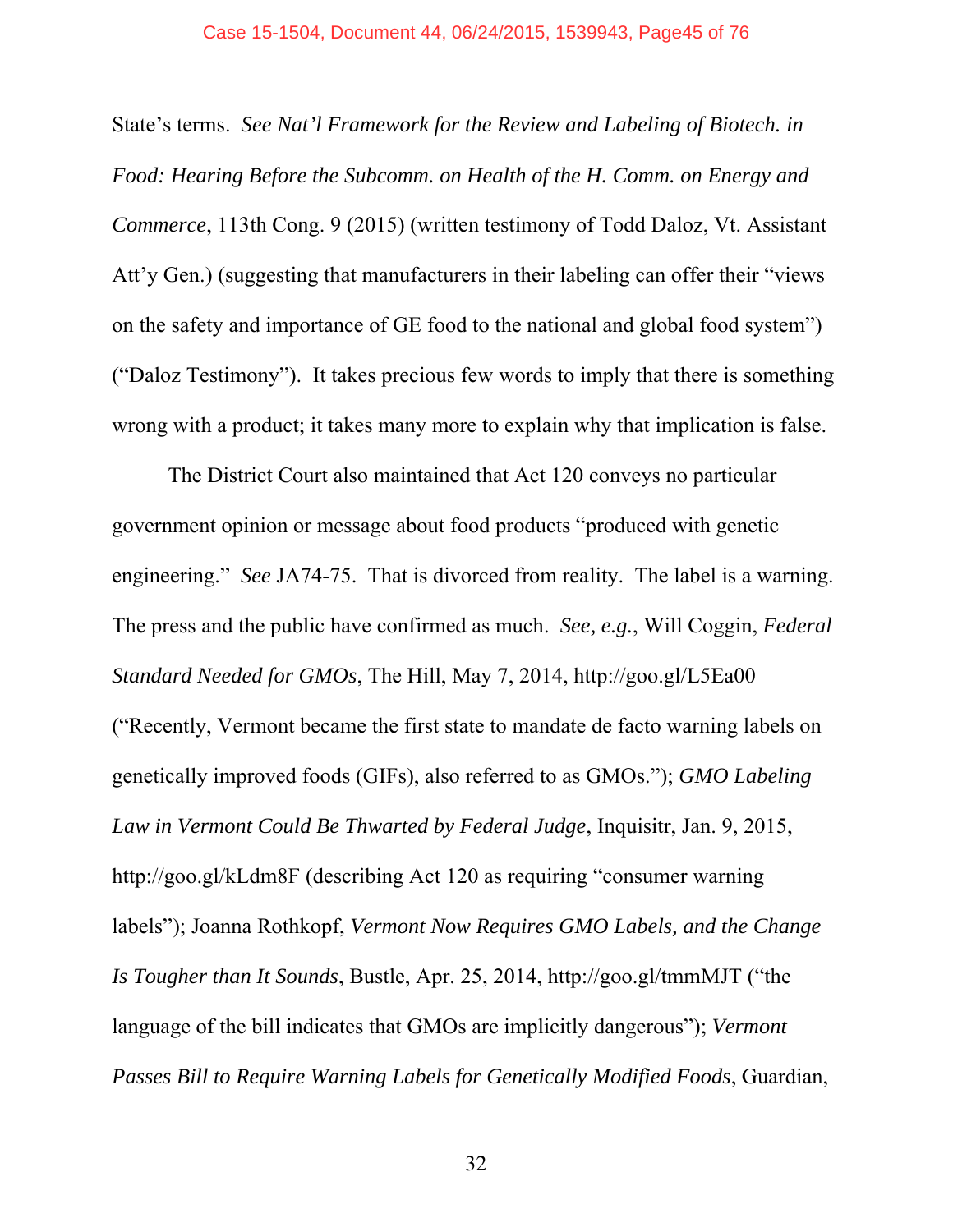Apr. 24, 2014, http://goo.gl/LvzpCw; *see also* Cass R. Sunstein, *Don't Mandate Labeling for Gene-Altered Foods*, BloombergView, May 12, 2013, http://goo.gl/3eoknu (explaining that mandatory GE labels "inevitably lead many consumers to suspect that public officials, including scientists, believe that something is wrong with G[E] foods—and perhaps that they pose a health risk").

The list goes on and on. And understandably so: the historical and intended effect of mandating GE labels is to warn consumers away from purchasing GEderived foods. For confirmation, look at what happened in Europe: The European Union "made [GE] labels compulsory in 1997; consumers were spooked and G[E] food is now rare in Europe." *Warning Labels for Safe Stuff*, Economist, Nov. 2, 2013, http://goo.gl/Ab0oaz; *accord* Sunstein, *Don't Mandate Labeling for Gene-Altered Foods*, *supra*. This fully comports with what the Secretary of Agriculture has recognized: "When you label something you are essentially conveying the message that there may be something that you need to know about with reference to this product that may be harmful to you." *Vilsack Pokes at Major EU TTIP Red Lines at GMOs, Hormone Beef*, Inside U.S. Trade, June 19, 2014, http://goo.gl/wGONqN. Just as a product labeled "containing peanuts" is understood as a warning that the product contains a common allergen, peanuts, a product labeled "produced with genetic engineering" is understood as a warning

that the product contains something that is different and potentially harmful.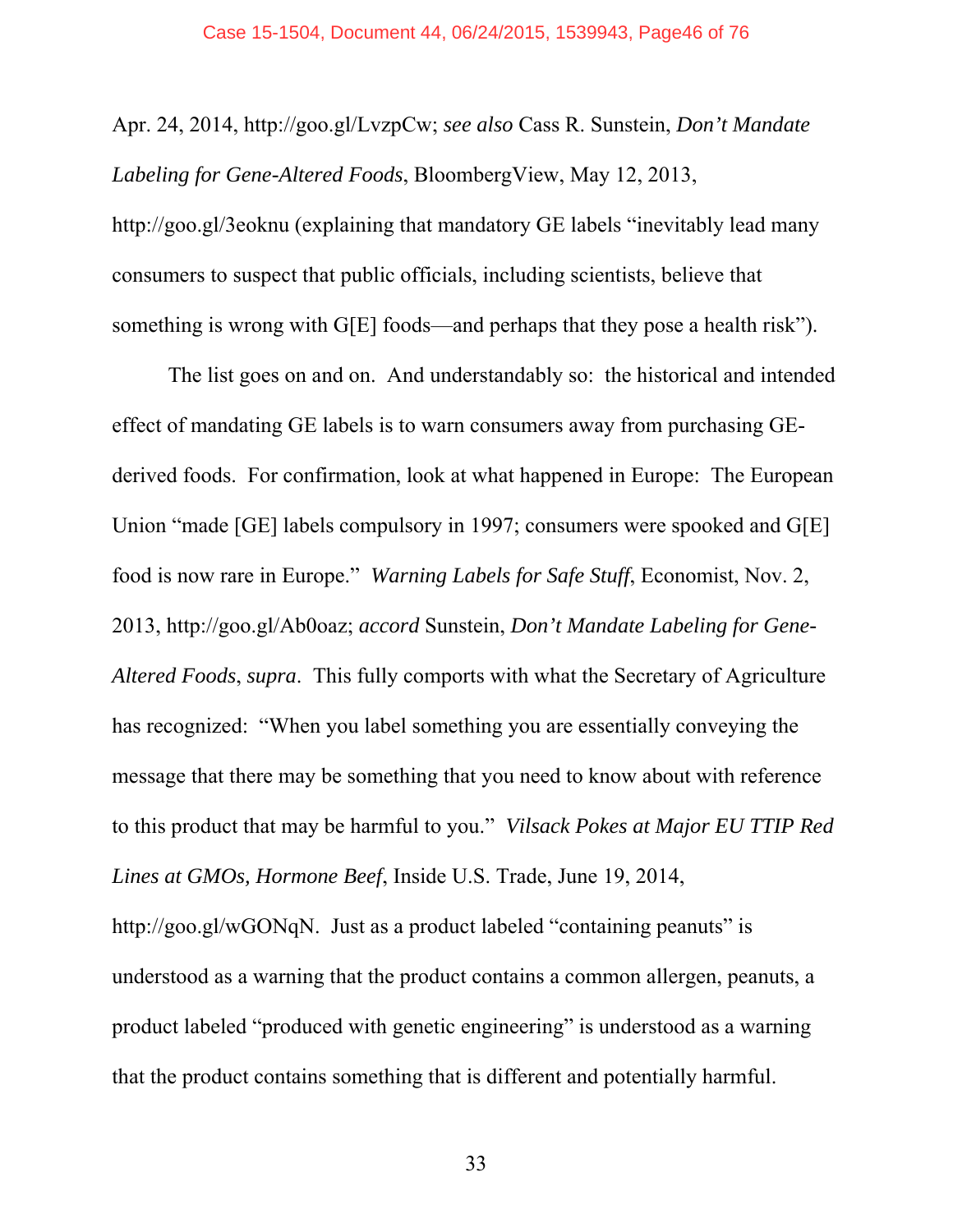Vermont's own counsel made this point at the motions hearing, albeit in a different context: "If you have a kid with a peanut allergy, and somebody puts on the package 'may contain peanuts,' you are not going to buy that product." Jan. 17, 2015 Motions Hr'g Tr. 132:8-10.<sup>11</sup>

# **2.** *Zauderer* **Applies Only To Potentially Deceptive Speech.**

*Zauderer* assessed a regulation requiring attorneys who advertised contingency-fee arrangements to disclose that their clients could owe costs. 471 U.S. at 653. In upholding the regulation, the Supreme Court explained that "because disclosure requirements trench more narrowly on an advertiser's interests than do flat prohibitions on speech, 'warnings or disclaimers might be appropriately required in order to dissipate the possibility of consumer confusion or deception.'" *Id.* at 651 (quoting *In re R.M.J.*, 455 U.S. 191, 201 (1982) (alterations omitted)). Put another way, the disclosure requirement at issue was

-

 $11$  Act 120 is controversial for the additional reason that it involves the State in religious matters, which *Zauderer* itself recognized is controversial. *See* 471 U.S. at 651 (distinguishing disclosure in *W. Va. State Bd. of Educ. v. Barnette*, 319 U.S. 624 (1943)). Here, the General Assembly enacted Act 120 with religion in mind. *See* 9 V.S.A. § 3041(4). And in defending the law, the State has continued to plumb the religious and philosophical debate. *Compare* Brunk Decl. ¶ 16 (Dist. Ct. Dkt. 63-18) ("In certain theistic religious traditions this 'unnaturalness' may be viewed as a violation of God's creation or a form of prideful 'playing God.' "), *with Transgenic Plants for Food Security in the Context of Development*, PAS Study Week, Vatican City, 15-19 May 2009, at 4, http://goo.gl/eIt2QF ("Thus new human forms of intervention in the natural world should not be seen as contrary to the natural law that God has given to the Creation.").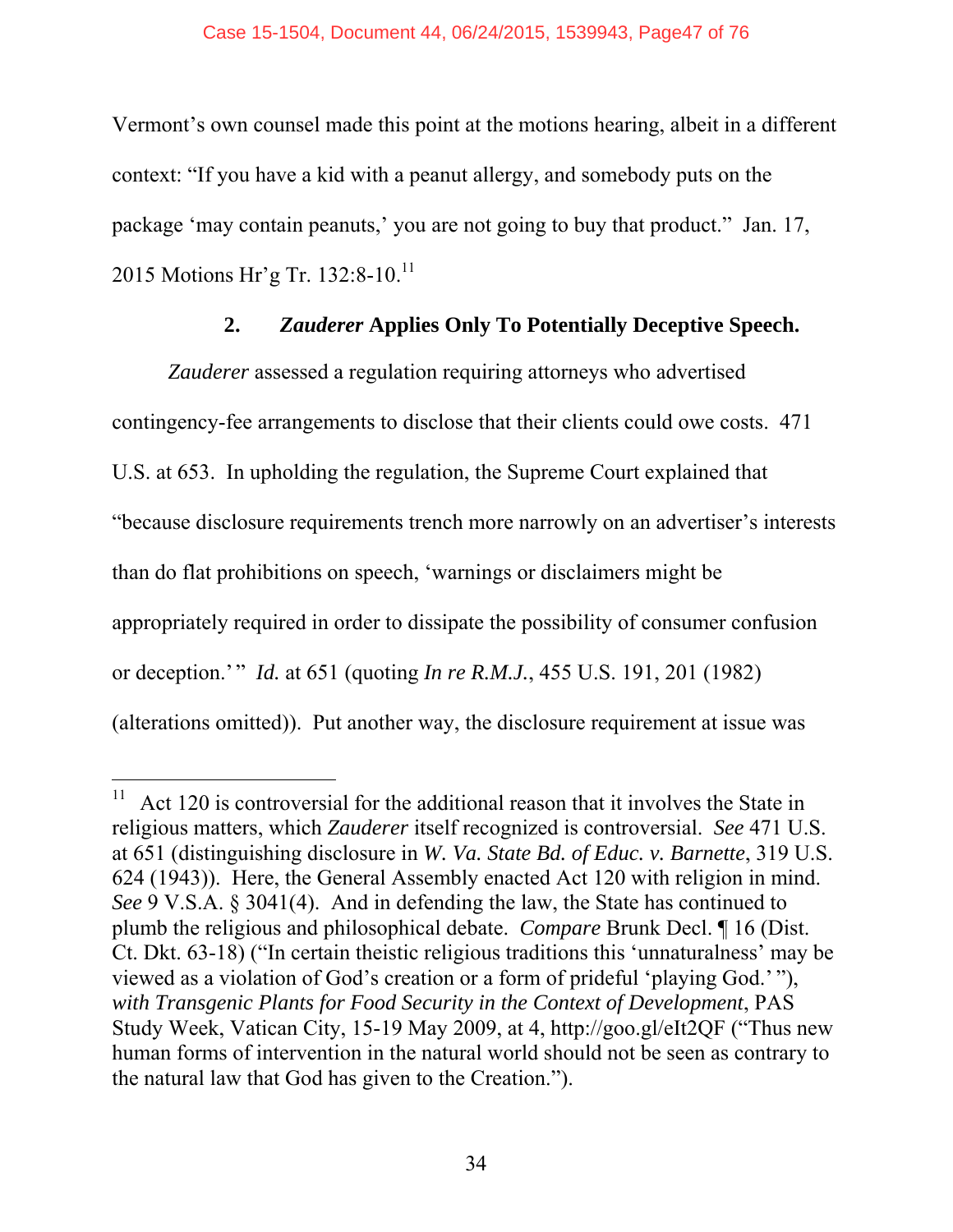constitutionally permissible because it was a narrower alternative to other means of preventing consumer deception, such as barring the potentially misleading advertisements altogether. *See id.* at 650 (contrasting the disclosure requirement with an attempt "to prevent attorneys from conveying information to the public"); *id.* at 651 n.14 (describing "disclosure requirements as one of the acceptable less restrictive alternatives to actual suppression of speech"). A State could therefore require the disclosure of "purely factual and uncontroversial information," so long as the disclosure requirement was "reasonably related to the State's interest in preventing deception of consumers." *Id.* at 650-651.

This Court in the past has viewed *Zauderer* more expansively. *See N.Y. State Rest. Ass'n v. N.Y.C. Bd. of Health*, 556 F.3d 114, 133 (2d Cir. 2009) ("*NYSRA*"); *Nat'l Elec. Mfrs. Ass'n v. Sorrell*, 272 F.3d 104, 115 (2d Cir. 2001) ("*NEMA*") (both concluding that the Supreme Court had not clearly limited *Zauderer* to compelled disclosures designed to prevent consumer deception). But the Supreme Court has more recently clarified that *Zauderer* applies only where a government-compelled disclosure is "intended to combat the problem of inherently misleading commercial advertisements." *Milavetz, Gallop & Milavetz, P.A. v. United States*, 559 U.S. 229, 250 (2010) (describing this as an "essential feature<sup>[]"</sup> of *Zauderer*); *see also id.* at 257 (Thomas, J., concurring) (emphasizing that the Court applies *Zauderer* "only where 'the particular advertising is *inherently likely*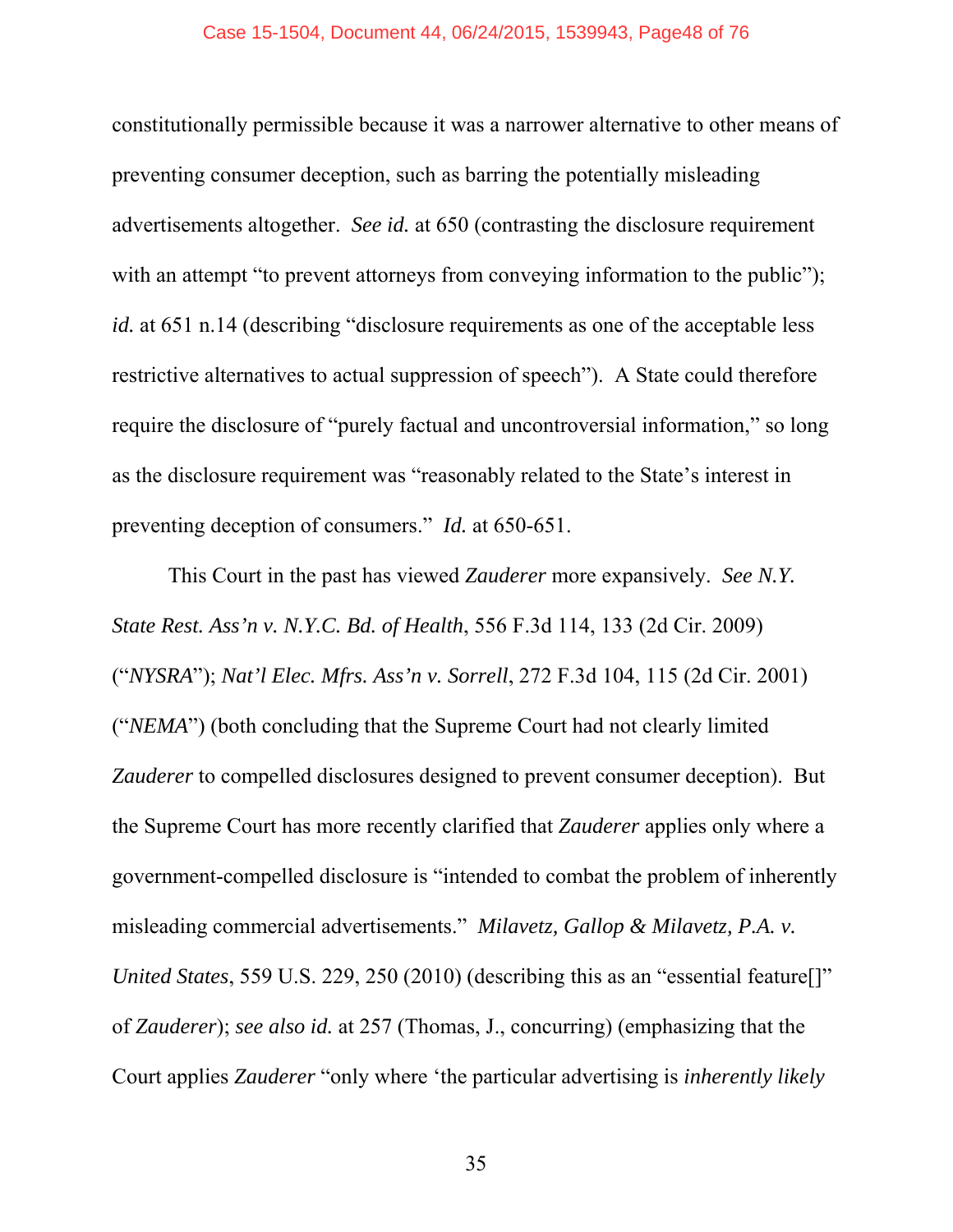#### Case 15-1504, Document 44, 06/24/2015, 1539943, Page49 of 76

to deceive or where the record indicates that a particular form or method of advertising has *in fact* been deceptive' " (quoting *R.M.J.*, 455 U.S. at 202)). This "intervening Supreme Court decision" thus "casts doubt on"—or, put more strongly still, rejects—"the prior ruling[s]" to the contrary in *NEMA* and *NYSRA*. *Finkel v. Stratton Corp.*, 962 F.2d 169, 175 (2d Cir. 1992).

Once *Zauderer* is given its proper scope, there is no real argument that it applies here. The State cannot plausibly assert that the GE labeling mandate is designed to prevent consumer deception. Among other problems, the mandate is not linked to any voluntary advertising claims that might deceive a consumer; it applies even to a product that would otherwise be sold with a blank label. Indeed, Act 120 states only that the labeling mandate "allow[s] consumers to make informed decisions." 9 V.S.A. § 3041(3). And the District Court never suggested that the disclosure requirement related in any way to Vermont's purported interest in preventing consumer deception. For this reason, too, the GE labeling mandate falls outside *Zauderer*'s limited purview, and *Central Hudson* scrutiny applies.

### **B. The GE Labeling Mandate Fails** *Central Hudson* **Scrutiny.**

Act 120's GE labeling mandate fails every single step of *Central Hudson*. It does not serve a substantial governmental interest because it is geared toward consumer curiosity alone; it does not directly advance the governmental interests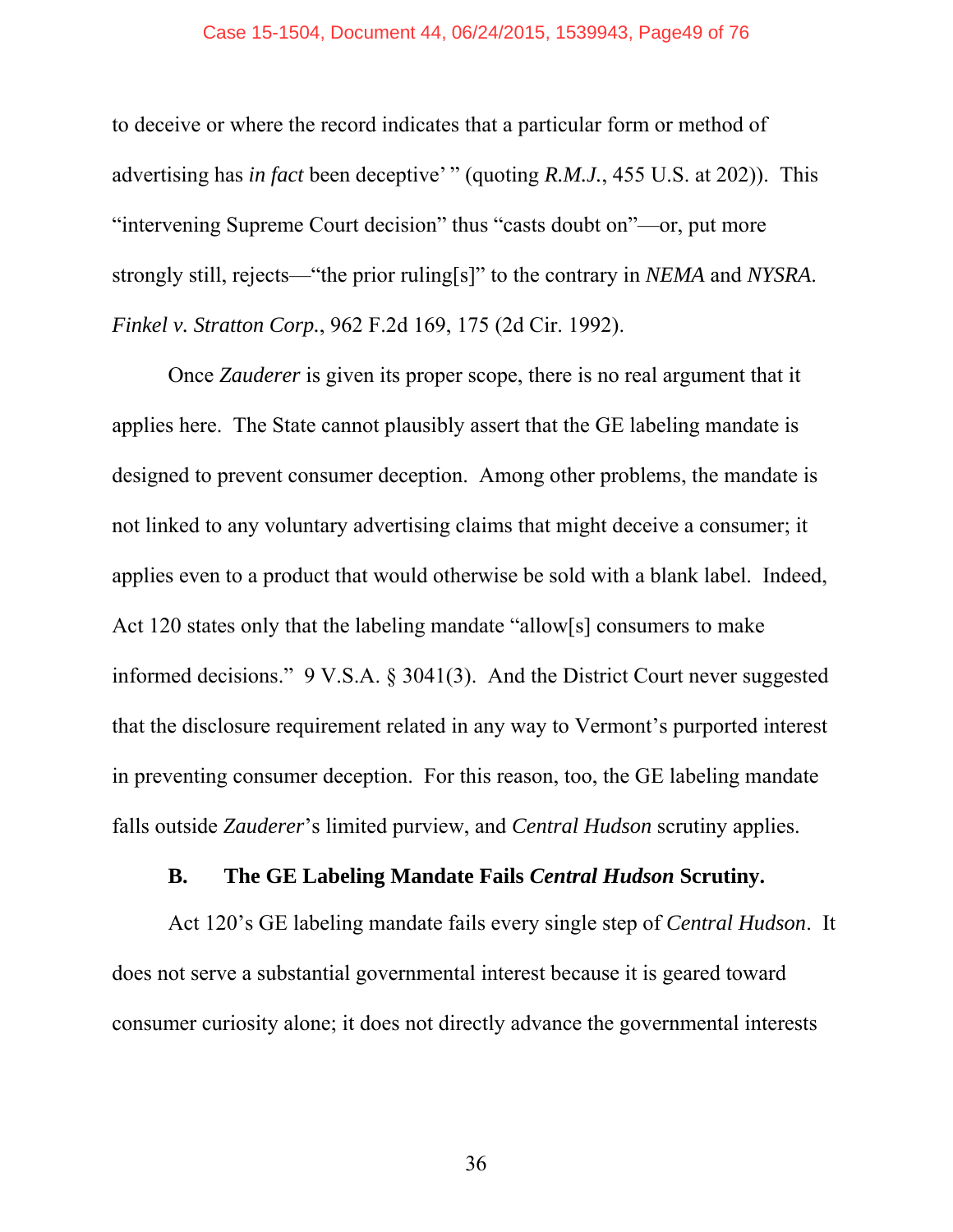that the State identifies; and there is no reasonable fit between the onerous disclosure requirement and any such interests.

## **1. The Law Does Not Serve A Substantial Governmental Interest.**

*Central Hudson* first asks "whether the asserted governmental interest is substantial." 447 U.S. at 566. That inquiry begins and ends with *Amestoy*, 92 F.3d 67. Because Act 120's labeling mandate does nothing more than satisfy consumer curiosity, it cannot pass constitutional muster. *Id.* at 74.

Just like here, *Amestoy* involved a Vermont GE labeling mandate—the rBST labeling law. Just like here, the FDA had rejected mandatory labeling for GEderived products after finding that there was no significant difference between those products and non-GE-derived products. *Id.* at 70. Just like here, Vermont nevertheless thought it necessary to compel labeling in order "to help consumers make informed shopping decisions." *Id.* Just like here, the law was challenged on First Amendment grounds. Just like here, the State supported its labeling mandate with expert testimony suggesting the risk of health effects of rBST, in the face of regulators', scientists', and doctors' consistent conclusions to the contrary. *See id.* at 76-77 & n.3 (Leval, J., dissenting). And just like here, the district court denied the Associations' motion for a preliminary injunction.

This Court reversed. As it explained, the rBST law violated the First Amendment because "consumer curiosity alone is not a strong enough state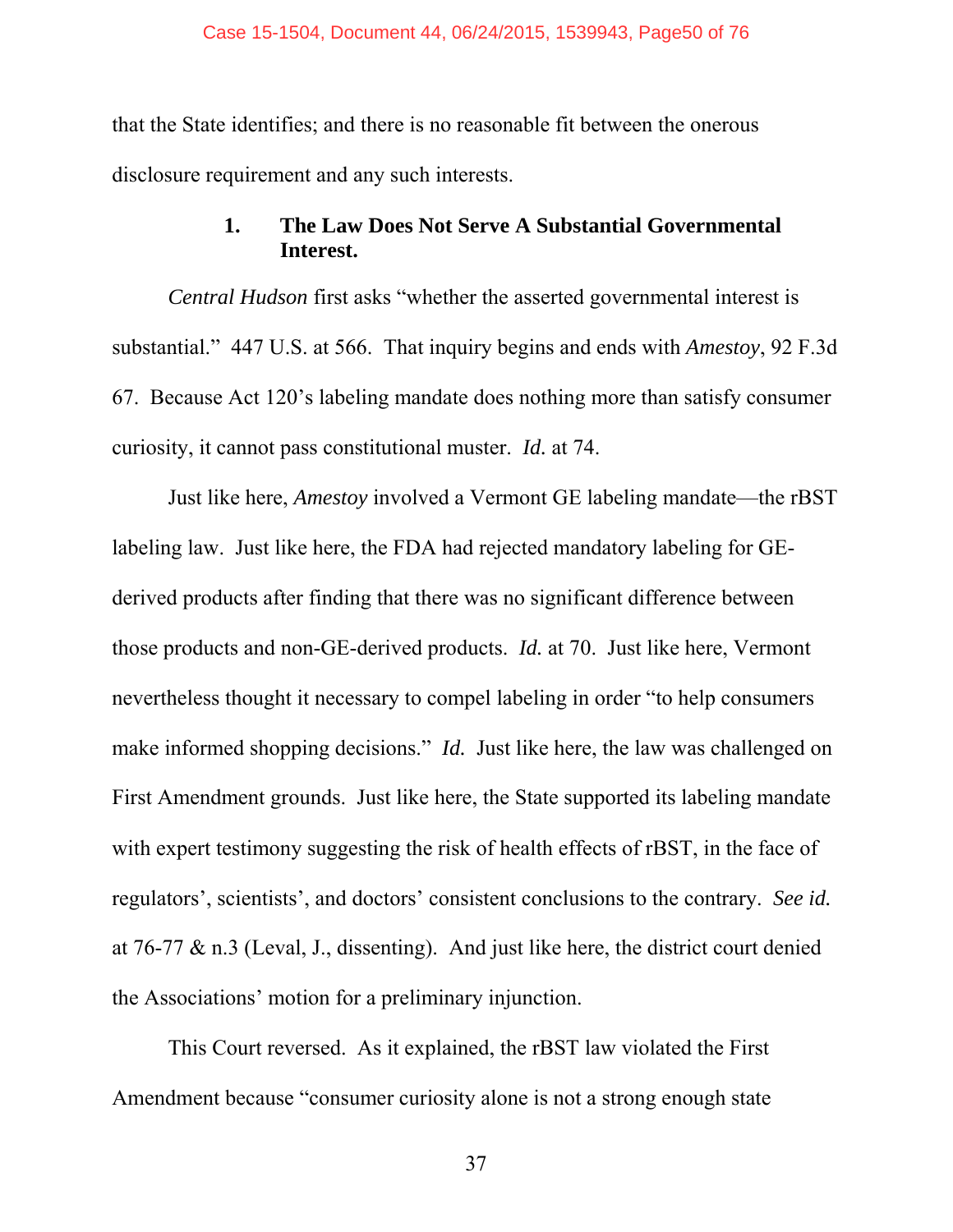#### Case 15-1504, Document 44, 06/24/2015, 1539943, Page51 of 76

interest to sustain the compulsion of even an accurate, factual statement." *Id.* at 74 (majority op.). Rather, the government must show—at a minimum—that the compelled disclosure "bears on a reasonable concern for human health or safety or some other sufficiently substantial governmental concern." *Id.* Vermont failed to make that showing in *Amestoy*, and it failed to make that showing again in Act 120.

The District Court, however, concluded that *NEMA* and *NYSRA* effectively reduced *Amestoy*'s reach to situations in which the government *concedes* that there is no interest other than consumer curiosity (essentially rendering *Amestoy* a class of one). JA77-78. Because the State did not overtly concede below that consumer curiosity was its only interest, and because the legislative record included speculative references to the potential health and environmental effects of GE crops, the court concluded that the GE labeling mandate was supported by interests other than consumer curiosity. JA78-79. The paper support for the labeling law might be outdated, refuted, and debunked, the District Court acknowledged; but the papers were "real," and therefore sufficient. JA82.

The District Court's analysis is wrong, for at least two reasons. *First*, neither *NEMA* nor *NYSRA* altered *Amestoy*'s rule that satisfying consumer curiosity is not a substantial state interest. If anything, *NEMA* and *NYSRA* reaffirm *Amestoy*'s continued vitality by taking pains to distinguish the substantial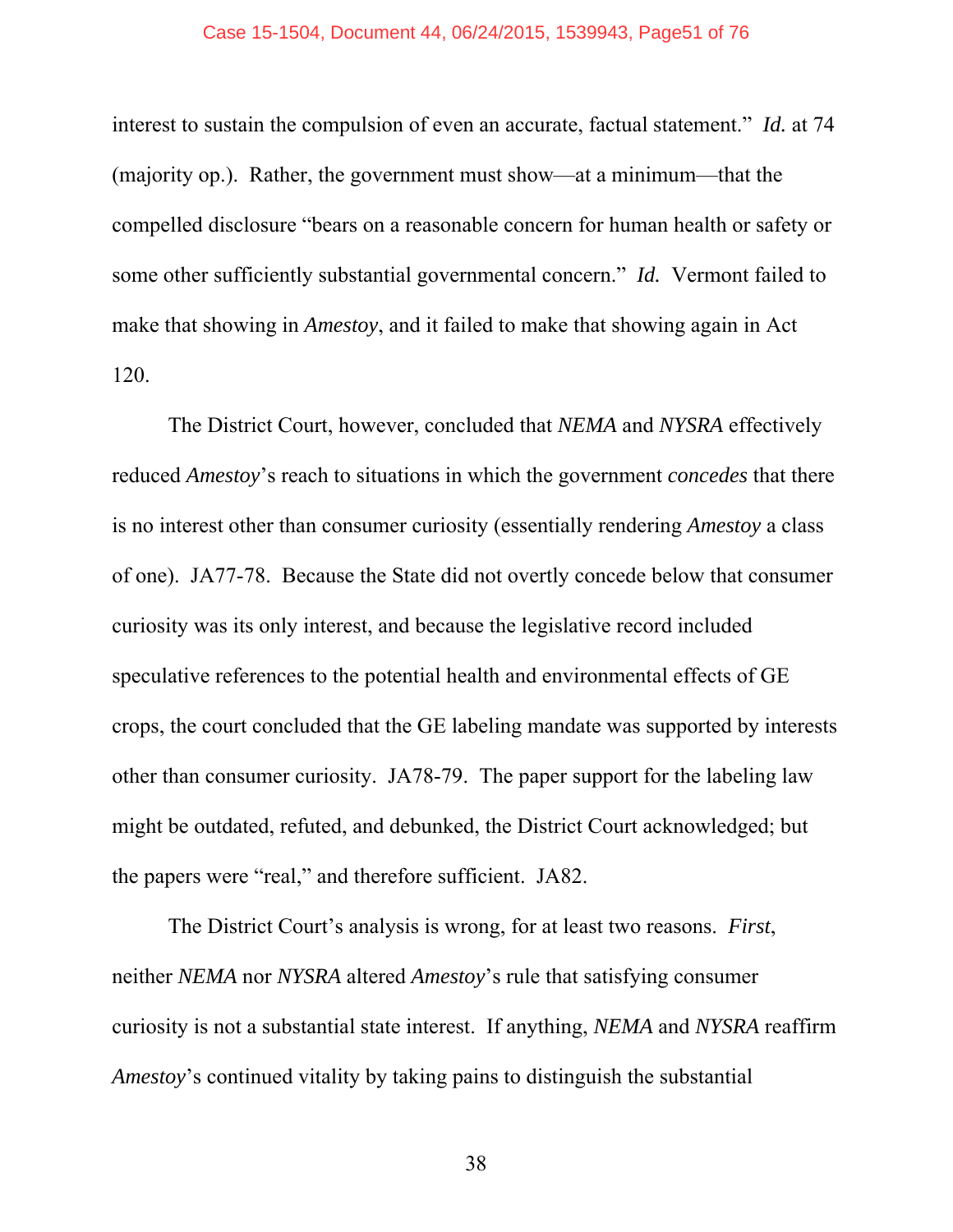#### Case 15-1504, Document 44, 06/24/2015, 1539943, Page52 of 76

government justifications offered in those cases from mere consumer curiosity. *See NEMA*, 272 F.3d at 115 n.6 (explaining that, unlike in *Amestoy*, the disclosure was "based on Vermont's substantial interest in protecting human health and the environment from mercury poisoning"); *NYSRA*, 556 F.3d at 134 (pointing to "New York's interest in preventing obesity" and plaintiffs' related concession "that New York City has a substantial interest").

*Second*, the State in a First Amendment case bears the burden of justifying its speech regulation by setting forth the substantial interest achieved by the regulation. *See Sorrell v. IMS Health*, 131 S. Ct. 2653, 2667 (2011). The State does not carry that burden merely by refusing to concede an impermissible interest. Nor does it carry that burden merely by citing minimal evidence of a lack of consensus on a particular issue. *See* JA77. The State instead must engage in an exercise of legislative judgment and adopt a specific rationale for its mandated disclosure that "bears on a reasonable concern for human health or safety or some other sufficiently substantial governmental concern." *Amestoy*, 92 F.3d at 74. This Court's precedents affirm as much. In *NEMA*, for example, the Court upheld a Vermont law imposing disclosure requirements on mercury-containing products, pointing to Vermont's stated health and environmental interest in "reducing mercury contamination." 272 F.3d at 115. And in *NYSRA*, this Court relied on a specific chain of medical and scientific evidence linking the disclosure requirement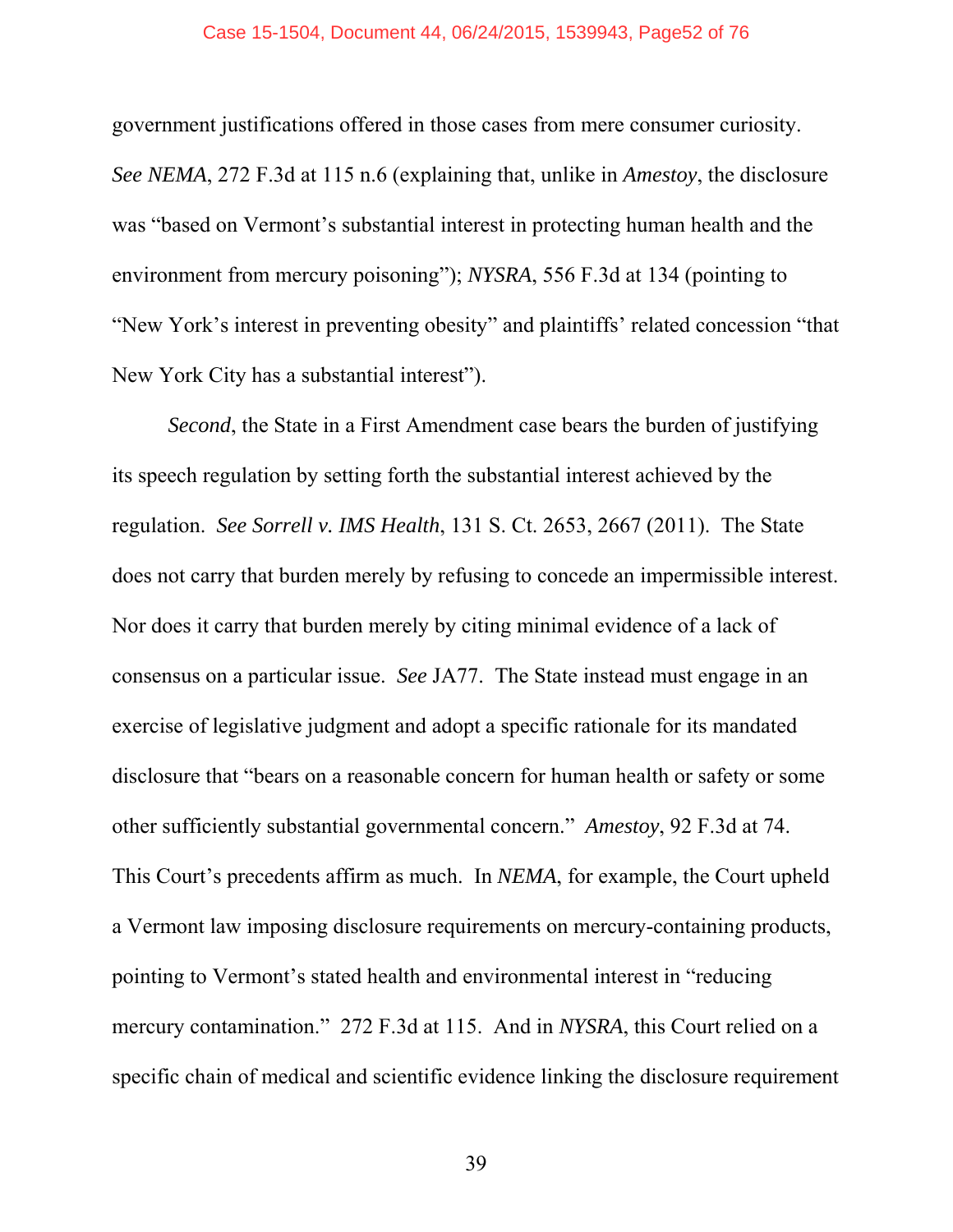#### Case 15-1504, Document 44, 06/24/2015, 1539943, Page53 of 76

to the City's stated interest in "reduc[ing] obesity and the diseases associated with it." 556 F.3d at 134-135. In both cases, then, the mandatory disclosure furthered the State's interest in its citizens' healthy and safe behavior—an interest well within the State's *parens patriae* role.

*That* is the critical piece missing from Act 120. The State's litigation papers are occasionally coy about it, but the justification for the law boils down to a single thing: informing consumers of "potential risks"—meaning the risk of a risk. Act 120, §1(6). Vermont never goes so far as to affirmatively adopt any of the rationales listed in the Act: (1) "Public health and food safety," (2) "Environmental impacts," (3) "Consumer confusion and deception," and (4) "Protecting religious practices." 9 V.S.A. § 3041. Rather, Vermont offers these as different ways of describing the *reasons for consumer curiosity*, not *Vermont's governmental interests*. The State's purported public health interest is in establishing "a system by which *persons* may make informed decisions regarding the potential health effects of the food they purchase." *Id.* § 3041(1) (emphasis added). Its purported environmental interest is in informing "the purchasing decisions of *consumers* who are concerned about the potential environmental effects." *Id.* § 3041(2) (emphasis added). Its purported consumer deception interest is in "promoting the disclosure of factual information on food labels to allow *consumers* to make informed decisions." *Id.* § 3041(3) (emphasis added). And its purported religious interest is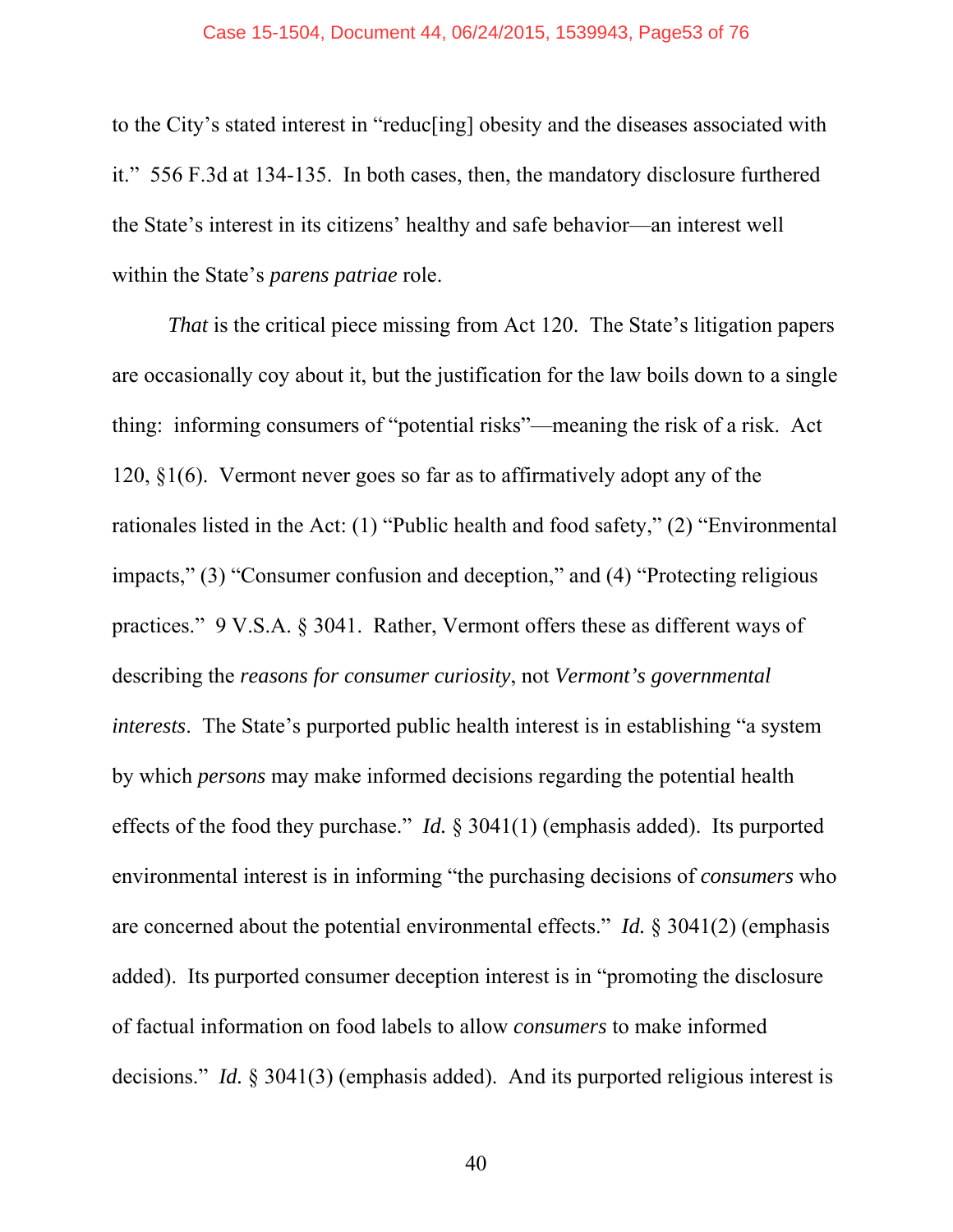in providing "*consumers* with data from which they may make informed decisions for religious reasons." *Id.*  $\frac{1}{2}$  3041(4) (emphasis added).<sup>12</sup>

Vermont has superficially reworked the impermissible *Amestoy* consumercuriosity interest to articulate several reasons why a consumer *might* be curious. But *Vermont itself* does not assert that GE-derived products are unsafe or bad for the environment. The best it could muster in enacting Act 120 is a claim that *some* consumers *might* believe they are—and that the State therefore has a sufficient interest in compelling disclosure even if it remains agnostic as to whether those consumers are right or wrong, and even if consumers' beliefs are contradicted by scientific and medical evidence. Since Act 120's enactment, the State has readily admitted that "[a]t its core, Act 120 endeavors to provide consumers with accurate

 $\overline{a}$  $12$  An aside on religion: There may be a governmental interest in accommodating religious interests, but there is *no* cognizable governmental interest in forcing private parties to facilitate other private parties' religious compliance. *See Edwards v. Aguillard*, 482 U.S. 578, 583 (1987) (a "statute's principal or primary effect must be one that neither advances nor inhibits religion"); *Estate of Thornton v. Caldor*, 472 U.S. 703, 710 (1985) ("The First Amendment \* \* \* gives no one the right to insist that, in pursuit of their own interests, others must conform their conduct to his own religious necessities." (ellipsis in original)). Moreover, if religious facilitation were truly a substantial governmental interest, it would have been equally sufficient to support Vermont's compelled disclosure of rBST in *Amestoy*. It is hard to fathom where that justification would end; states could cite religion to compel disclosures on almost any topic—controversial or not. A State could, for example, claim religious interests in requiring canned tuna labels to disclose the length of the fish used. *See Rastafari Worship and Customs*, BBC, http://goo.gl/bCr7up (last visited June 24, 2015) (Rastafarians will not eat fish more than 12 inches long).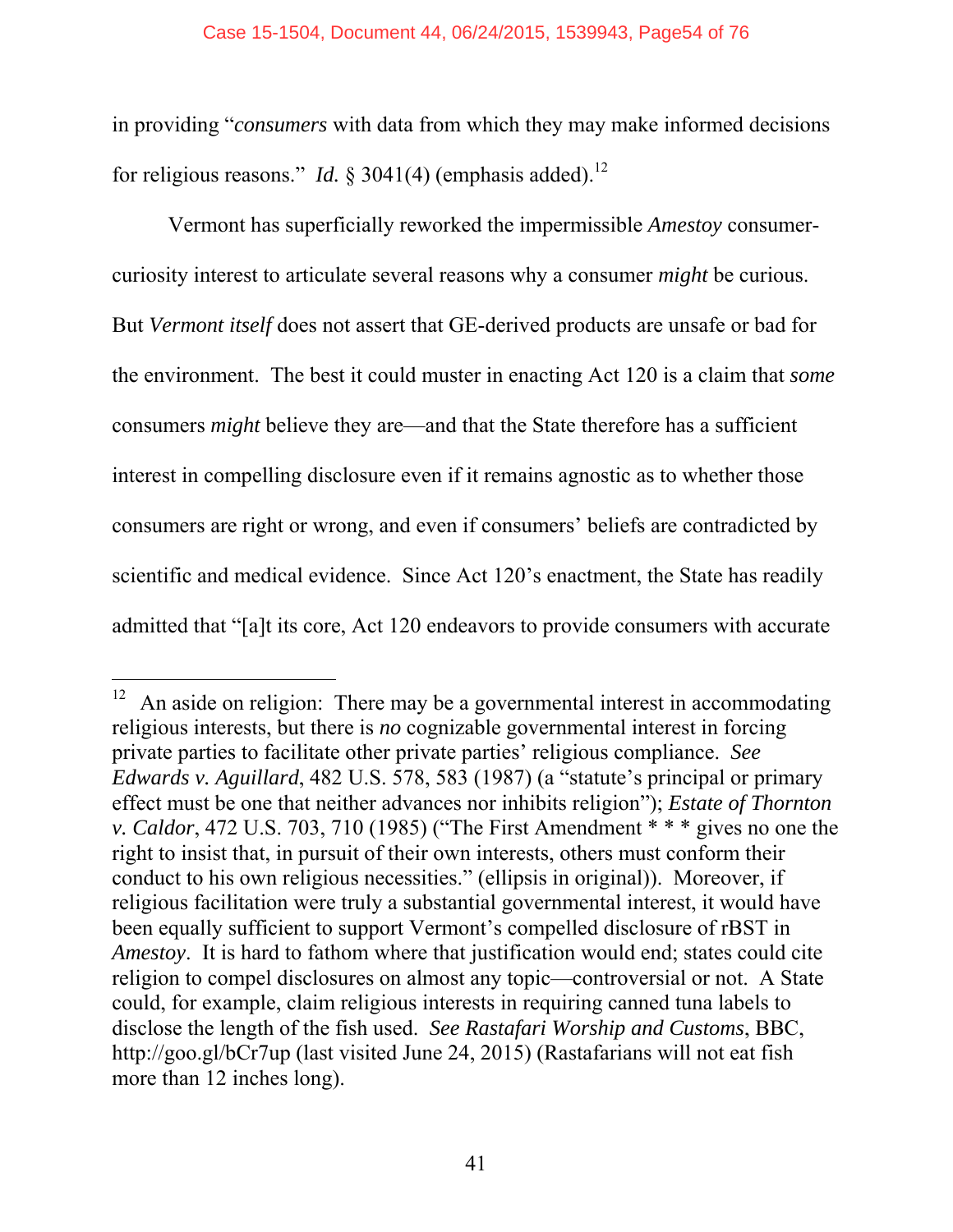factual information" in light of "consumers' right to know." Daloz Testimony 3, 13. That interest is identical in substance to the one rejected in *Amestoy*, where Vermont "itself ha[d] not adopted the concerns of the consumers; it ha[d] only adopted that the consumers are concerned." 92 F.3d at 73 n.1; *see also id.* at 73 (describing Vermont's claims about "strong consumer interest and the public's 'right to know' "). It should be rejected again here.

## **2. The Law Does Not Directly Advance Vermont's Asserted Interests.**

Even assuming that Act 120 was enacted to promote real, non-speculative interests in protecting public health or the environment, the law does not directly advance those interests.

*First*, and most fundamentally, Act 120 is littered with tentative language about hypothetical harms—so much so that the statutory findings hardly amount to "findings" in the traditional sense. Among other things, the "findings" accompanying Act 120 state that genetically engineered foods "potentially pose risks," Act 120 § 1(4), and that regulation could "prevent potential risks," *id.* § 1(6). If the direct-advancement prong means anything, however, it means that a State cannot pass a law regulating speech where there is only a *risk* that regulated behavior *could pose a risk*. As the Supreme Court explained in *Edenfield v. Fane*, 507 U.S. 761, 770 (1993), the direct-advancement prong "is not satisfied by mere speculation or conjecture"; the State must "demonstrate that the harms it recites are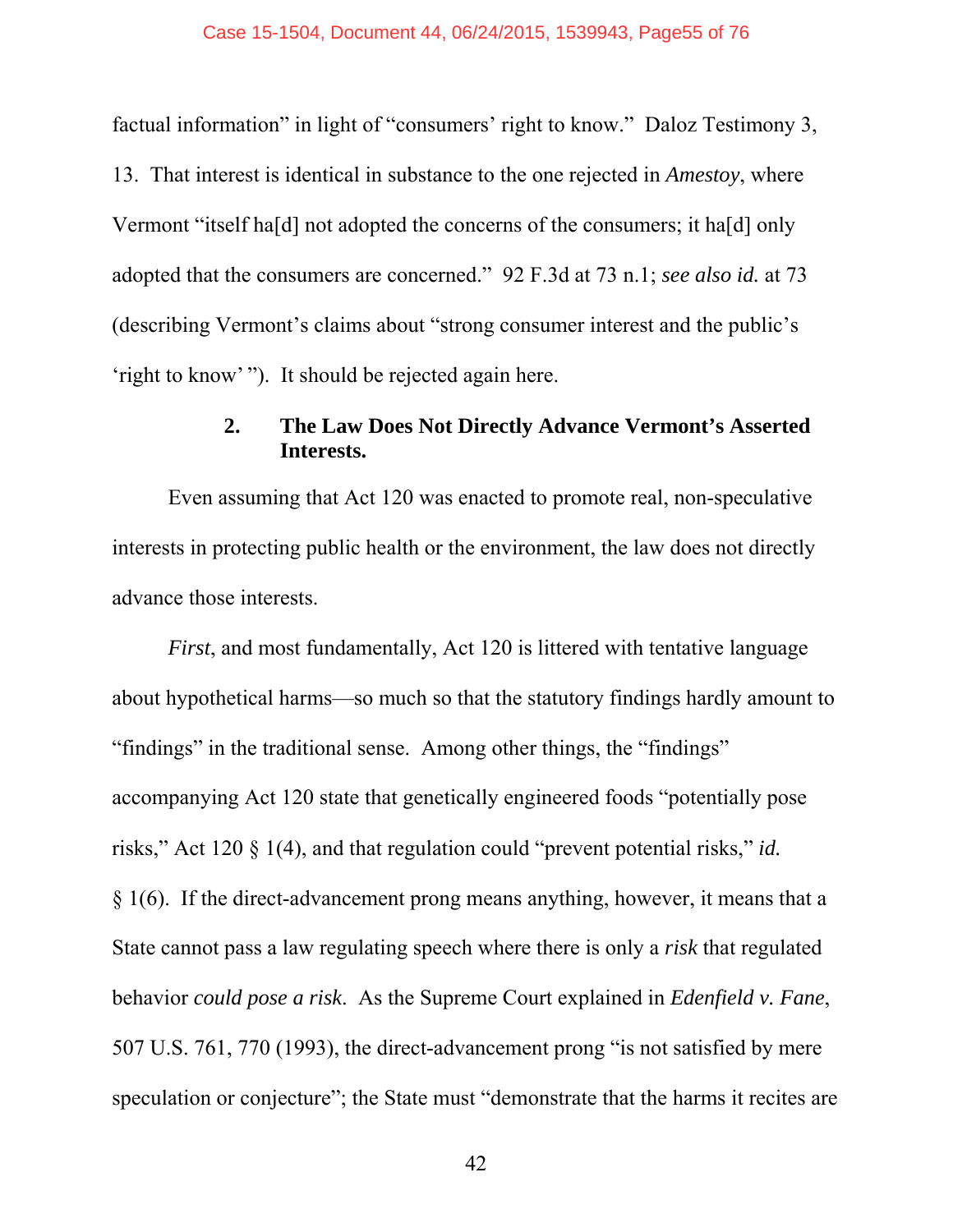real." *See also Central Hudson*, 447 U.S. at 569 (state cannot rely on "conditional and remote eventualities" to justify a speech restriction).

*Second*, even if the State *had* taken sides and asserted that genetic engineering harms public health and the environment—and even if that conclusion had actual scientific support—Act 120 would not forestall those harms. The law ultimately requires manufacturers to label products with vague descriptions, including that a food "*may be* produced with genetic engineering." 9 V.S.A. § 3043(b)(3) (emphasis added). A label that says a product "may" contain GE material does little to identify those supposedly harmful products that Vermont might wish to discourage. The GE labeling mandate cannot directly advance health and environmental interests if, at the end of the day, it permits the many products that incorporate hard-to-trace ingredients to fall back on an opaque disclaimer.

*Third*, and relatedly, Act 120 is so riddled with exemptions that it is devoid of real meaning or impact. Food sold at restaurants, food sold for immediate consumption, and animal products all are exempt from the labeling mandate. *See* 9 V.S.A. § 3044(1), (7)(A), (7)(B). The Attorney General's regulations include an additional exemption for all products that contain meat or poultry. *See* CP  $121.03(a)(ii)$ . That means, for example, that a package of hamburger buns sold at the grocery store must be labeled; hamburgers sold at McDonald's need not be. A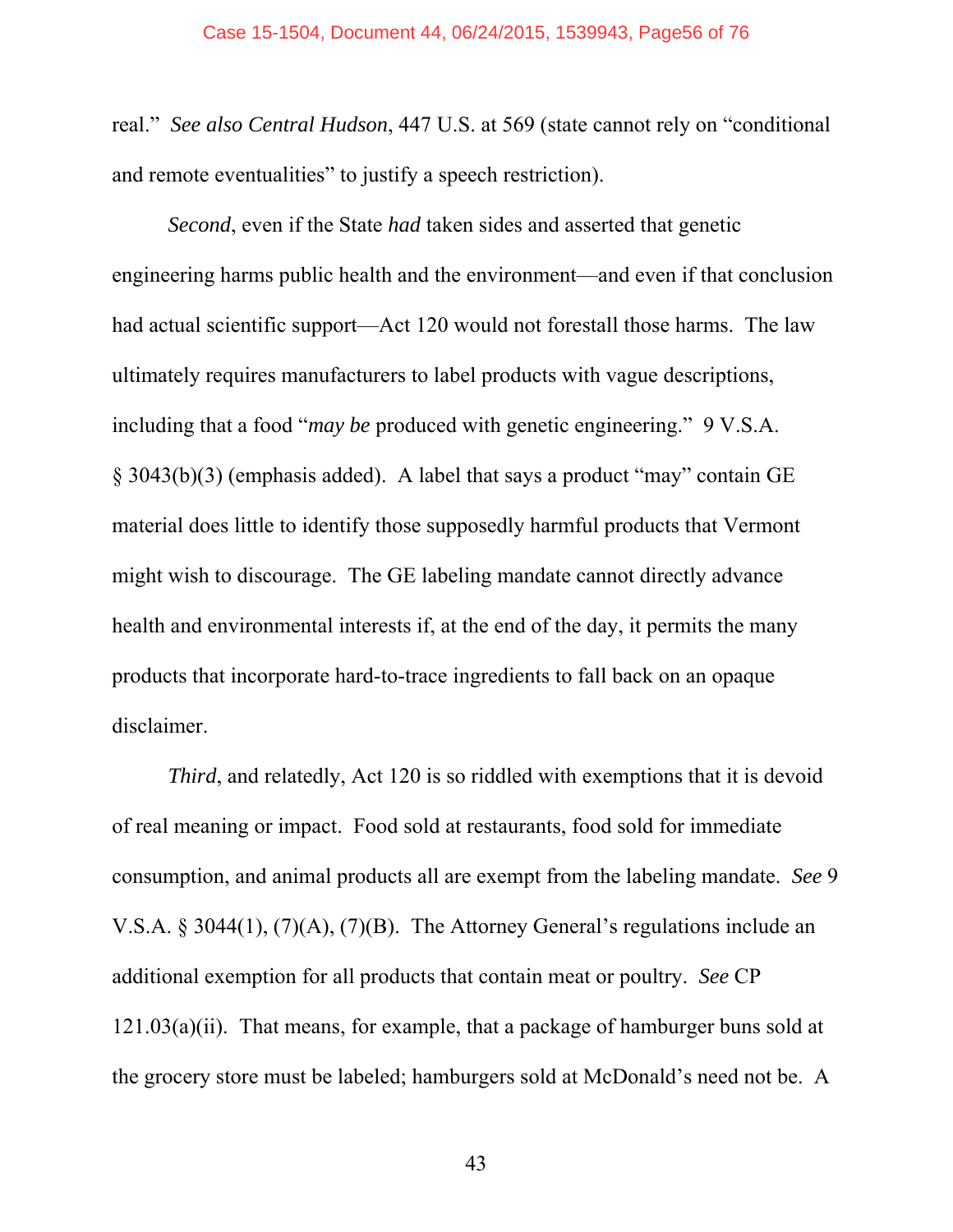granola bar sold in bulk at a warehouse club must be labeled; the same granola bar sold individually in a vending machine need not be. A can of vegetable soup must be labeled; a can of beef-and-vegetable soup need not be. Because a vast array of food products containing GE ingredients will remain unlabeled, the State cannot plausibly assert that the law materially advances the informational interests it proffers. *See, e.g.*, *Greater New Orleans Broad. Ass'n v. United States*, 527 U.S. 173, 190 (1999) (rejecting a law that "is so pierced by exemptions and inconsistencies that the Government cannot hope to exonerate it"); *Rubin v. Coors Brewing Co.*, 514 U.S. 476, 488-489 (1995) (concluding that "exemptions and inconsistencies bring into question the purpose of the labeling ban"); *Safelite*, 764 F.3d at 266 (finding law was "underinclusive" such that "customers \* \* \* would not get the information" that the state "contends is necessary to protect consumer choice").

### **3. There Is No Reasonable Fit Between The Law And Vermont's Asserted Interests.**

The last prong of *Central Hudson* asks whether a speech regulation "is no more extensive than necessary to further the State's interest." 447 U.S. at 570-571. Although it need not meet a least-restrictive-means standard, a law must be narrowly tailored to the State's substantial interest. *See Bd. of Trs. of State Univ. of New York v. Fox*, 492 U.S. 469, 477-478 (1989). At bottom, the reasonable-fit inquiry asks whether government regulation of speech is really necessary. For "[i]f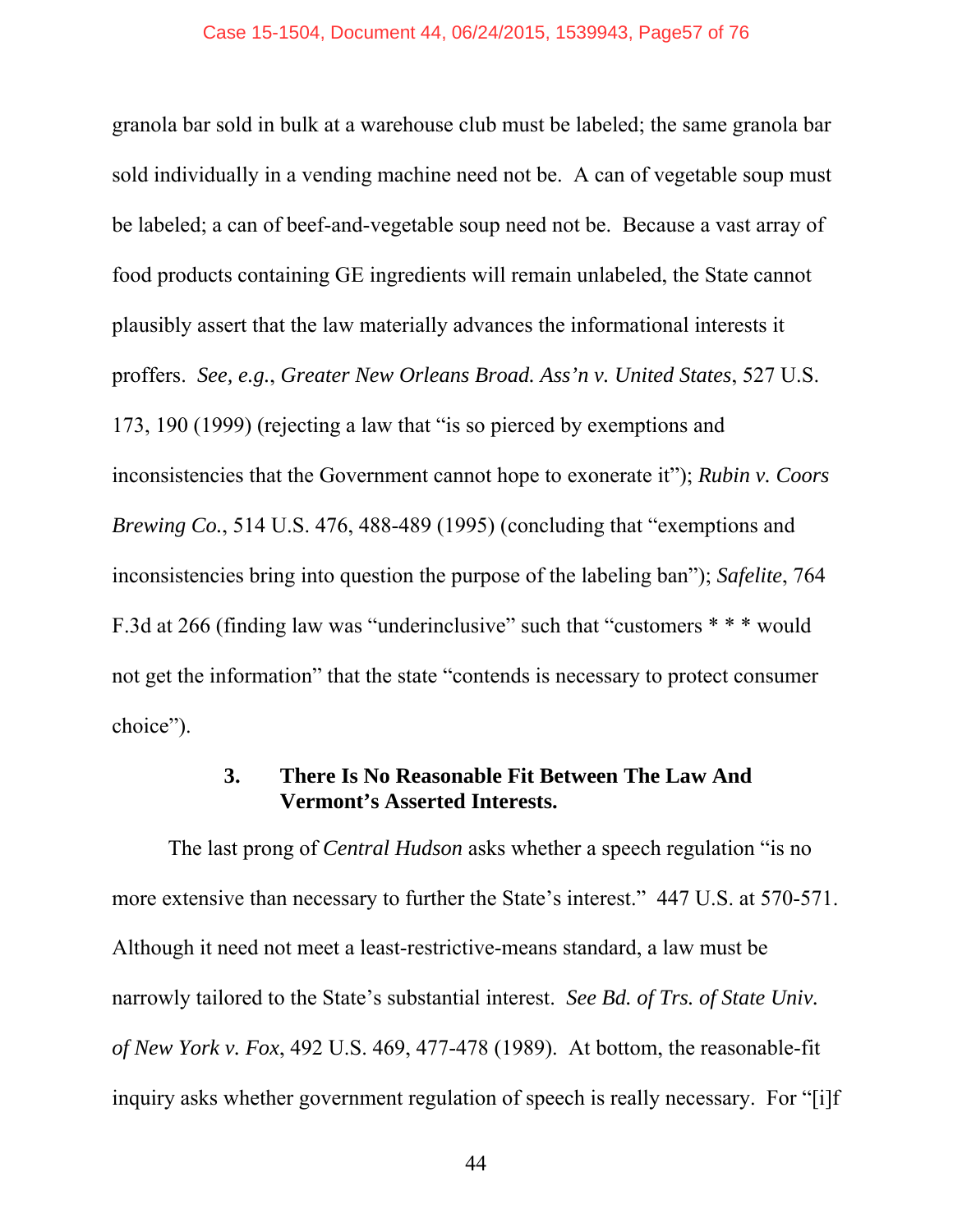the First Amendment means anything, it means that regulating speech must be a last—not first—resort." *Thompson v. W. States Med. Ctr.*, 535 U.S. 357, 373 (2002).

And there were so many other things to which Vermont could have resorted. It could have published its own list of common products containing GE ingredients. It could have certified products that do not contain GE ingredients. *See, e.g.*, *Riley*, 487 U.S. at 800; *Entm't Software*, 469 F.3d at 652 (both suggesting government publication as an alternative to compelled speech). The State could even have waged its own advertising campaign on behalf of organic foods, or on behalf of manufacturers that voluntarily label their products. *See Johanns v. Livestock Mktg. Ass'n*, 544 U.S. 550 (2005) (government speech promoting beef products exempt from First Amendment scrutiny).

Or, given the market focus on the issue, Vermont could simply have allowed market forces to do their work. Consumers currently rely on a multitude of GErelated sources to inform their purchasing choices. Shopping guides point consumers to GE and non-GE foods. Many websites verify products as organic or "GMO-free." Multiple cell phone apps scan barcodes and assess ingredient lists for the presence or potential presence of GE ingredients. And, of course, manufacturers of foods that do not contain GE ingredients, and who think they will profit from advertising that fact, advertise it. *See* Dempsey Decl. ¶ 12 (Dist. Ct.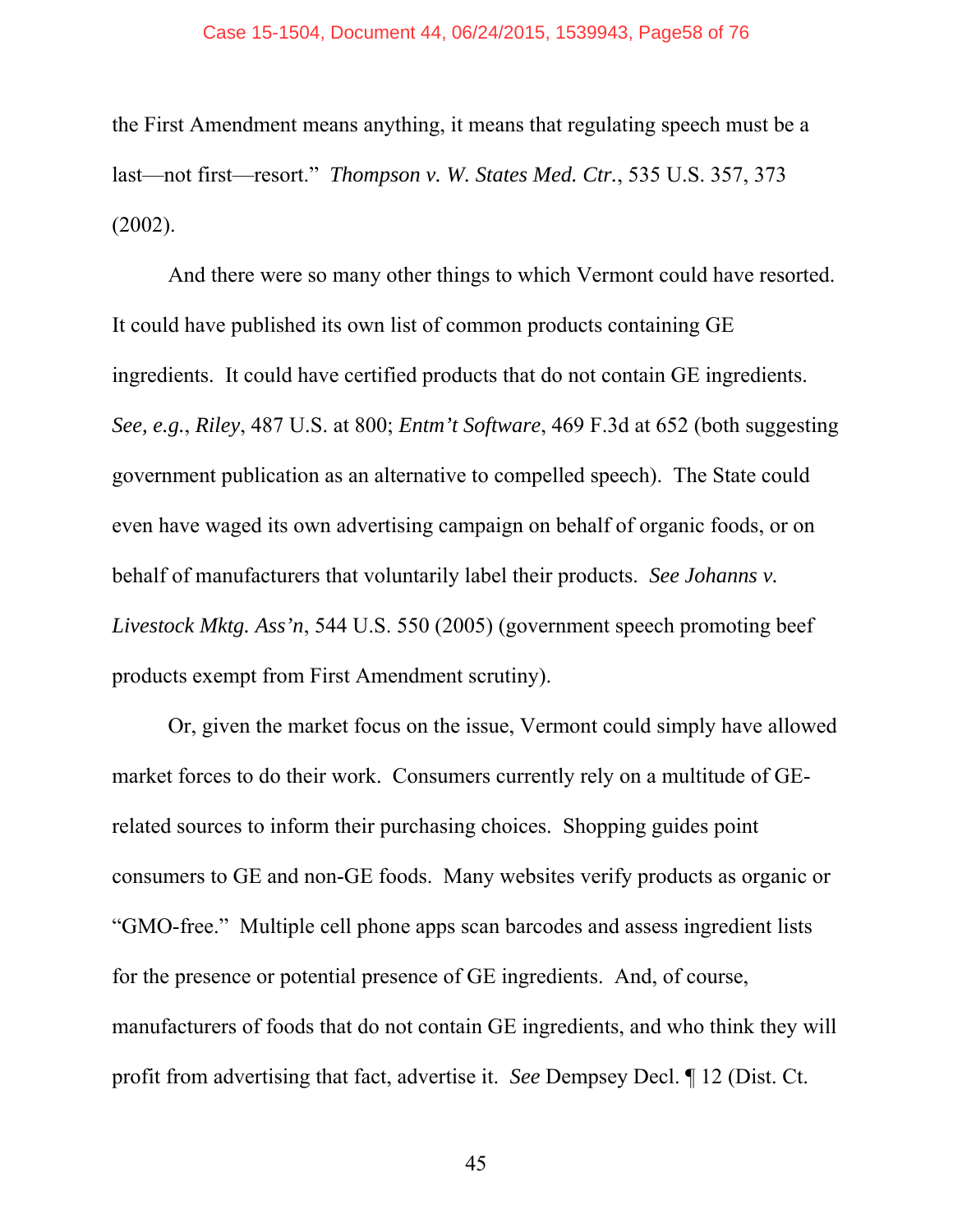Dkt. 33-4). That is precisely the solution this Court blessed in *Amestoy*:

"consumers interested in such information should exercise the power of their purses by buying products from manufacturers who voluntarily reveal it." 92 F.3d at 74.

### **C. The GE Labeling Mandate Fails Even** *Zauderer***'s Reasonable-Relationship Test.**

As explained, the District Court was wrong to apply *Zauderer* rather than *Central Hudson*. For one, Act 120's labeling mandate compels disclosure on a controversial issue. For another, the law is not designed to prevent consumer deception, as the Supreme Court has repeatedly instructed. Either characteristic is reason enough to apply *Central Hudson*. And the labeling mandate, in turn, fails every prong of *Central Hudson*. Even putting all of that to the side, though, the District Court was wrong to deny a preliminary injunction. Act 120's glaring flaws mean that it cannot survive review under *Zauderer* in any event.

### **1.** *Zauderer* **Preserved The Substantial Interest Requirement.**

*Zauderer* governs "the relationship between means and ends demanded by the First Amendment in compelled commercial disclosure cases." *NEMA*, 272 F.3d at 115. In other words, it loosens *Central Hudson*'s "fit" requirement; it applies a "reasonable-relationship" standard in place of a "direct-advancement" standard when reviewing a compelled disclosure's fit. *See id.* at 114-115. But *Zauderer* goes no further. Neither this Court nor the Supreme Court has ever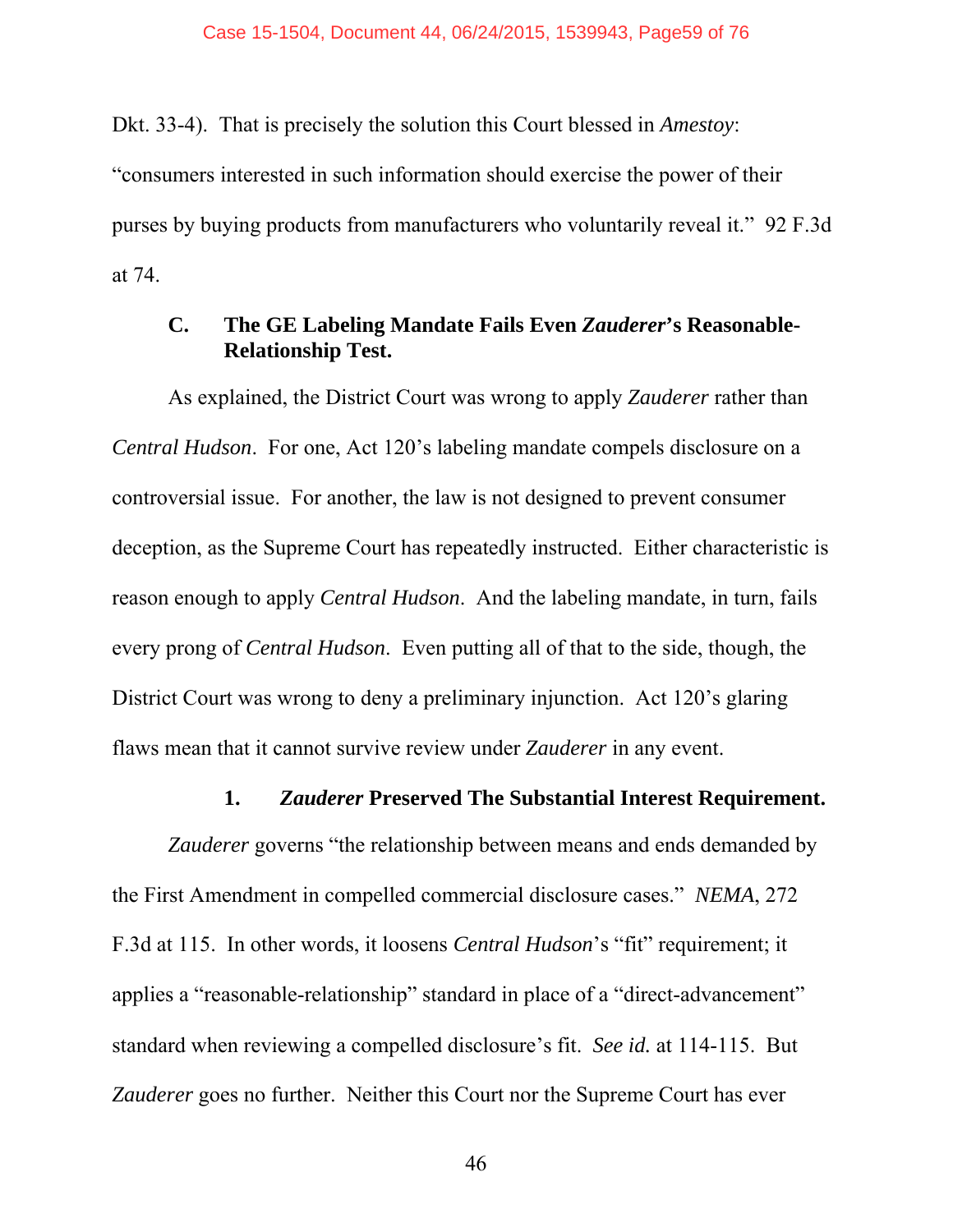suggested that *Zauderer* eliminates the need for a *substantial state interest*. 13 To the contrary, this Court has regularly applied the usual substantial-state-interest standard in conjunction with *Zauderer*'s reasonable-relationship test. *See NYSRA*, 556 F.3d at 134 (relying on concession that City had a "substantial interest" in "preventing obesity"); *NEMA*, 272 F.3d at 115 n.6 (noting the State's "substantial" interest in protecting human health and the environment from mercury poisoning"); *see also Conn. Bar Ass'n v. United States*, 620 F.3d 81, 96 (2d Cir. 2010) (relying on the government's substantial interest in preventing deception).

The District Court nonetheless opined that "it is not clear whether *Zauderer* requires a state to identify a 'substantial' governmental interest before it may require a factual, non-controversial commercial disclosure." JA80-81.<sup>14</sup> But neither the District Court nor the State has cited any case holding that some lesser

-

<sup>&</sup>lt;sup>13</sup> Indeed, because the Supreme Court applies *Zauderer* only to speech regulations aimed at preventing consumer deception, *see supra* at 34-36, its *Zauderer* cases necessarily involve a substantial state interest. It should be no surprise, then, that the Supreme Court has not more explicitly addressed the question whether a lesser interest could suffice.

<sup>&</sup>lt;sup>14</sup> The origin of the District Court's confusion appears to lie in its misreading of *Zauderer*. The court stated that *Zauderer* had "rejected an argument that Ohio had to demonstrate 'its disclosure requirement serves some substantial governmental interest.'" JA81 n.36. *Zauderer* did no such thing. The remainder of the passage explains that what *Zauderer* actually rejected was the challenger's argument "that the State must establish \* \* \* that the disclosure requirement serves some substantial governmental interest *other than preventing deception*." *Zauderer*, 471 U.S. at 650 (emphasis added).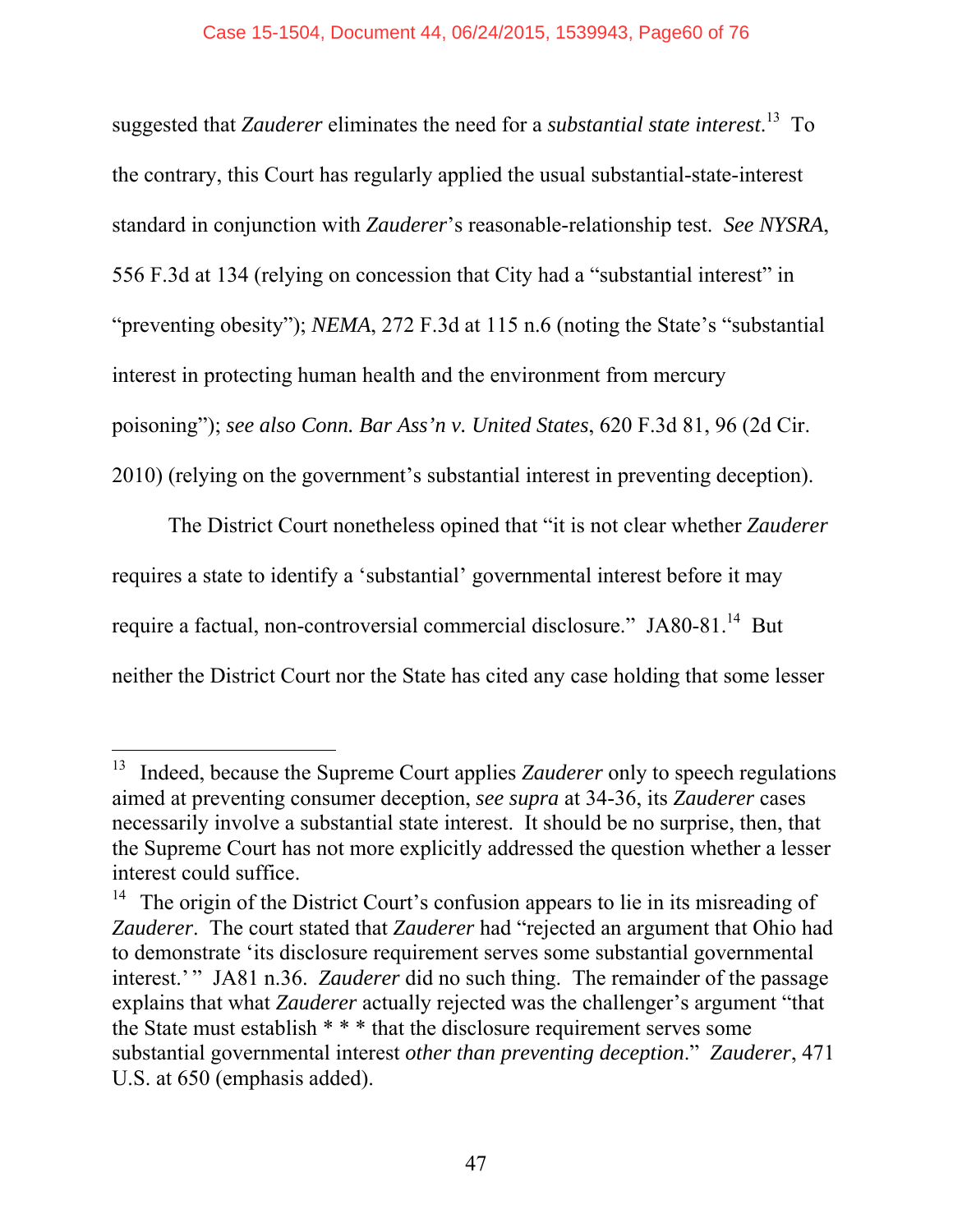interest could suffice, and the most recent decision to have addressed the issue reserved the question. *See Am. Meat Inst. v. USDA*, 760 F.3d 18, 23 (D.C. Cir. 2014). An out-of-circuit reservation provides no basis to depart from in-circuit precedent. The State must establish a substantial governmental interest even under *Zauderer*, and it has failed to do so here. *See supra* at 37-42.

## **2. There Is No Reasonable Relationship Between The GE Labeling Mandate And Vermont's Asserted Interests.**

*Zauderer* may have loosened *Central Hudson*'s "fit" requirement—but even applying a looser standard of fit, there *still* is no reasonable relationship between those interests and the GE labeling mandate. Put starkly: Vermont has no credible basis for determining that foods containing genetic engineering pose health or environmental risks. As a result, the compelled disclosure is "unjustified" under *Zauderer*. 471 U.S. at 651.

The District Court held otherwise, concluding that the State satisfied *Zauderer* by pointing to "studies" suggesting that genetic engineering is harmful. It did not matter to the court that the Associations had pointed out that those studies were "outdated, retracted, or debunked." JA82. Rather, it was enough that the studies were "real." *Id.*

That was error. This Court requires more. The State must show that the compelled disclosure "bears on a reasonable concern for human health or safety or some other sufficiently substantial governmental concern." *Amestoy*, 92 F.3d at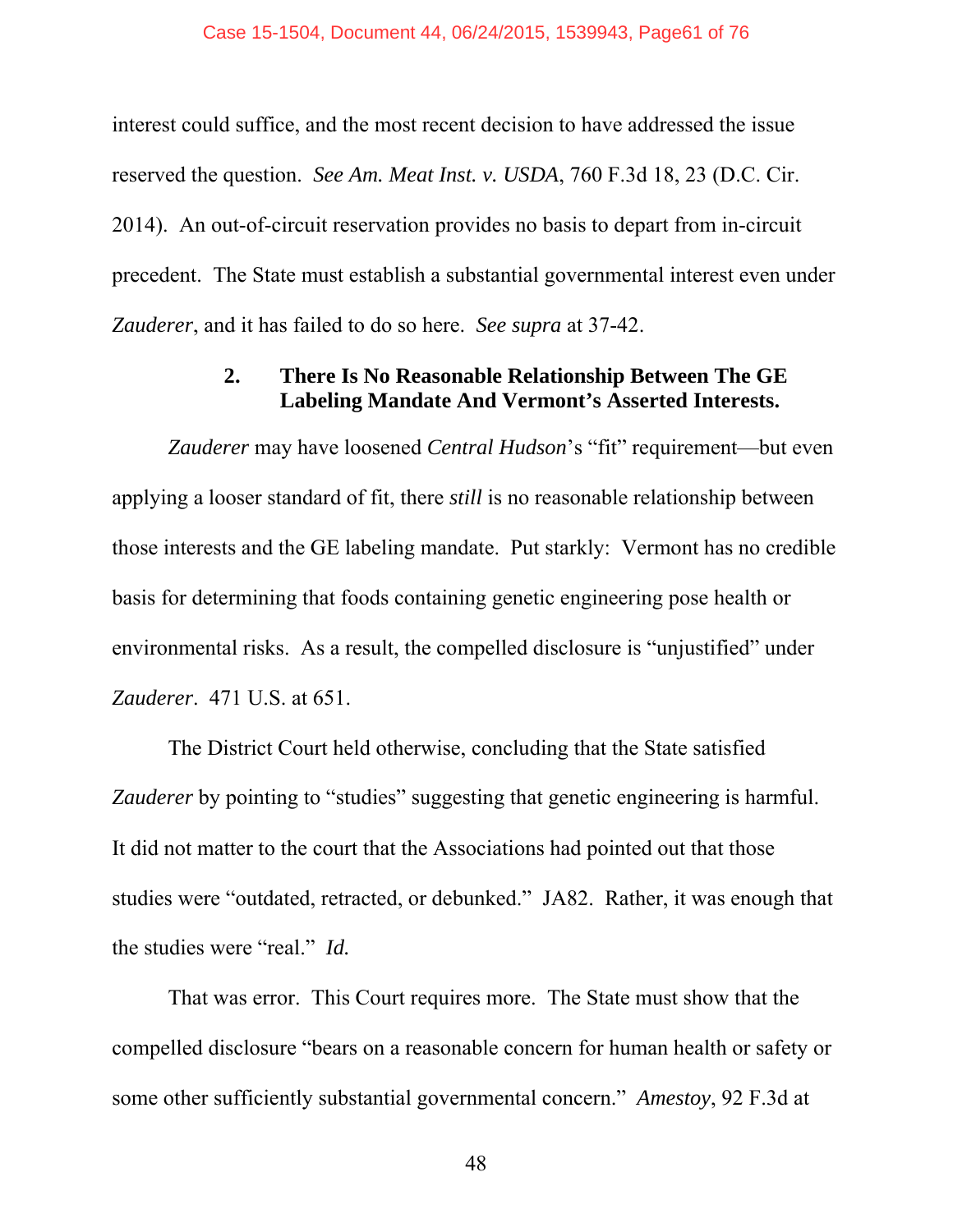74. It cannot do so simply by introducing a lengthy compilation of documents and affidavits hypothesizing possible risks, as it did in *Amestoy*. Rather, the State must present scientific evidence sufficient for "an objective observer" to conclude that genetic engineering is harmful. *Id.* at 73. *See also Edenfield*, 507 U.S. at 771 (State must demonstrate *harms* are "real").

Imagine the consequences if the threshold of proof were as low as the District Court envisions it, such that a "study" penned or posted by somebody somewhere would satisfy the reasonable-relationship test. Pluck any pseudoscientific paper off the Internet (for one of the latest, google "chemtrails") and voila!—a State can demonstrate a reasonable relationship between a compelled disclosure and public health. Even *Zauderer*'s looser reasonable-relationship test has more force than that; it requires, after all, some measure of *reason*. *See NEMA*, 272 F.3d at 115-116 (finding the State had shown a plausible chain of causation between the mercury disclosure and its asserted interest of encouraging proper disposal of mercury-containing lamps); *NYSRA*, 556 F.3d at 134-135 (same for New York's calorie-count disclosure).

The State has not shown any similarly plausible chain of causation here connecting the labeling mandate to any legitimate public health or safety interest. It can identify no credible, professionally recognized entity that has found evidence that federally approved GE-derived foods are unsafe—none. It can point to no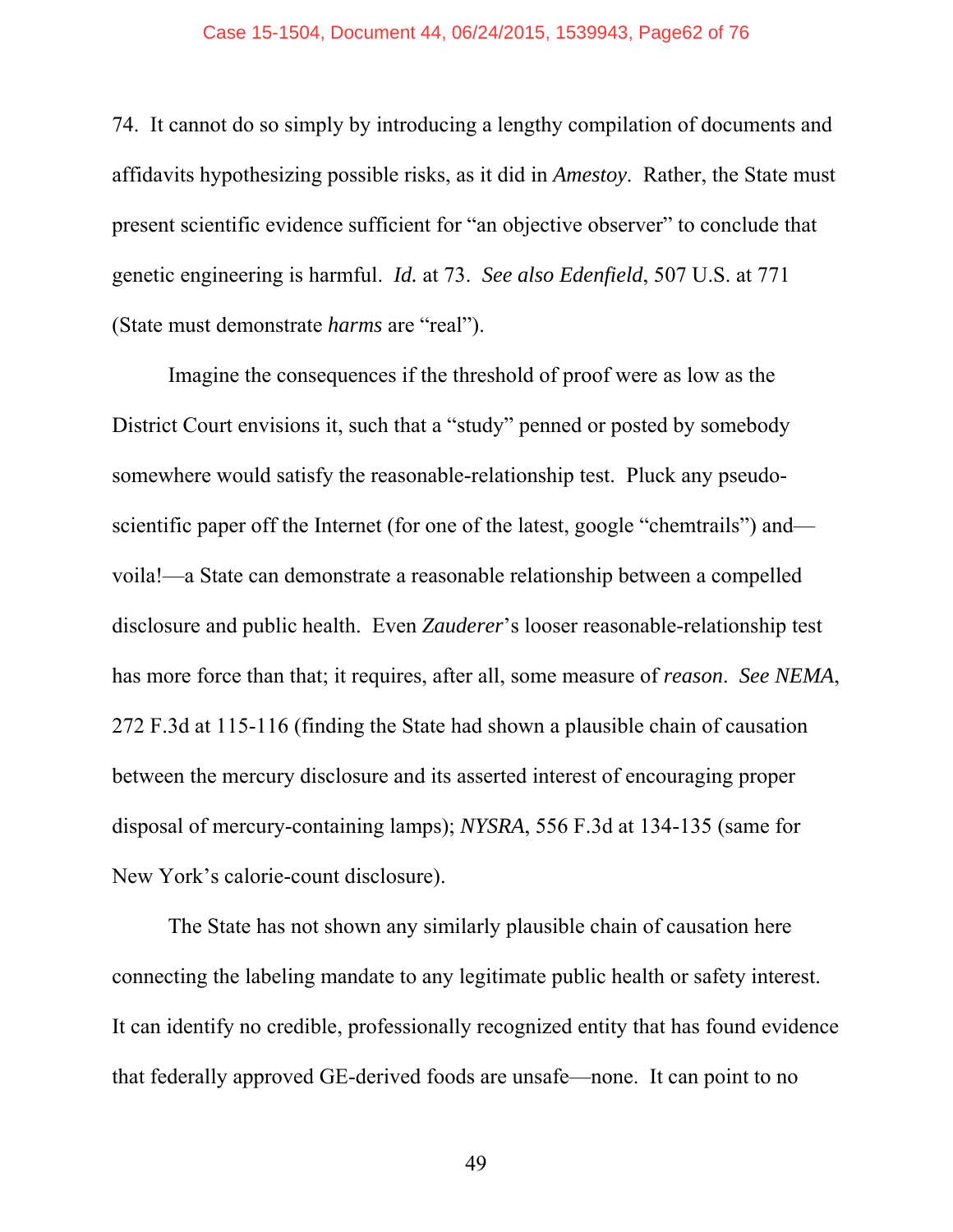environmental harms from GE crops, other than distinct alleged harms from pesticides or farming techniques that it has not attempted to directly regulate. And it cannot permissibly point to religion as a catch-all interest where other justifications fail. The law therefore does not satisfy the reasonable-relationship test.

Whether under *Central Hudson* or under *Zauderer*, then, the GE labeling mandate cannot survive First Amendment scrutiny.

## **II. THE ASSOCIATIONS' MEMBERS ARE BEING IRREPARABLY HARMED IN THE ABSENCE OF A PRELIMINARY INJUNCTION.**

## **A. The Loss Of The Associations' Members' Free Speech Rights Is**  *Per Se* **Irreparable Harm.**

The District Court next turned to the ban on the term "natural" (or "words of similar import") and correctly applied *Central Hudson*. JA90-94. It held that the speech restriction failed *Central Hudson* several times over. It did not further a substantial state interest, and it failed the direct-advancement and reasonable-fit requirements. JA91-92. As the District Court explained, "the potential benefits of prohibiting the use of undefined terms by only some food manufacturers and the likelihood those benefits will be achieved remains remote, contingent, and speculative." JA93-94. The Associations' First Amendment challenge was thus likely to succeed on the merits. JA94.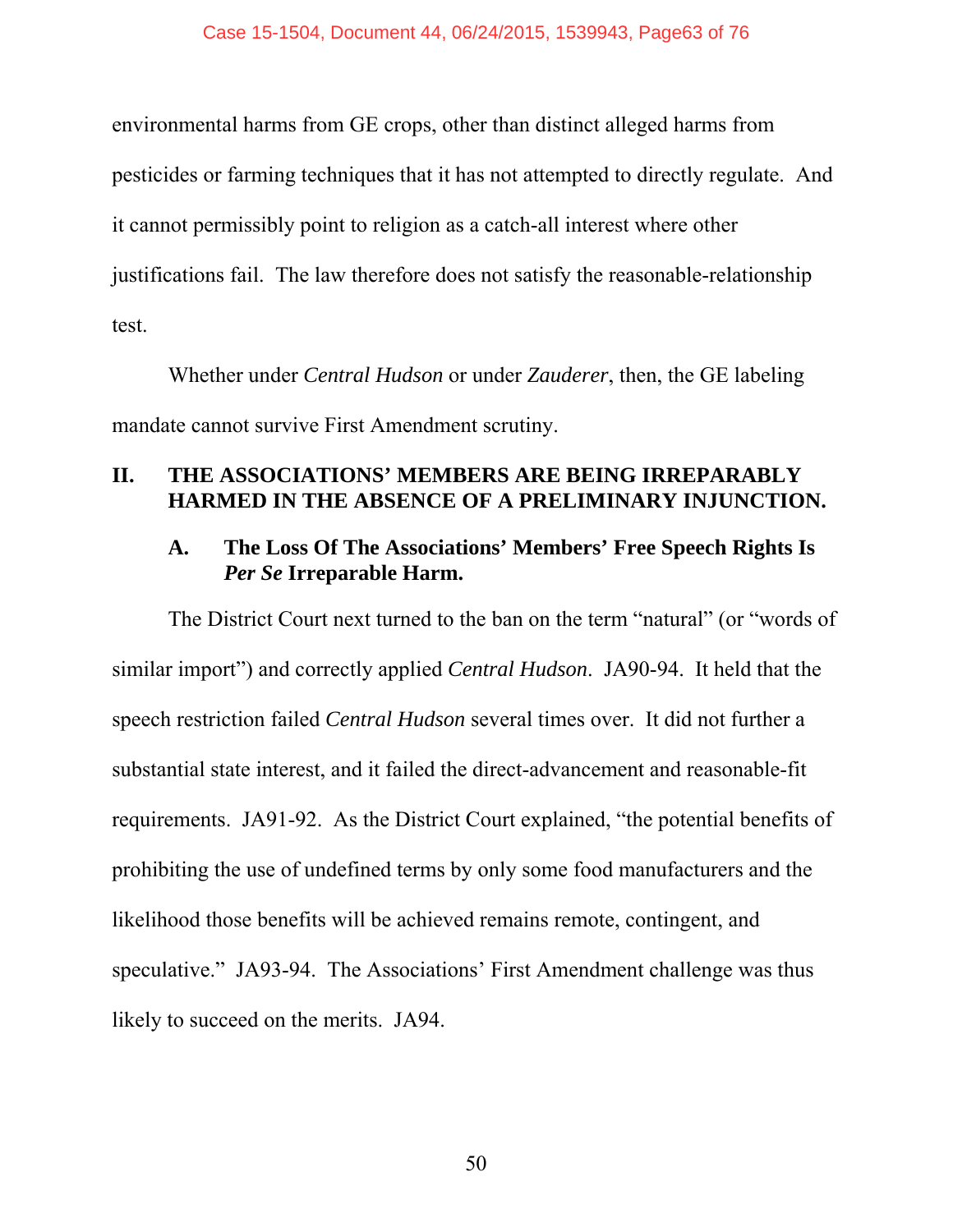The " 'loss of First Amendment freedoms, for even minimal periods of time, unquestionably constitutes irreparable injury.' " *Amestoy*, 92 F.3d at 71 (quoting *Elrod*, 427 U.S. at 373). The loss of the Associations' members' First Amendment freedoms is close at hand: as the District Court acknowledged, some manufacturers "will have to begin distribution by at least July 1, 2015 to comply with Act 120's GE disclosure requirement." JA13.<sup>15</sup> As of that date, they will be forced to speak (the GE labeling mandate) and be prohibited from speaking (the ban on "natural") to comply with Vermont's law. The time for preliminary injunctive relief therefore is *now* because "speakers may self-censor rather than risk" an enforcement action. *Ashcroft v. ACLU*, 542 U.S. 656, 670-671 (2004).

The District Court recognized this fact for the GE labeling mandate. *See*  JA100 (the Associations' declarants had detailed "the expense, time, and resources they will expend to achieve compliance" with the labeling mandate). But the court held differently with respect to the State's ban on "natural" because, according to the court, the Associations had not sufficiently shown that their members (i) have "natural" labels that (ii) are implicated by the "natural" ban. *Id.*

The record below belies that conclusion. The Associations' Complaint specifically stated that their "members include companies that have used, currently

-

<sup>15</sup> *See* Adams Decl. ¶¶ 21-22; Baxter Decl. ¶¶ 24-25; Bradley Decl. ¶ 22; Hermansky Decl. ¶ 31; Morgan Decl. ¶¶ 32-33; *see also* Blasgen Decl. ¶¶ 39-44; Dempsey Decl. ¶¶ 32-35.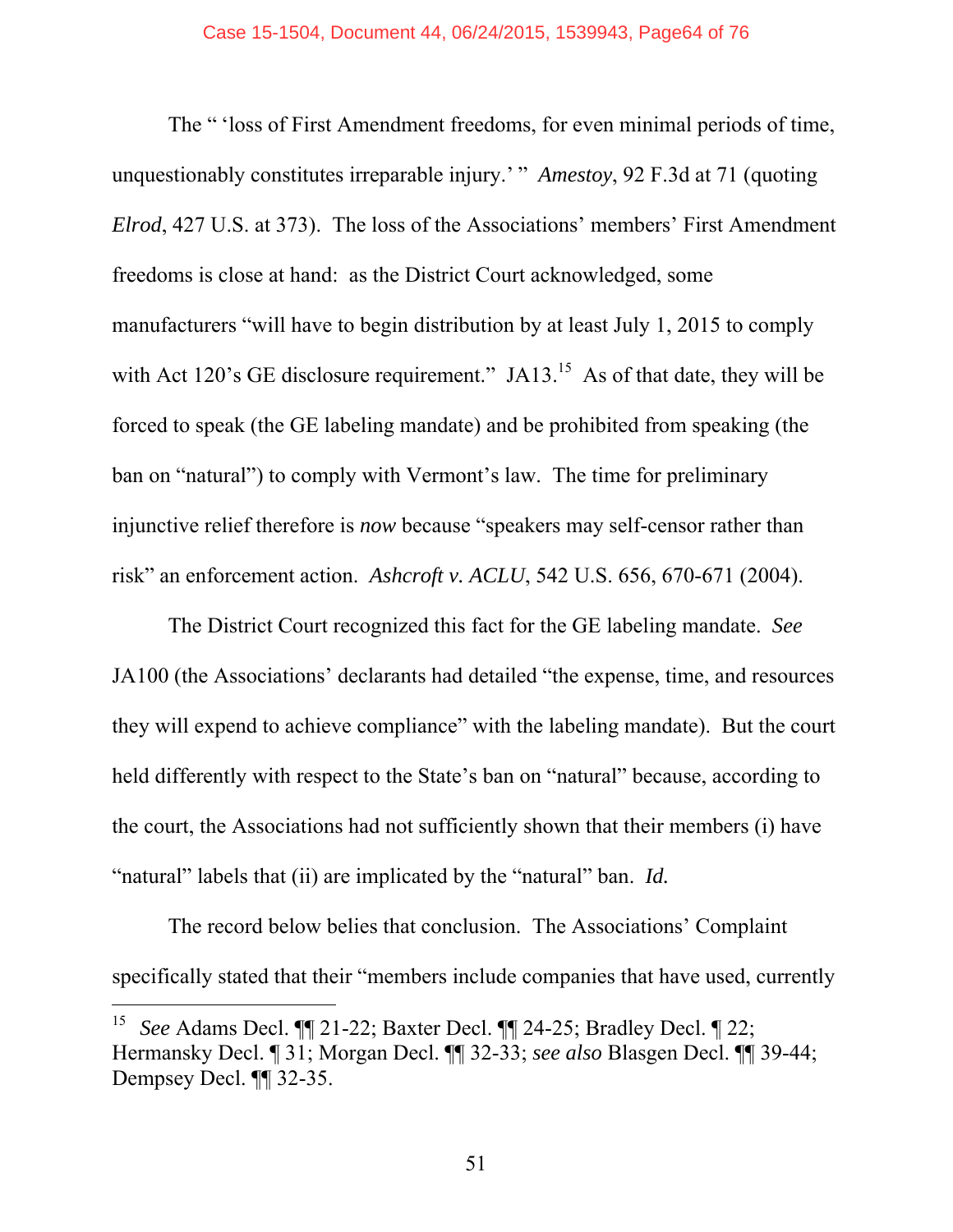use, and intend to continue to use the 'natural' terms specifically identified in Act 120 with respect to products that contain ingredients derived from GE crops." JA121. And the company declarations supporting that statement could not have been clearer: "*Both* aspects of Act 120—its compelled statements about genetic engineering *and its ban on "natural"*—introduce new requirements that *would necessitate changes* to the labels of thousands of General Mills' products sold in Vermont." Bradley Decl. ¶ 11 (emphases added); *see also* Hermansky Decl. ¶ 15 (same for ConAgra). The District Court appears to have overlooked these declarations in concluding that the Associations had not provided evidence that any member company used the word "natural" on GE-derived products. *See* JA100.

Even without the direct record evidence that the Associations' member companies use "natural" to describe products with GE ingredients, that conclusion easily follows by necessary implication. As the State has explained, "the vast majority of foods sold in grocery stores in the United States contain some amount of at least one ingredient that is connected to a genetically engineered plant." JA133-134 ¶ 23. The member-company declarants are manufacturers of GEderived foods as defined by the State. *See* Adams Decl. ¶ 12; Baxter Decl. ¶ 15; Bradley Decl. ¶ 12; Hermansky Decl. ¶ 16; Morgan Decl. ¶ 16. For at least some declarants, *most* of their products contain ingredients derived from GE plants. *See* Blasgen Decl. ¶ 18; Adams Decl ¶ 12; Morgan Decl. ¶ 16. And as Kraft's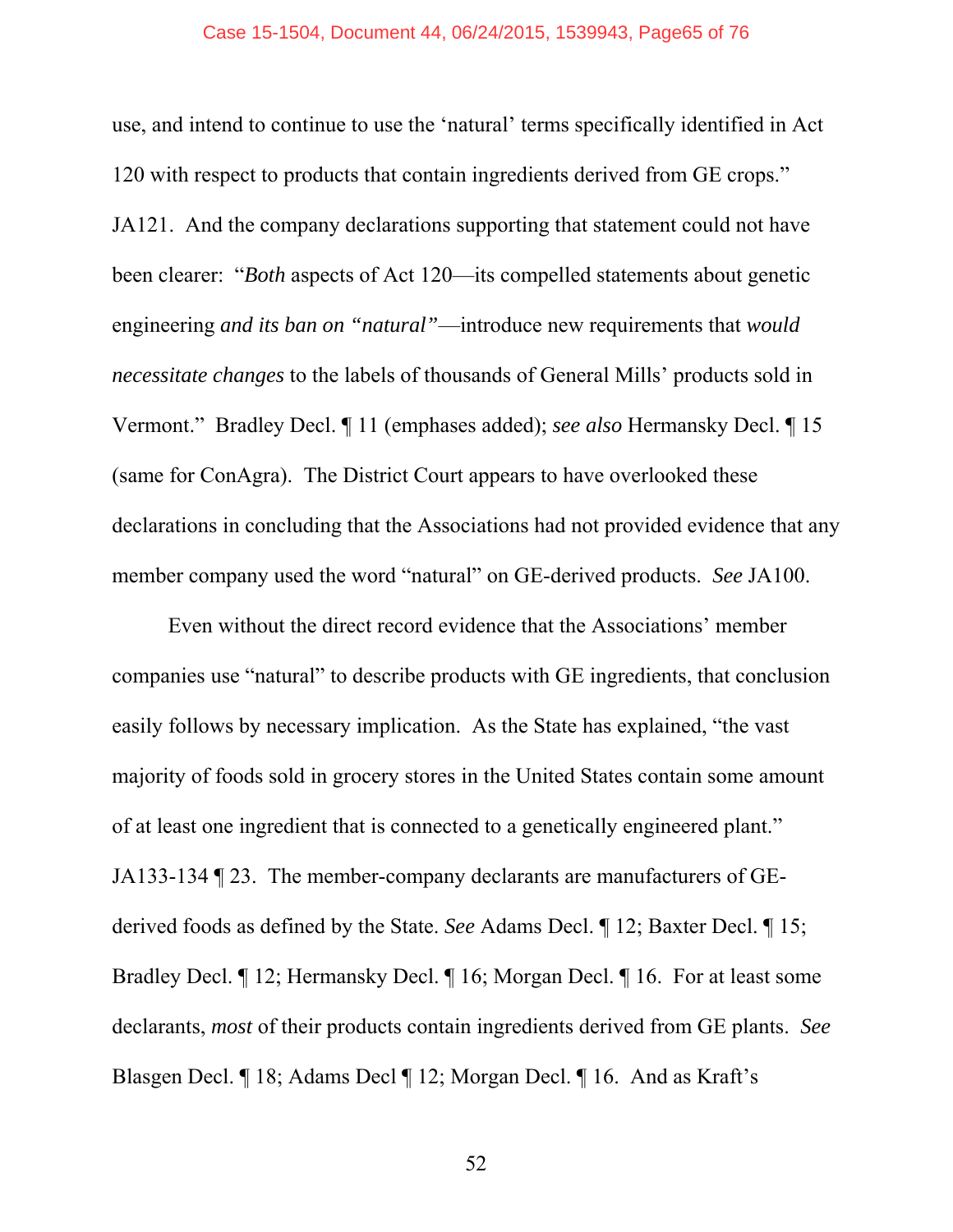declaration stated expressly, the Associations' member companies use the word "natural" on their products. Morgan Decl. ¶ 18; *see also* Hermansky Decl. ¶ 18 ("ConAgra Foods does not currently prohibit use of the word 'natural' for products['] labels whose ingredients may have been made with crops grown from seeds developed using genetic engineering"). The Associations' members thus use the word "natural" to describe food products containing GE ingredients.

Indeed, this Court can take judicial notice that the Associations' members use the word "natural" to advertise products that include ingredients derived from GE plants, given the number of the Associations' members currently embroiled in litigation for *just that practice*. *See, e.g.*, *Briseno v. ConAgra Foods Inc.*, No. 2:11-cv-5379 (C.D. Cal.); *Gengo v. Frito-Lay N. Am., Inc.*, No. 1:12-cv-854 (E.D.N.Y.); *Nelson v. Campbell Soup Co.*, No. 3:14-cv-2647 (S.D. Cal.); *see also Global Network Commc'ns, Inc. v. City of New York*, 458 F.3d 150, 157 (2d Cir. 2006) (judicial-notice rule).

If the record displays any uncertainty as to the precise number of such products affected, moreover, the fault for that lies at the feet of the State. Act 120 prohibits not only use of the word "natural" on what the State defines as GE products, but also "any words of similar import." 9 V.S.A. § 3043(c). One of the challenges that the Associations make to the law—and one for which the District Court found they had a substantial likelihood of success—is that it is void for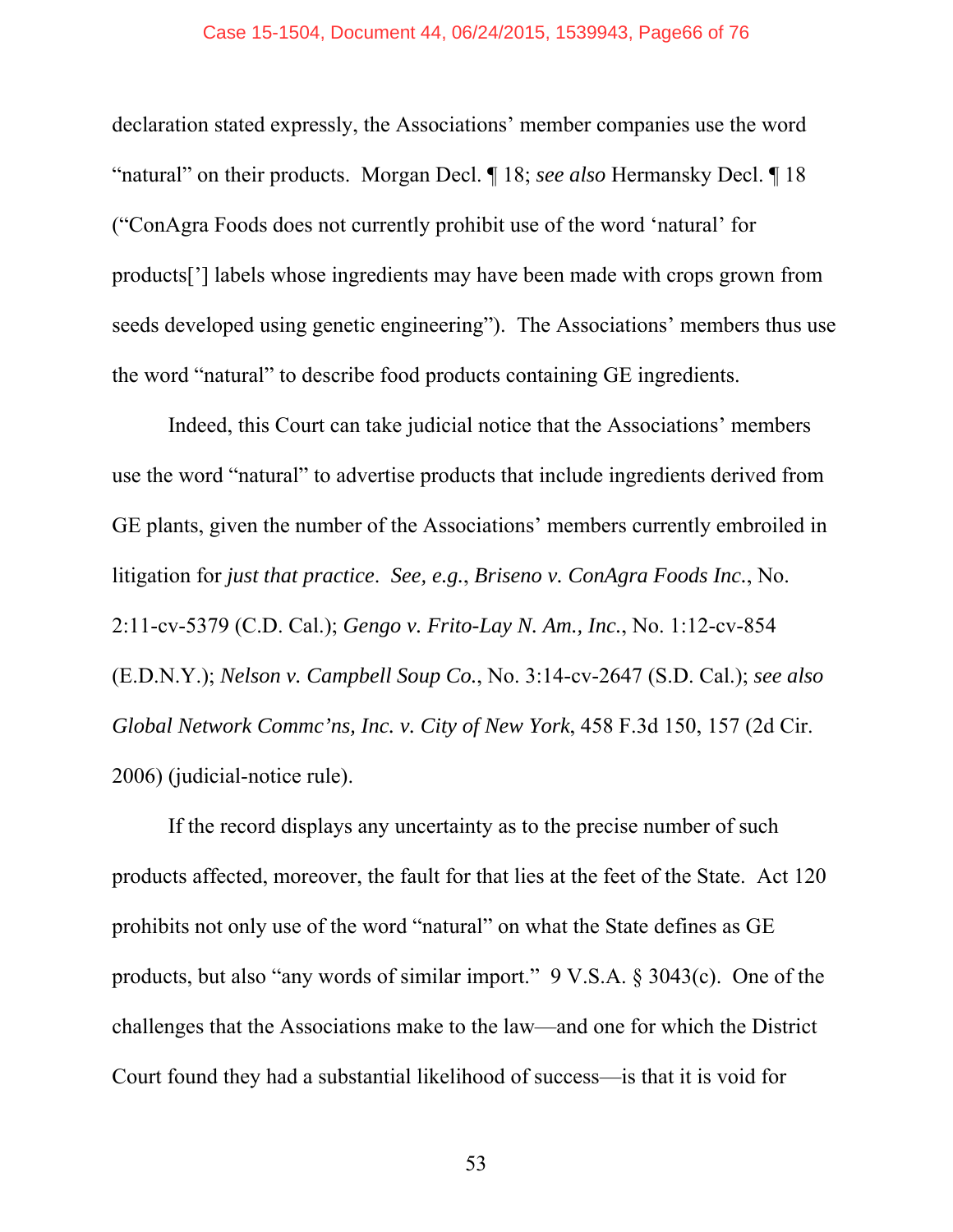vagueness because the Associations' members cannot reasonably predict what falls within the ban. The Associations' declarants made that point time and again. *See, e.g.*, Adams Decl. ¶ 17 (the words-of-similar-import "standard is so vague and ambiguous that [Coca Cola] has no way to predict the full scope of the terms that could be considered prohibited"); Baxter Decl. ¶ 16 (PepsiCo "does not know which specific terms the State of Vermont considers to be of 'similar import' to 'natural' and is unclear about how it can ensure compliance with this aspect of the law"); Morgan Decl. ¶ 19 ("Kraft has no way to know which words may be considered 'words of similar import' prohibited by the Act," it "may have to overestimate the scope of this part of the ban to protect itself," and "it is impossible to known in advance how many of Kraft's products or trademarks contain 'words of similar import'  $\cdot$ ").<sup>16</sup> The State should not benefit from the Associations' supposedly imprecise evidence of the degree of harm when that is *part of the problem with the challenged statute*.

-

After the Associations submitted their company declarations and briefing was concluded, the State purported to limit the phrase "natural or any words of similar import" to mean "nature, natural, or naturally." CP 121.01(14). But the Attorney General has refused to clarify that the regulations govern private actions to the extent they may be brought to enforce the requirements and prohibitions of Act 120, rendering the regulations a "dead letter." GMA Comments on Draft Preliminary Regulations to Implement Act 120, at 12 (Nov. 14, 2014), http://goo.gl/10CalC.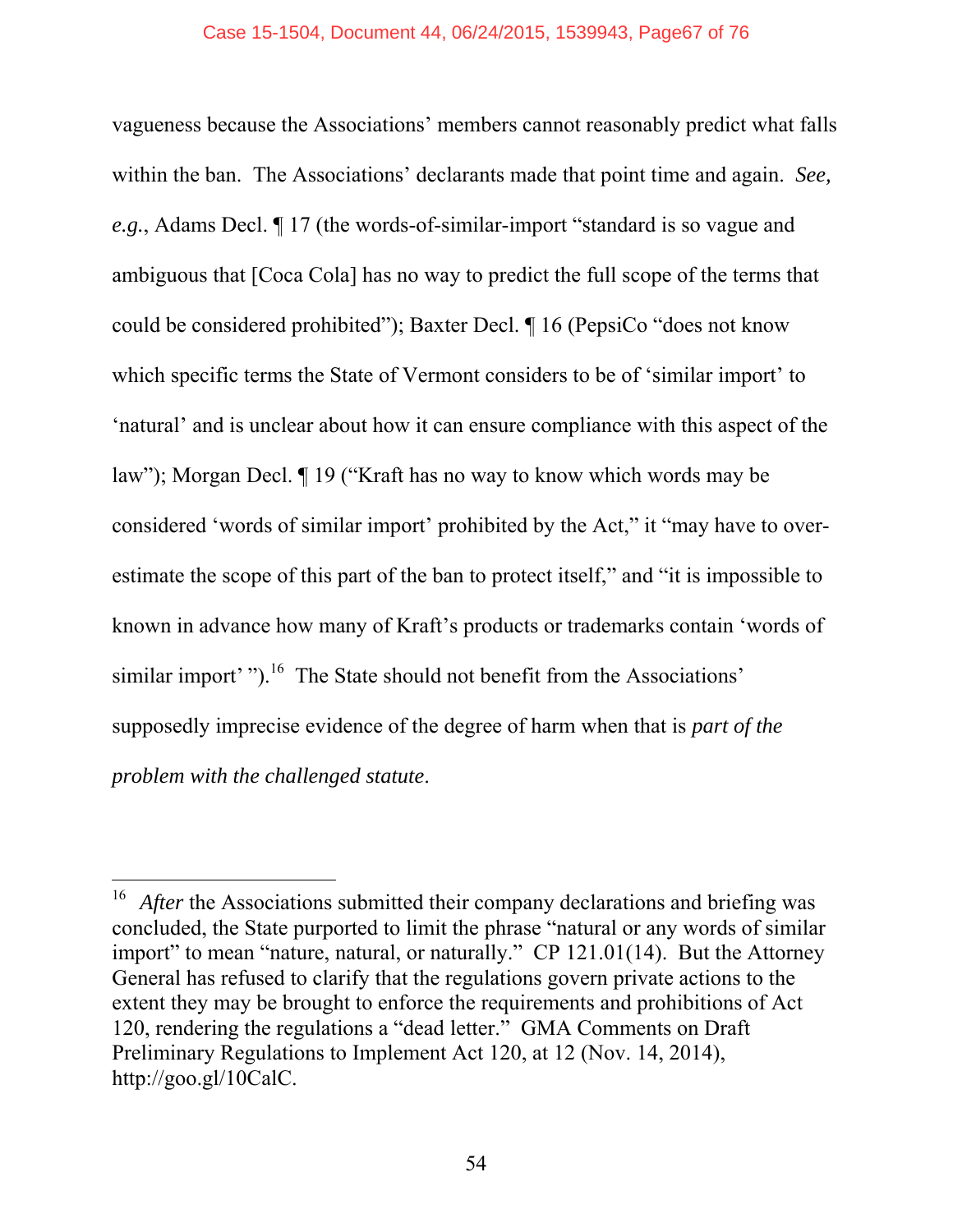As in *Amestoy*, "appellants have amply demonstrated that the First Amendment is sufficiently implicated to cause irreparable harm." 92 F.3d at 72. They have done so for both the GE labeling mandate and the "natural" ban, and the District Court erred in holding otherwise.

### **B. Act 120 Requires The Associations' Members To Change Their Business Practices** *Now* **To Comply With The Act.**

A preliminary injunction is also necessary to avoid the structural, businesspractice changes the Associations' members will have to incur (and are incurring) to bring their speech into compliance with the State's requirements. If Act 120 is struck down, their efforts will all be for naught, and the harm done to their businesses cannot be repaired.

Irreparable harm is measured by "the injury the plaintiff will suffer if he or she loses on the preliminary injunction but ultimately prevails on the merits, paying particular attention to whether the remedies available at law, such as monetary damages, are inadequate to compensate for that injury." *Salinger v. Colting*, 607 F.3d 68, 80 (2d Cir. 2010) (quotation marks omitted). The Associations' member companies easily meet that standard. There is no adequate remedy at law for the fundamental structural changes that the Associations' member companies must make to their business practices to comply with *both* aspects of Act 120: the labeling mandate and the prohibition on "natural." These changes go well beyond the type of "ordinary compliance costs" that "are typically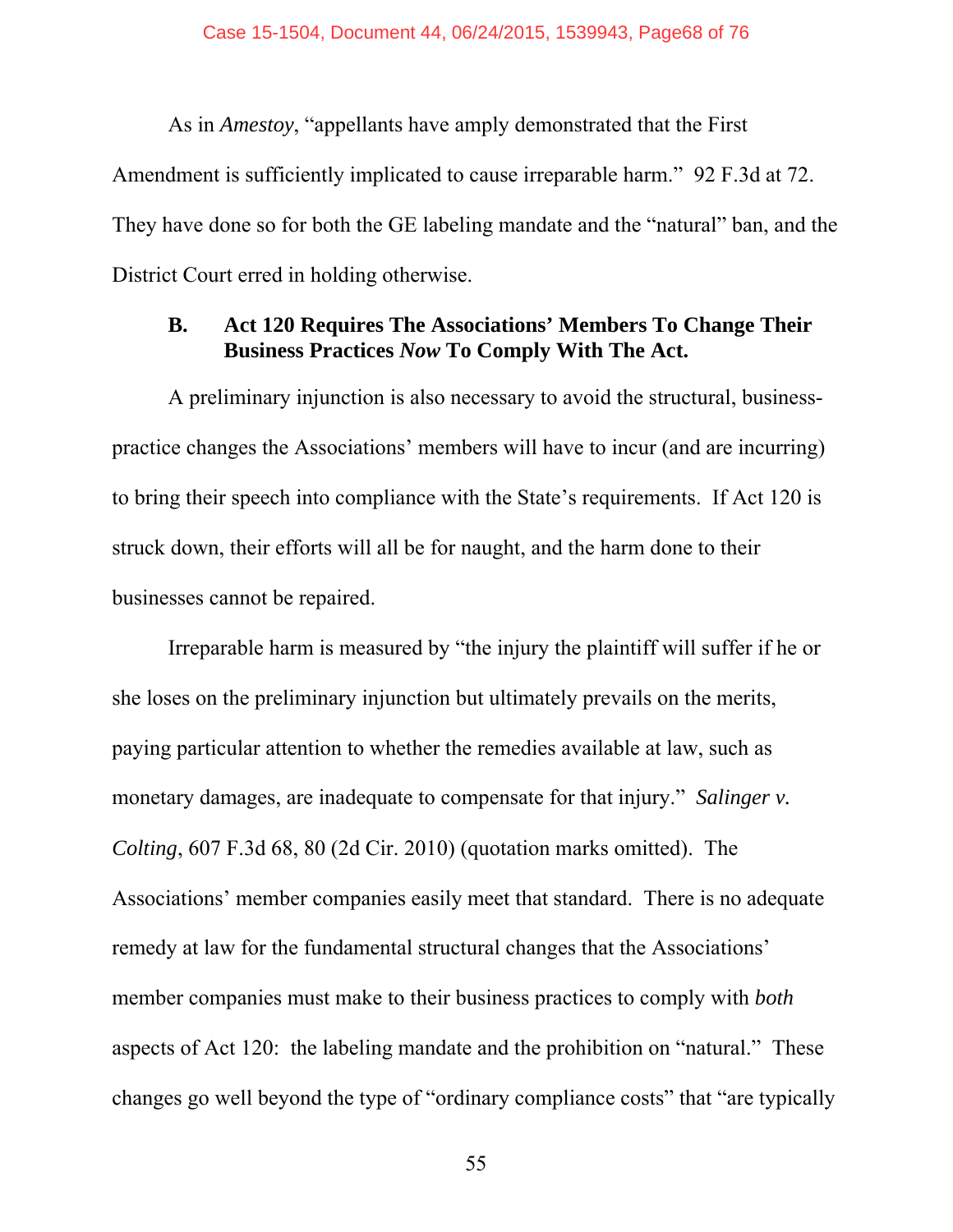insufficient to constitute irreparable harm." *Freedom Holdings, Inc. v. Spitzer*, 408 F.3d 112, 115 (2d Cir. 2005). Rather, the Associations' member companies are being required to "fundamentally change the nature of their operations." *Id.*

The District Court itself said as much:

In addition to the impacts of designing new packages and/or labels for Vermont-bound products, Plaintiffs' GE manufacturers assert they will need to expend resources for dual-inventory, production, and distribution systems for Vermont-bound products, which will require additional plant and storage space for producing and handling separate inventories of Vermont-specific labels and products. JA31.

Quite so. The Associations' declarants explained again and again that they will have to restructure their supply and distribution chains—segregating Vermontbound products at each level—to comply with Act 120 (again, both aspects of the law) because, at least for now, they continue to have the First Amendment freedom in other states not to convey Vermont's compelled message or to limit their speech as Vermont commands. *See* Adams Decl. ¶ 26 (Coca-Cola's "supply chain network does not currently allow it to limit the distribution of products labeled in compliance with the Vermont statute to Vermont alone"); Baxter Decl. ¶¶ 17, 23 ("In order to comply with Act 120's labeling requirements, [PepsiCo] must develop Vermont-specific labels," and "we do not have distribution systems that are dedicated exclusively to Vermont due to economic and logistical barriers."); Bradley Decl. ¶ 17 ("General Mills' supply chain network does not currently enable it to limit the distribution of products labeled in compliance with Act 120 to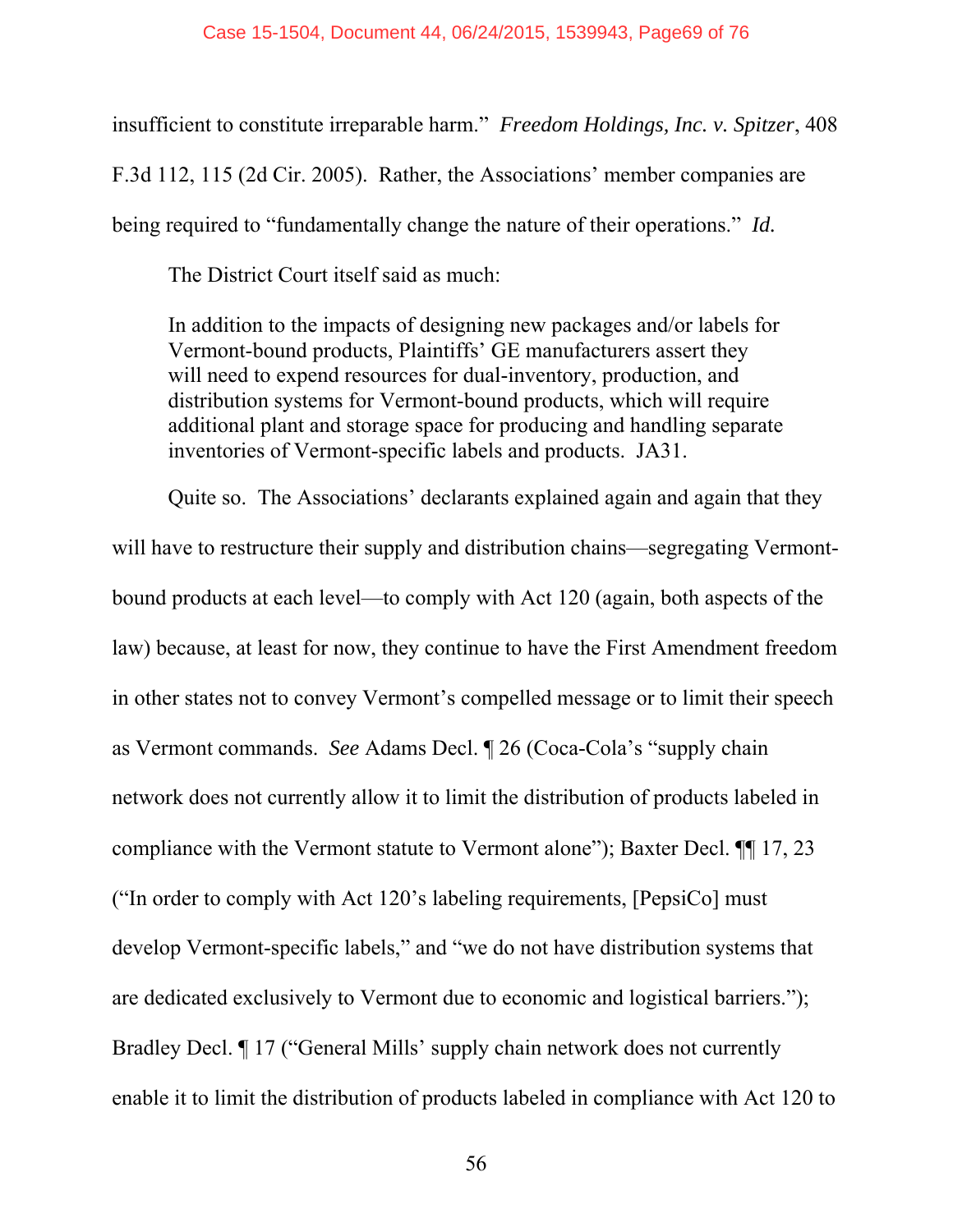Vermont alone, or alternatively to prevent products with non-compliant labels from reaching Vermont."); Hermansky Decl. ¶ 26 ("there is currently no available method [for ConAgra] to ensure that products in the distribution system are eliminated from sale into Vermont"); Morgan Decl. ¶ 37 ("In order to implement a separate label scheme for Vermont, therefore, Kraft will have to work with all of its varying distributors to create separate product streams and quality-control measures to ensure that \* \* \* no non-compliant labels get into Vermont."); *see also* Blasgen Decl. ¶ 45 ("If a manufacturer rationally responds to these changes by exiting the Vermont market, or by raising prices, it would necessarily suffer a loss of sales revenue, not to mention a substantial decline in its goodwill with customers."); Michaud Decl. ¶¶ 6, 10 (Dist. Ct. Dkt. 33-5) ("I expect at least some brands to cease distribution to Vermont," and "[t]he loss of even a single brand can change the financial model that sustains the company." $)^{17}$ .

Money damages (even if they were available from the State) could not compensate the Associations' members for these efforts. *See Am. Frozen Food Inst. v. United States*, 855 F. Supp. 388, 394 (CIT 1994) (packager would be irreparably injured by labeling rule requiring it to "re-engineer its inventory

l

 $17$  One of the State's purported experts opines that the Associations' members can simply withdraw from the Vermont market to avoid these business-practice changes. *See* Dyke Decl. ¶ 5 (Dist. Ct. Dkt. 63-22). Of course that would be precisely the chilling effect that the First Amendment contemplates. The harm to speech and the harm to business practices are intertwined.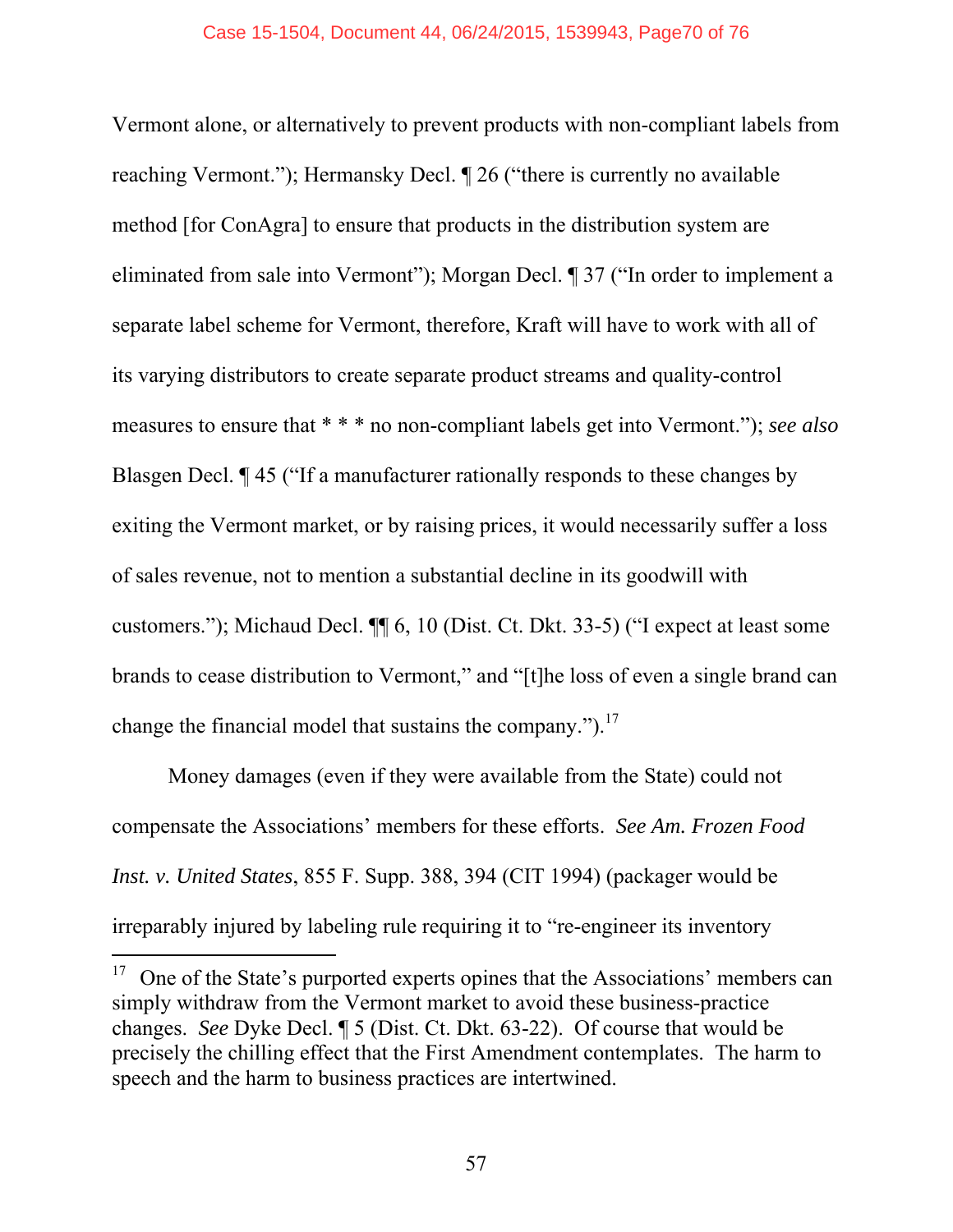management process to track the source of the vegetables from delivery to packaging to ensure that the various labels will correctly reflect the countries of origin for the vegetables"); *see also Entergy Nuclear Vermont Yankee, LLC v. Shumlin*, 733 F.3d 393, 423 (2d Cir. 2013) (finding irreparable harm where the plaintiff "would be unable to recover monetary damages from Vermont because of the Eleventh Amendment"). The losses of employee time and energy, and the diversion of staff and resources to compliance issues instead of new business opportunities, are also severe irreparable harms to the Associations' members. *See Nordic Windpower USA, Inc. v. Jacksonville Energy Park, LLC*, No. 5:12-cv-5, 2012 WL 1388357, at \*13 (D. Vt. Apr. 19, 2012) (recognizing "lost opportunities" as irreparable harm because "[i]rreparable harm may be found where damages are difficult to quantify"). The member companies would not recover these costs with a favorable decision on the merits: "The significant costs, operational changes, lost revenues, and lost business opportunities I have described above, if companies incur them during this litigation, or go out of business because of them, would not be remedied if Act 120 is later declared invalid." Dempsey Decl. ¶ 35. And that is to say nothing of the reputational harm that the member companies would suffer from pulling their products from the shelves in Vermont, marketing their products differently in Vermont than they do in other states, or from labeling their products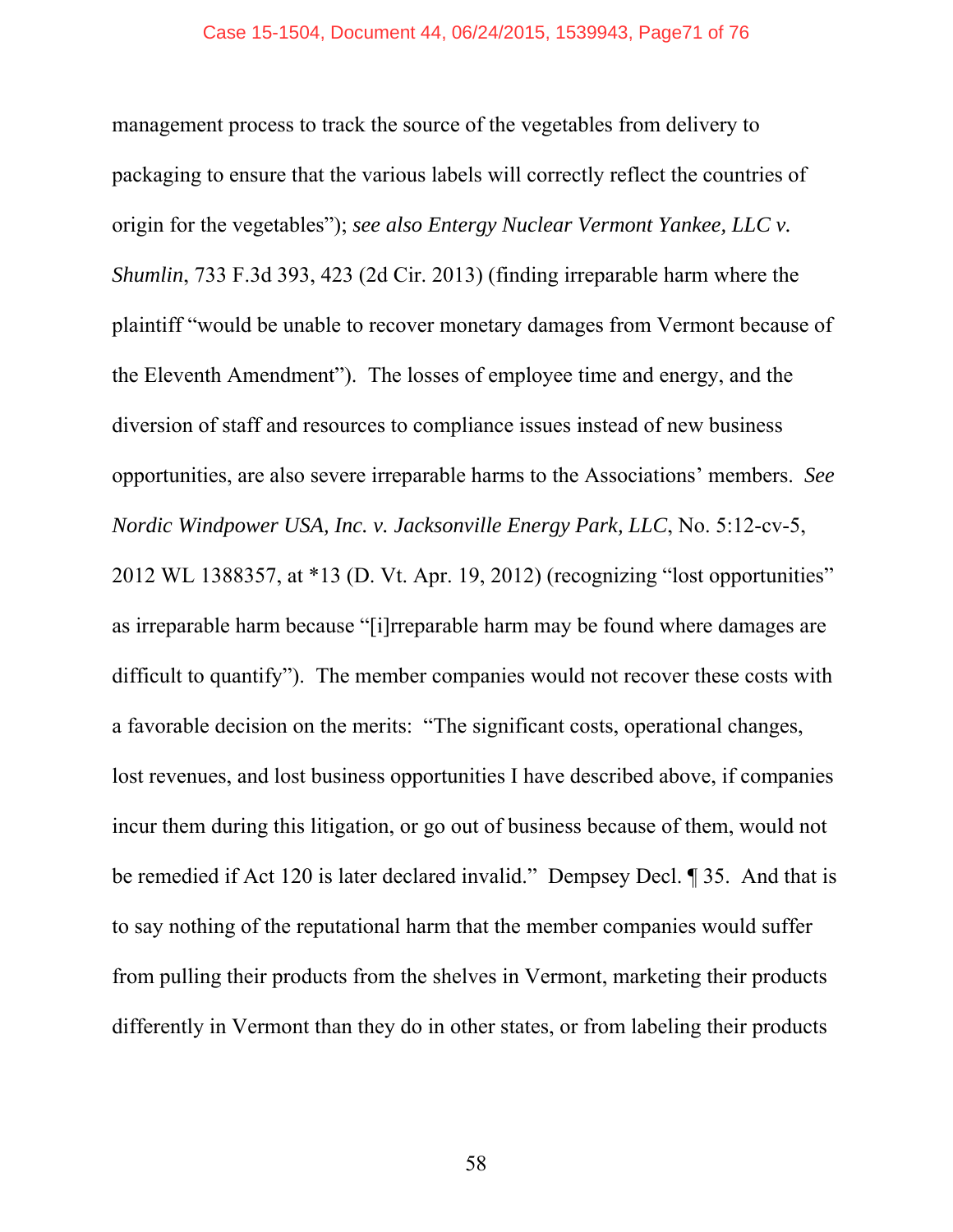with the mandated warning label. *See, e.g.*, Blasgen Decl. ¶ 45; Adams Decl. ¶ 34; Morgan Decl. ¶ 46. This is the very definition of irreparable harm.

\*\*\*\*\*\*

Once labels are printed and the products bearing them are in circulation, the Associations' member companies cannot effectively claw them back. And given the long shelf life of some of their products, the member companies must put compliantly labeled food products into circulation in a matter of weeks. By failing to preliminarily enjoin the Act, the District Court has left the Associations' members with a lose-lose choice: self-censor now to avoid potential liability later, or defy the law now and risk enforcement later. First Amendment preliminary injunctions are supposed to protect against just that dilemma. The District Court erred as a matter law in holding otherwise.

### **III. THE OTHER PRELIMINARY-INJUNCTION FACTORS FAVOR RELIEF.**

The District Court already found that the Associations are likely to prevail on their First Amendment challenge to Act 120's speech ban. And for all of the reasons explained above, the Associations are also likely to prevail on their First Amendment challenge to Act 120's speech mandate. Irreparable harm follows inexorably from either conclusion, rendering the remaining two factors of the preliminary injunction something of an afterthought. *See, e.g.*, *Safelite*, 764 F.3d at 266 & n.4 (directing entry of injunction after assessing plaintiffs' likelihood of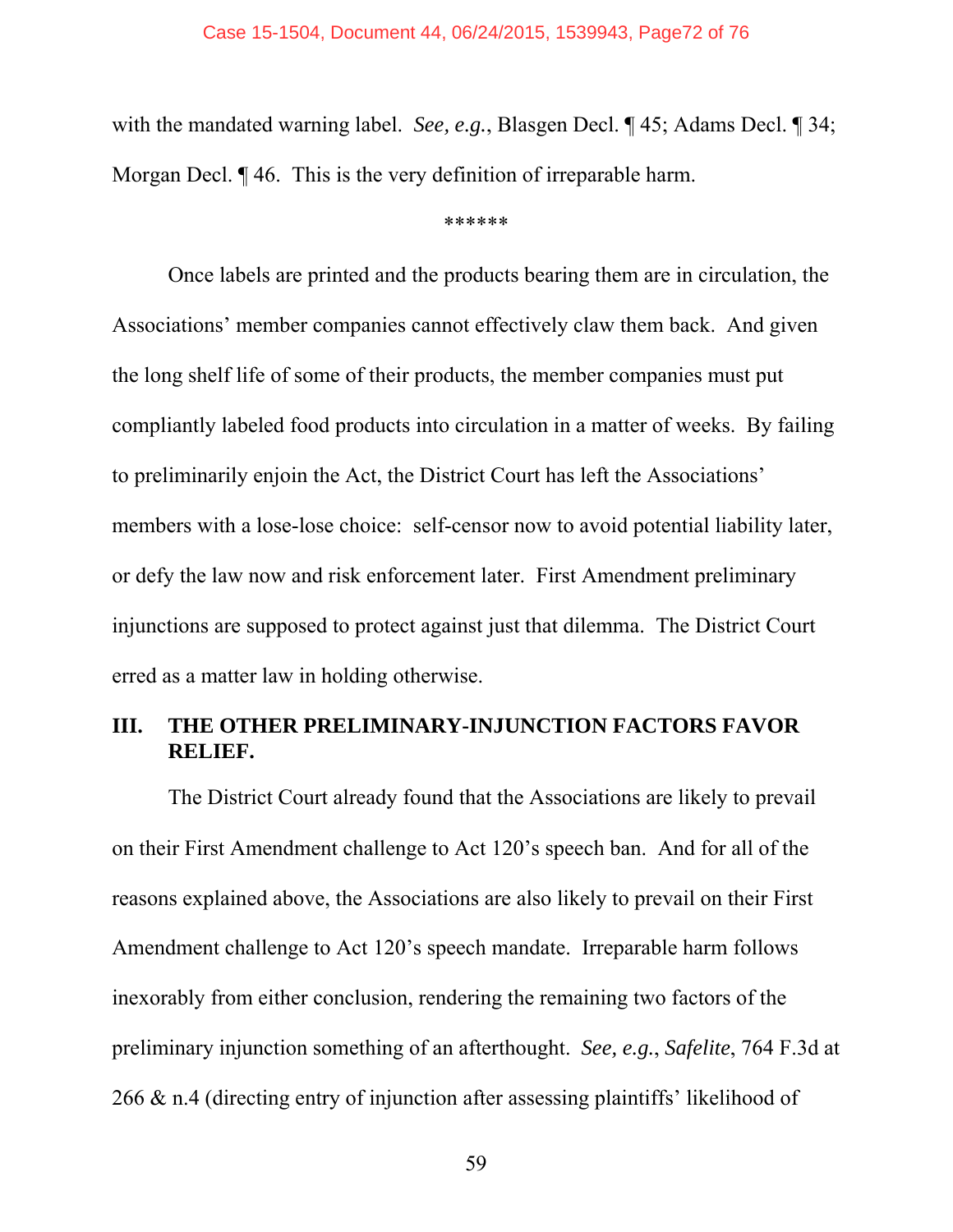## Case 15-1504, Document 44, 06/24/2015, 1539943, Page73 of 76

success, and relegating other factors to a footnote); *Amestoy*, 92 F.3d at 74 (directing entry of injunction after assessing plaintiffs' irreparable harm and likelihood of success).

But in any event, the other preliminary injunction factors favor relief as well. The balancing-of-hardships and public-interest factors merge into one because the government is the party opposing relief. *Nken v. Holder*, 556 U.S. 418, 435 (2009). These combined factors weigh in favor of a preliminary injunction because the State "does not have an interest in the enforcement of an unconstitutional law." *N.Y. Progress & Prot. PAC v. Walsh*, 733 F.3d 483, 488 (2d Cir. 2013) (quotation marks omitted). That is particularly so here where, as here, consumers may suffer due to rising costs of food caused by the law (not to mention the confusing labels the law compels). *See* Dempsey Decl. ¶ 35.

The Associations' members' loss of First Amendment freedoms and other irreparable injuries also easily outweigh the costs to the State of an injunction. Indeed, an injunction would *save* some costs, because it would preclude the State from spending money to implement or enforce an unconstitutional law. Act 120's main benefit to the State is its symbolic value. That symbolic value is not affected by a preliminary injunction. A preliminary injunction would preserve the status quo, and under the status quo, consumer interests are amply served by existing labeling.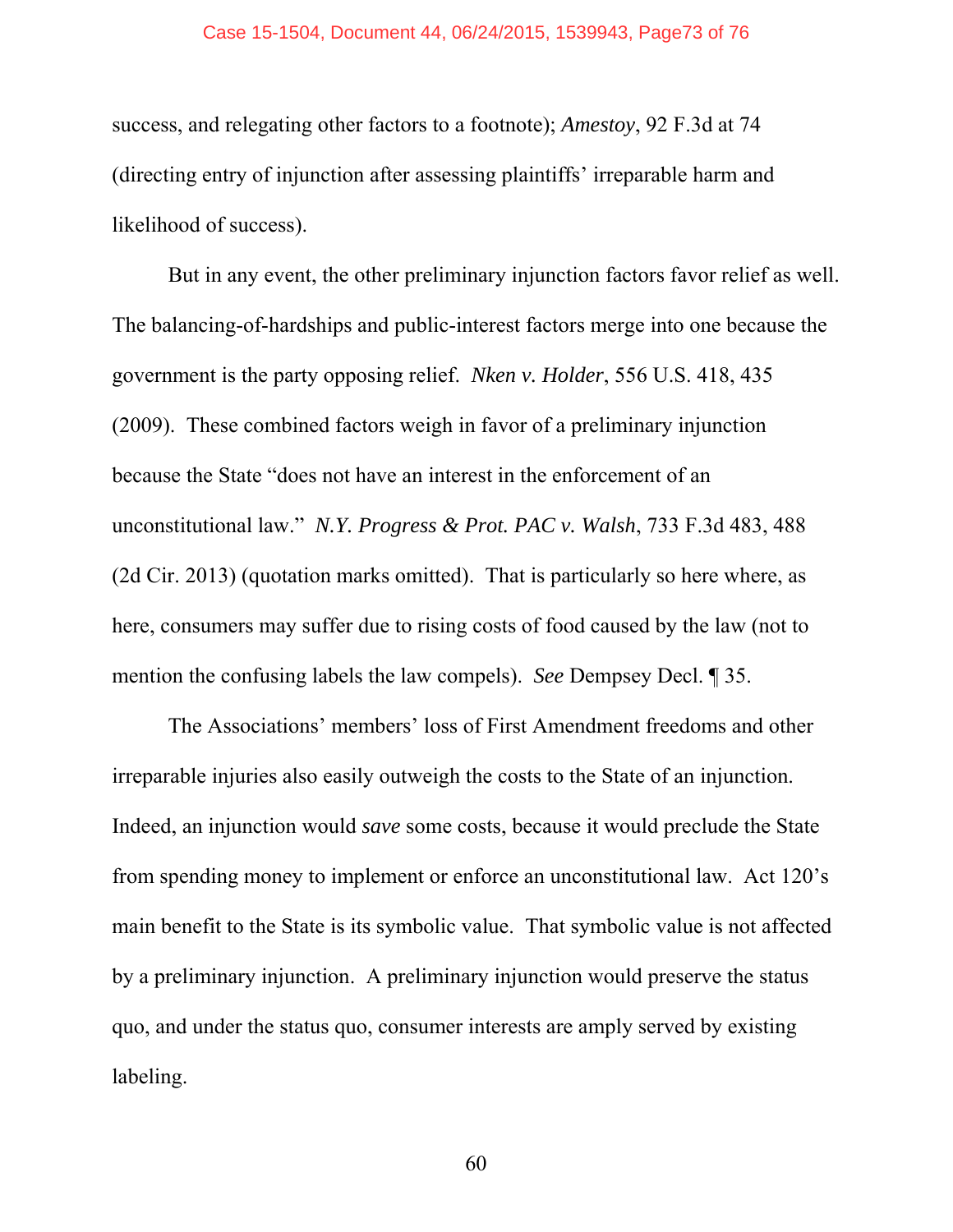Case 15-1504, Document 44, 06/24/2015, 1539943, Page74 of 76

## **CONCLUSION**

For the foregoing reasons, the District Court should be reversed.

Respectfully submitted,

/s/ Catherine E. Stetson

CATHERINE E. STETSON *Counsel of Record*  MARY HELEN WIMBERLY MORGAN L. GOODSPEED HOGAN LOVELLS US LLP 555 Thirteenth Street, NW Washington, DC 20004 (202) 637-5600 cate.stetson@hoganlovells.com mary.wimberly@hoganlovells.com morgan.goodspeed@hoganlovells.com

MATTHEW B. BYRNE GRAVEL & SHEA, P.C. 76 St. Paul Street Post Office Box 369 Burlington, VT 05401 (802) 658-0220 mbyrne@gravelshea.com

*Counsel for Plaintiffs-Appellants Grocery Manufacturers Association, Snack Food Association, International Dairy Foods Association, and National Association of Manufacturers*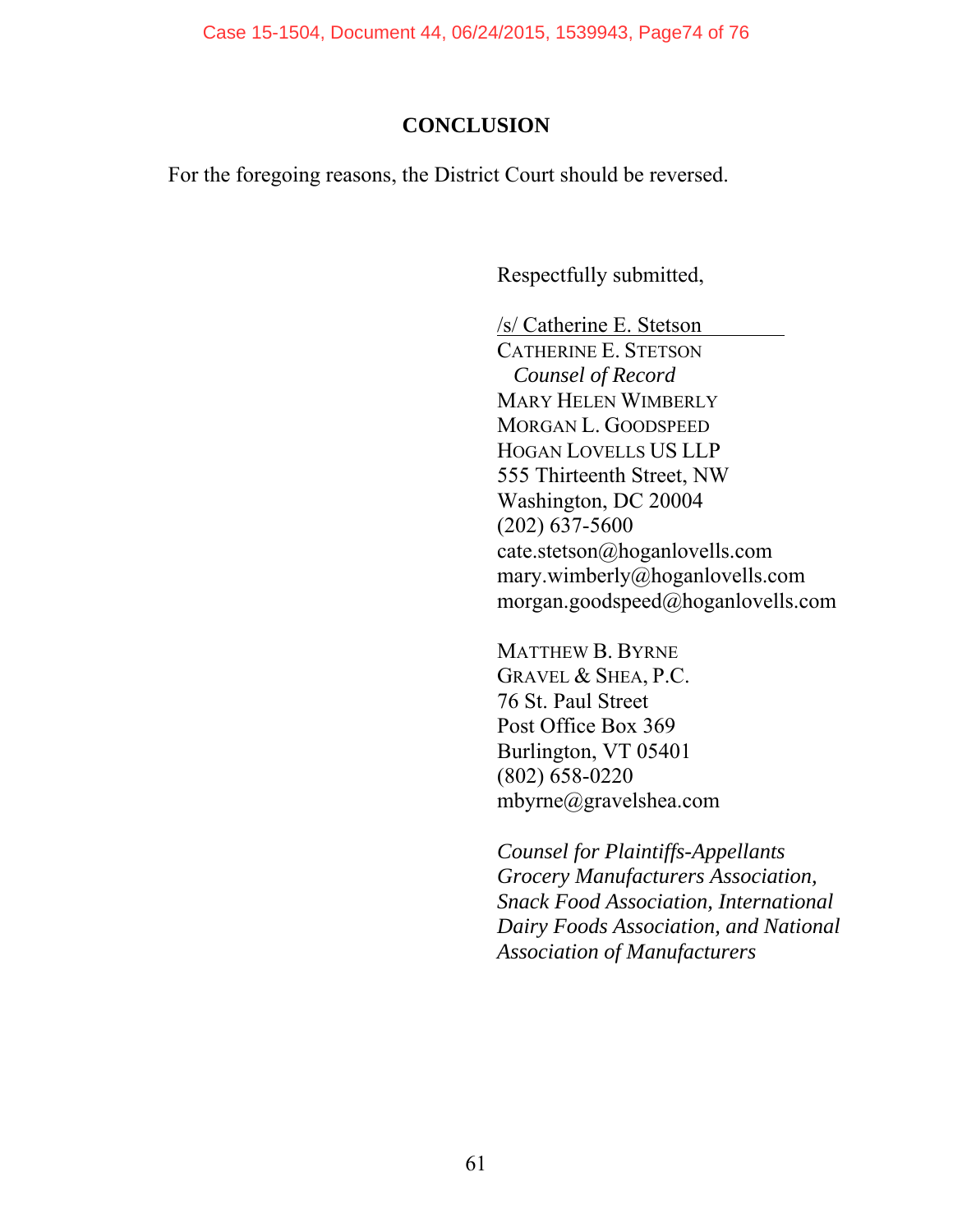## **CERTIFICATE OF COMPLIANCE**

Pursuant to Fed. R. App. P.  $32(a)(7)(C)$ , I hereby certify that this Brief complies with the type-volume limitation of Fed. R. App. P.  $32(a)(7)(B)$  because the Brief contains 13,929 words, excluding the parts of the Brief exempted by Fed. R. App. P.  $32(a)(7)(B)(iii)$ .

I further certify that this Brief complies with the typeface requirements of Fed. R. App. P. 32(a)(5) and the type style requirements of Fed. R. App. P. 32(a)(6) because the Brief has been has been prepared in Times New Roman 14 point font using Microsoft Word 2010.

> /s/ Catherine E. Stetson Catherine E. Stetson